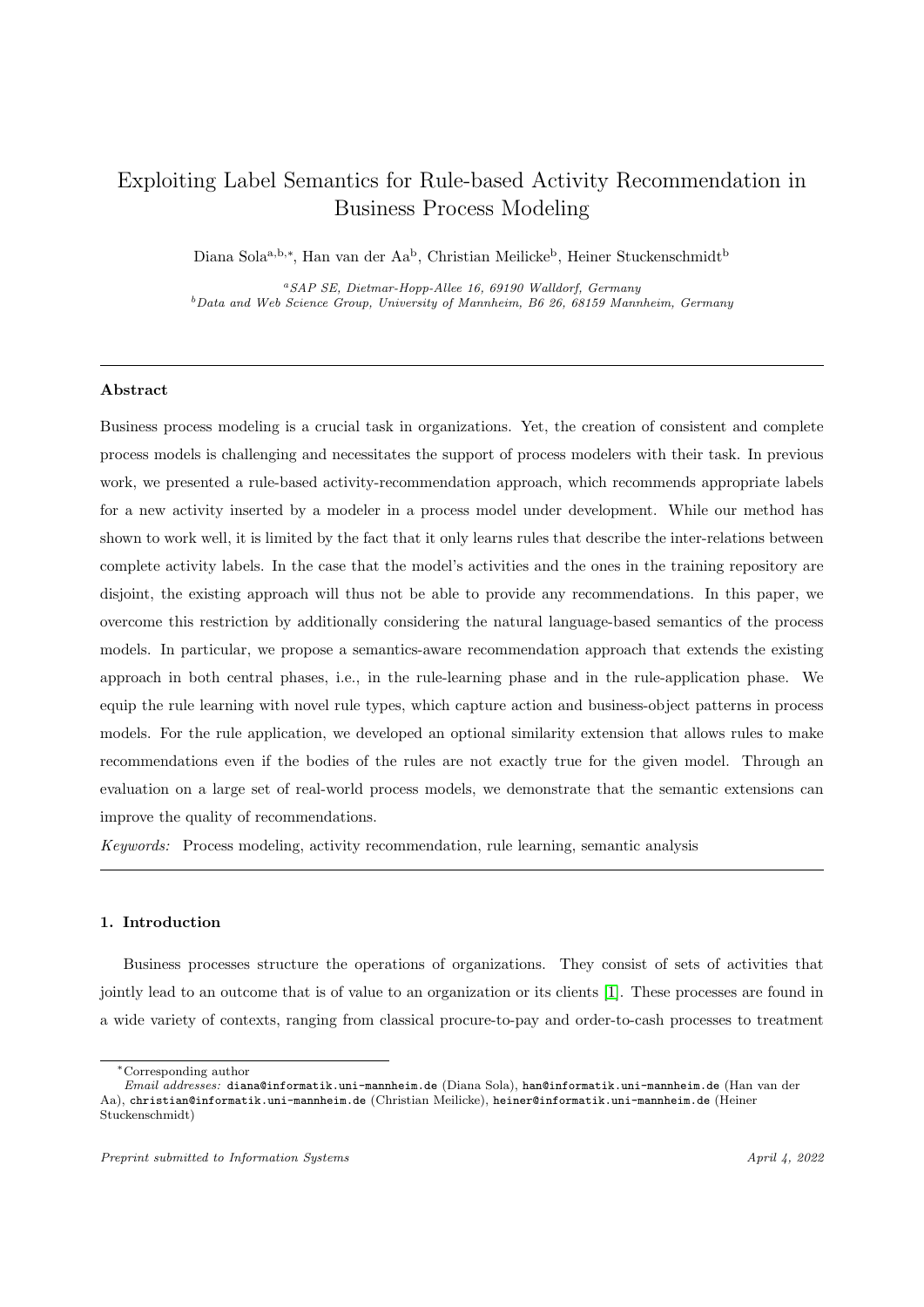processes in healthcare organizations. Process models capture information on such processes in a graphical manner, e.g., in the form of BPMN (Business Process Model and Notation) models, EPCs (Event-driven Process Chains), or Petri nets. These models are widely used as a basis for the documentation, analysis, and improvement of business processes. Therefore, business process modeling has become an integral part of process management initiatives in organizations [\[2\]](#page-33-1).

Yet, despite their relevance, creating process models is a time-consuming and error-prone task, which requires substantial expertise [\[3,](#page-33-2) [4\]](#page-33-3). These issues are amplified in large scale modeling projects, where the creation of models often relies on modelers with limited experience [\[5,](#page-33-4) [6\]](#page-33-5), whereas the distributed nature of such settings makes it hard to ensure consistency and clarity in the established models [\[7\]](#page-33-6). Overall, these modeling difficulties and pitfalls can result in situations in which downstream analysis and managerial tasks are conducted based on incorrect, incomplete, or inconsistent models [\[8,](#page-33-7) [9\]](#page-33-8).

These issues motivate the need for proper support for the process modeling task. Such support can manifest itself in the form of recommendations to modelers on how to expand a process model they are working on [\[10\]](#page-33-9). An established instantiation of this is referred to as *activity recommendation* [\[11](#page-33-10)[–13\]](#page-34-0), which involves the context-aware recommendation of suitable labels for a new activity placed by a modeler in a model under development. For example, an activity-recommendation system may suggest that a send invoice activity could be followed by an activity labeled receive payment.

To provide context-aware activity recommendations during process modeling, we previously proposed a rule-based recommendation approach [\[14\]](#page-34-1), which learns logical rules that describe how activities are used in a given repository of available process models. These rules are subsequently used to recommend appropriate labels for a new activity in a process model under development. For instance, a rule could express how likely it is that a model that contains a *create purchase order* activity also contains *check purchase order*. Although this rule-based approach outperforms both standard machine learning [\[15,](#page-34-2) [16\]](#page-34-3) and embeddingbased [\[11\]](#page-33-10) techniques, it is limited by the fact that it only learns rules for completely equivalent activity labels. Due to this rigidity, the existing approach is unable to generalize the information contained within activity labels, such as the probability that the actions create and check are used in the same process or that send invoice and send bill are highly similar to each other, so that they likely should be subject to the same rules. This lack of generalization may lead to sub-par recommendations in general, whereas for cases where a model's activities are disjoint from the ones in the training repository, the existing approach will not be able to provide any recommendations at all.

In this paper, we overcome these limitations by additionally considering the natural language-based semantics of the process models. In particular, we propose a *semantics-aware recommendation approach* that extends the existing approach [\[14\]](#page-34-1) with new rule types that capture action and business-object patterns in process models. In this manner, the proposed approach is able to, e.g., learn which actions (or business objects) commonly co-occur or follow each other. Besides the improvement of the rule-learning phase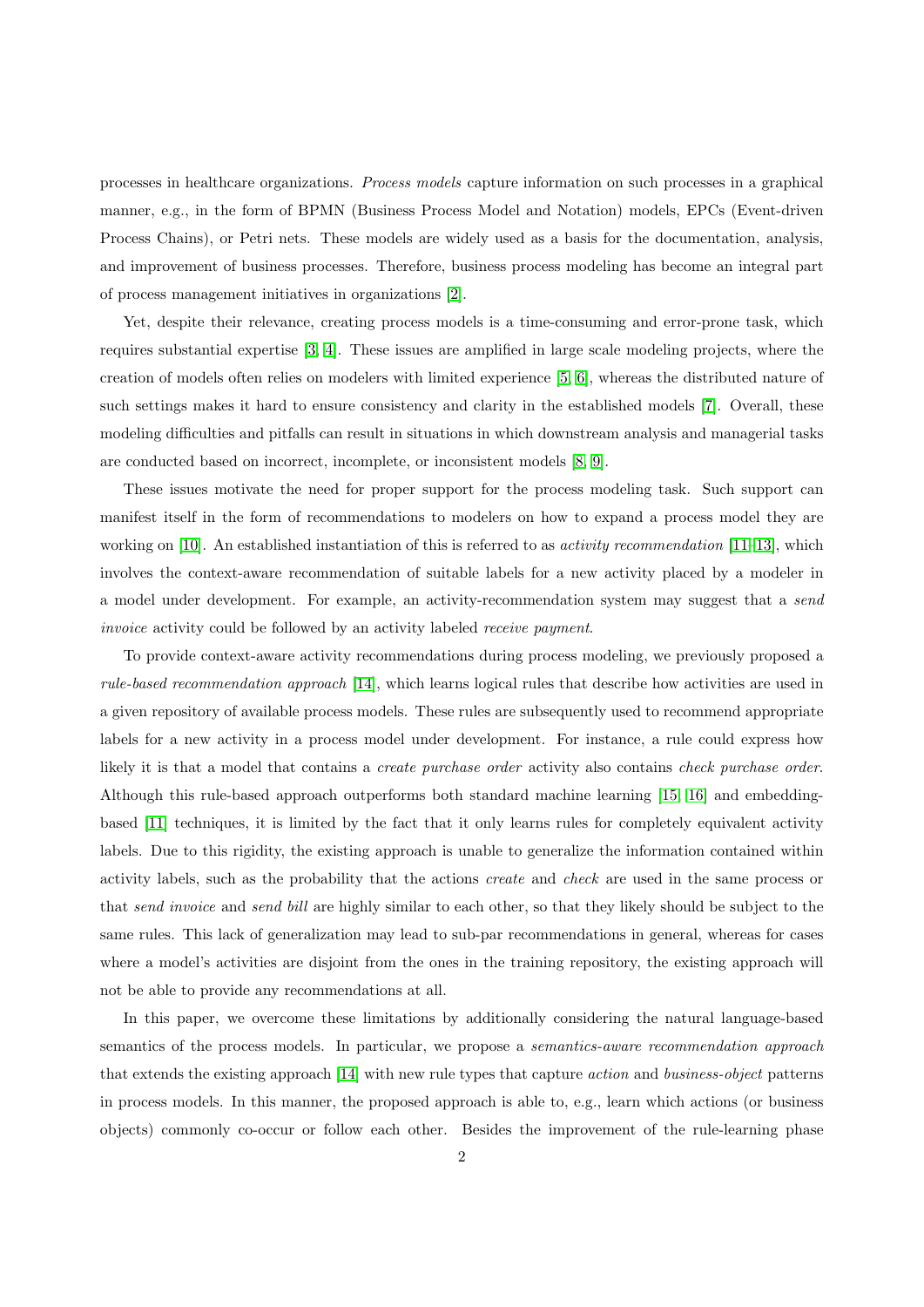with new rule types, we also introduce a novel extension of the rule application that considers semantic similarity of actions and business objects. As such, our extensions aim to improve the quality of the provided recommendations, as well as the ability to provide recommendations for unseen activity labels. We demonstrate these points in an experimental evaluation using a large repository of publicly available process models. The results show that the semantic extensions indeed improve the existing approach. In addition, we investigate the impact of the different rule types in an ablation study, which reveals that especially structural and action patterns are useful for the recommendation of activities.

The remainder of the paper is organized as follows. [Section 2](#page-2-0) illustrates the advantages of considering natural language-based semantics for activity recommendation, before providing a formal definition of the activity-recommendation problem in [Section 3.](#page-4-0) [Section 4](#page-6-0) presents our rule-based approach with the semantic-based extensions, followed by a discussion of an experimental evaluation in [Section 5.](#page-17-0) [Section 6](#page-30-0) reflects on related work, before concluding in [Section 7.](#page-32-0)

# <span id="page-2-0"></span>2. Motivation

In this section, we motivate the use of rules for activity recommendation, as well as the semantic extensions we propose in this paper. As a basis for this motivation, we use the exemplary process model under development depicted in [Figure 1,](#page-2-1) in which the user has just inserted an unlabeled activity on the right-hand side. The recommendation task is to suggest an appropriate label for this newly inserted activity node.

In our work, we use a repository of process models as a basis to learn recommendation rules from. So far, our existing work [\[14\]](#page-34-1) learns rules that capture activity inter-relations in the given repository. In this

<span id="page-2-1"></span>

Figure 1: A process model under development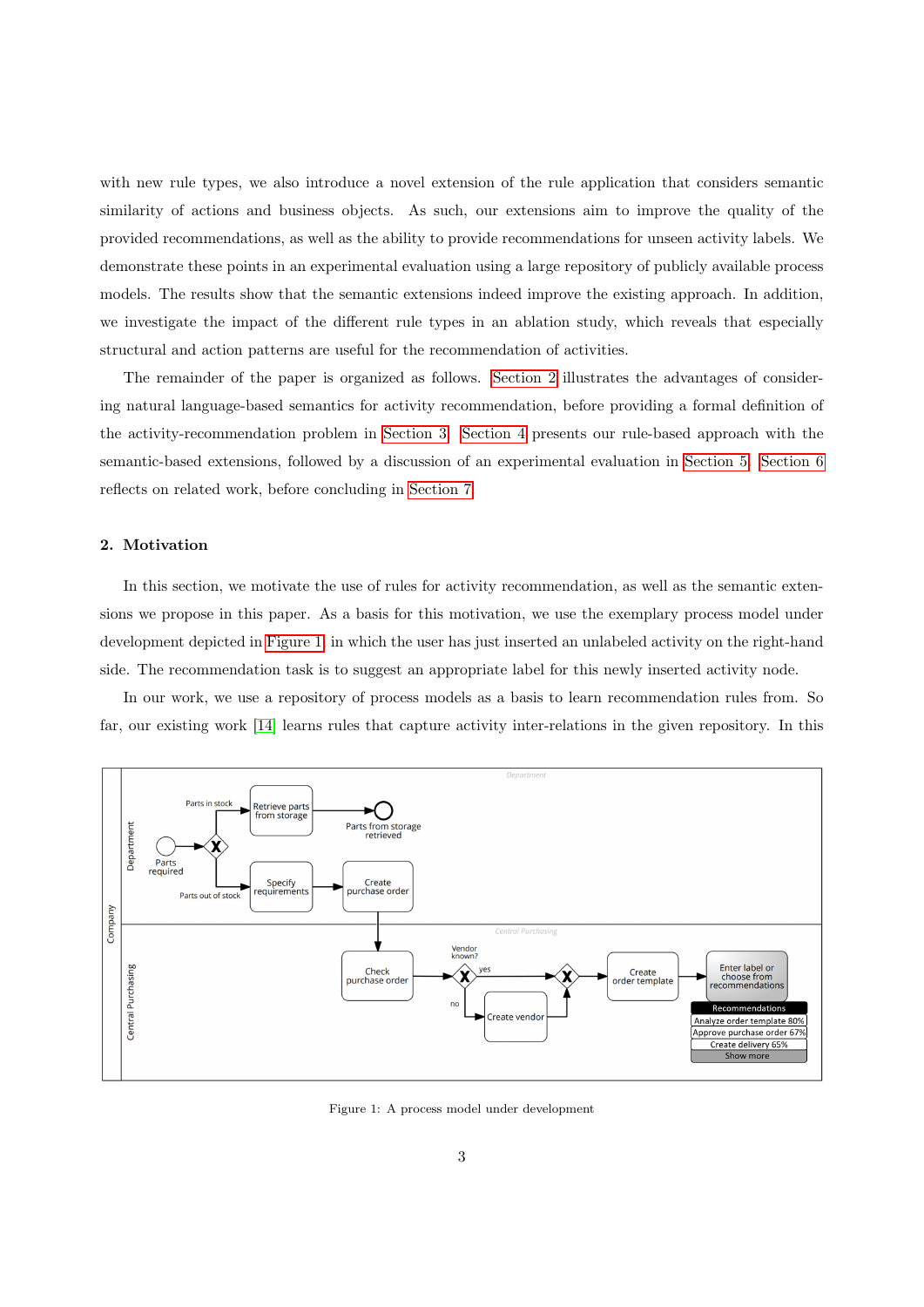manner, we find regularities such as '*create order template* is followed by approve purchase order' or 'check purchase order and create delivery appear in the same process'. Such rules are then employed to suggest suitable labels in an activity-recommendation task. For example, this might result in the recommendations of approve purchase order and create delivery for the task depicted in [Figure 1,](#page-2-1) if such rules can indeed be learned from similar models in the available repository.

However, if the labels included in the process model under development and the ones in the available repository are disjoint, our existing work would not be able to provide any recommendations, since it has not learned any rules that relate to the current recommendation task. Therefore, in this work we recognize that an analysis of the natural language-based semantics of activity labels can yield more general patterns, allowing us to improve the completeness and quality of activity recommendations. In particular, our work sets out to provide additional recommendations based on action patterns, business-object patterns, and semantic similarity:

- Action patterns. By parsing activity labels, we may learn that for activities that apply to the same business object, a label with a create action (e.g., create request) is commonly followed by a label involving an *analyze* action (e.g., *analyze request*). This allows us to learn a general pattern that 'create  $*$  is followed by analyze  $*$ ', where  $*$  can be replaced by any specific business object. Based on this rule, we would then be able to recommend analyze order template as a suitable label for the activity in [Figure 1,](#page-2-1) given its preceding create order template activity. Similarly, a different action pattern might result in the depicted approve purchase order label, given the inclusion of the create purchase order activity in the model, even if the available repository does not specifically contain any of these labels.
- Business-object patterns. By also considering inter-relations between business objects, we may learn from a repository that labels related to *order template* and *delivery* business objects commonly appear in the same process, while being complemented by the same action. We might, for example, observe a model that contains the activities check order template and check delivery, and another model that includes the activities *process order template* and *process delivery*. From this, we may learn the business-object pattern that there is a co-occurrence of  $*$  order template and  $*$  delivery, where  $*$  can be replaced by any specific action. Given this pattern, we can then recommend a *create* delivery label for the task in [Figure 1,](#page-2-1) even if we never observed create order template and/or create delivery in the available repository.
- Semantic similarity. The activity labels used in the given repository of process models can also consist of action and business objects that are not exactly the same as the ones used in the process model under development. However, if we have learned the pattern that *generate* \* is followed by analyze  $*$ , where  $*$  can be replaced by any specific business object, then it is likely that actions that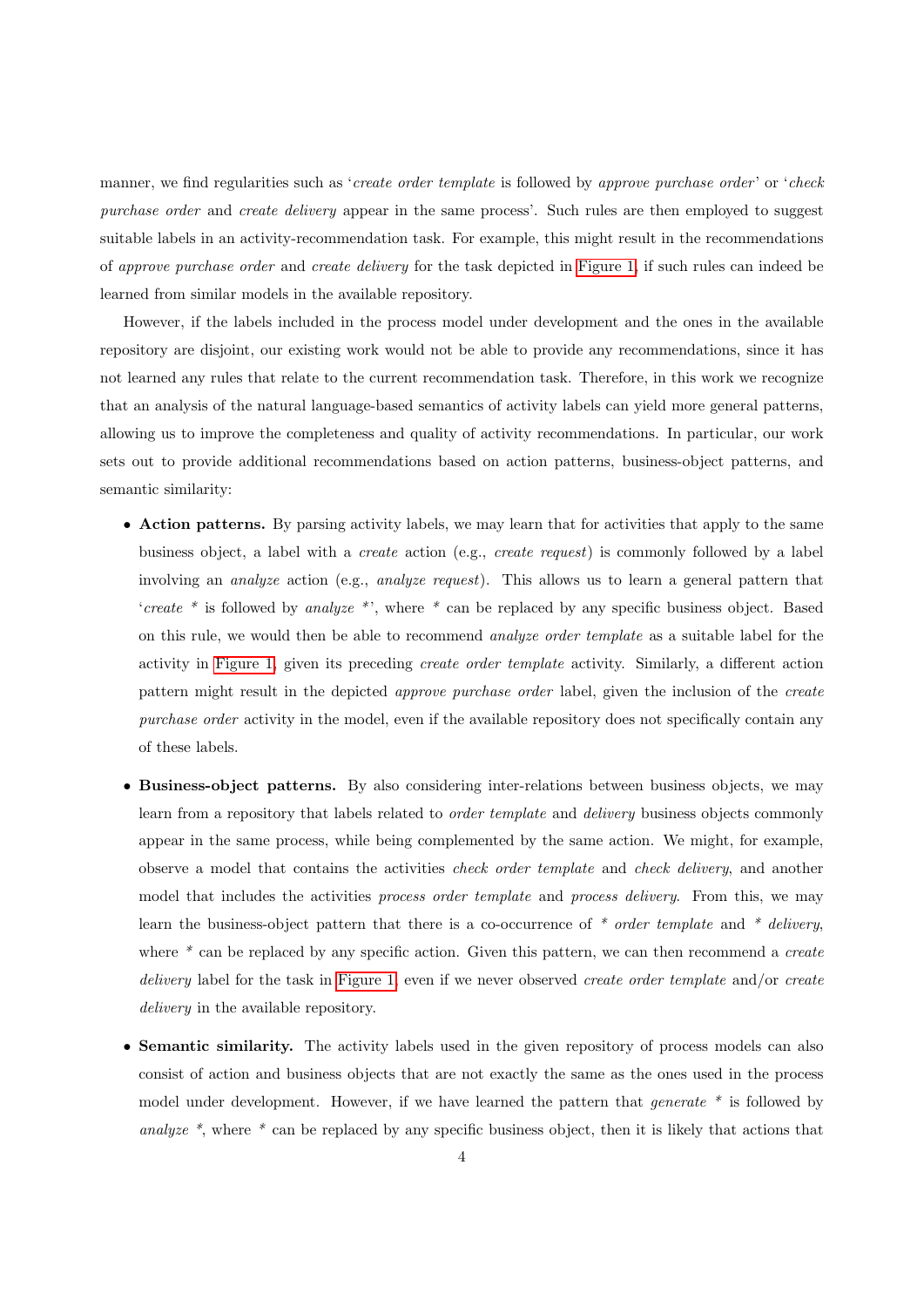are similar to *generate*, e.g., *create*, are also followed by *analyze*. Analogously, we can expect that the business-object pattern '\* order form and \* delivery are in the same process' can also be applied to business objects that are similar to order form, e.g., '\* order template and \* delivery are in the same process'. Both observations are based on the similarity of actions or business objects and lead in the example of [Figure 1](#page-2-1) to the recommendations *analyze order template* and *create delivery*, respectively, even if neither *create* nor *order template* can be observed in the available repository.

In our approach, the identification of action and business-object patterns constitute rule-learning extensions, while we can consider the similarity of actions and business objects during rule application. Before we get to the details of our approach, the next section deals with the formalization of the underlying problem.

# <span id="page-4-0"></span>3. Problem Definition

In this section, we first provide essential definitions on the employed formalization of process models [\(Section 3.1\)](#page-4-1), followed by the specification of the addressed activity-recommendation problem [\(Section 3.2\)](#page-6-1).

### <span id="page-4-1"></span>3.1. Preliminaries

Our work is independent of any specific modeling notation that can be used to capture business processes, such as Petri nets or BPMN. Therefore, we employ the notion of business process graphs as a generic representation of process models to capture the behavioral relations that our recommendation approach uses as a basis.

Business process graphs. We use the following definition of business process graphs, adapted from Dijkman et al. [\[17\]](#page-34-4), to represent a process model as a directed attributed graph:

**Definition 1 (Business process graph).** Let  $\mathcal{L}$  be the universe of all activity labels and  $\mathcal{R}$  be a set of behavioral relation types. Let  $\mathcal{P}(\mathcal{R})$  denote the power set of R. A business process graph is a tuple  $(N, E, \lambda, \tau)$ , where N is a set of nodes,  $E \subseteq N \times N$  is a set of directed edges,  $\lambda : N \to \mathcal{L}$  is a function that maps a node to a label, and  $\tau : E \to \mathcal{P}(\mathcal{R})$  is a function that maps an edge to a set of relation types.

Note that, following this definition, a label can occur in multiple models, while the underlying nodes themselves always belong to exactly one model.

Behavioral abstraction using business process graphs. A business process model can be converted to a business process graph by using an abstraction procedure, where the model's content is mapped to the graph representation. This procedure has several degrees of freedom: We might, for example, drop (or keep) certain types of nodes and have to select the types of behavioral relations that we use and assign to edges (e.g., directly follows). In the following, we use a transformation from Petri nets to business process graphs as an illustration of the abstraction procedure and the various relations that our approach can use as basis.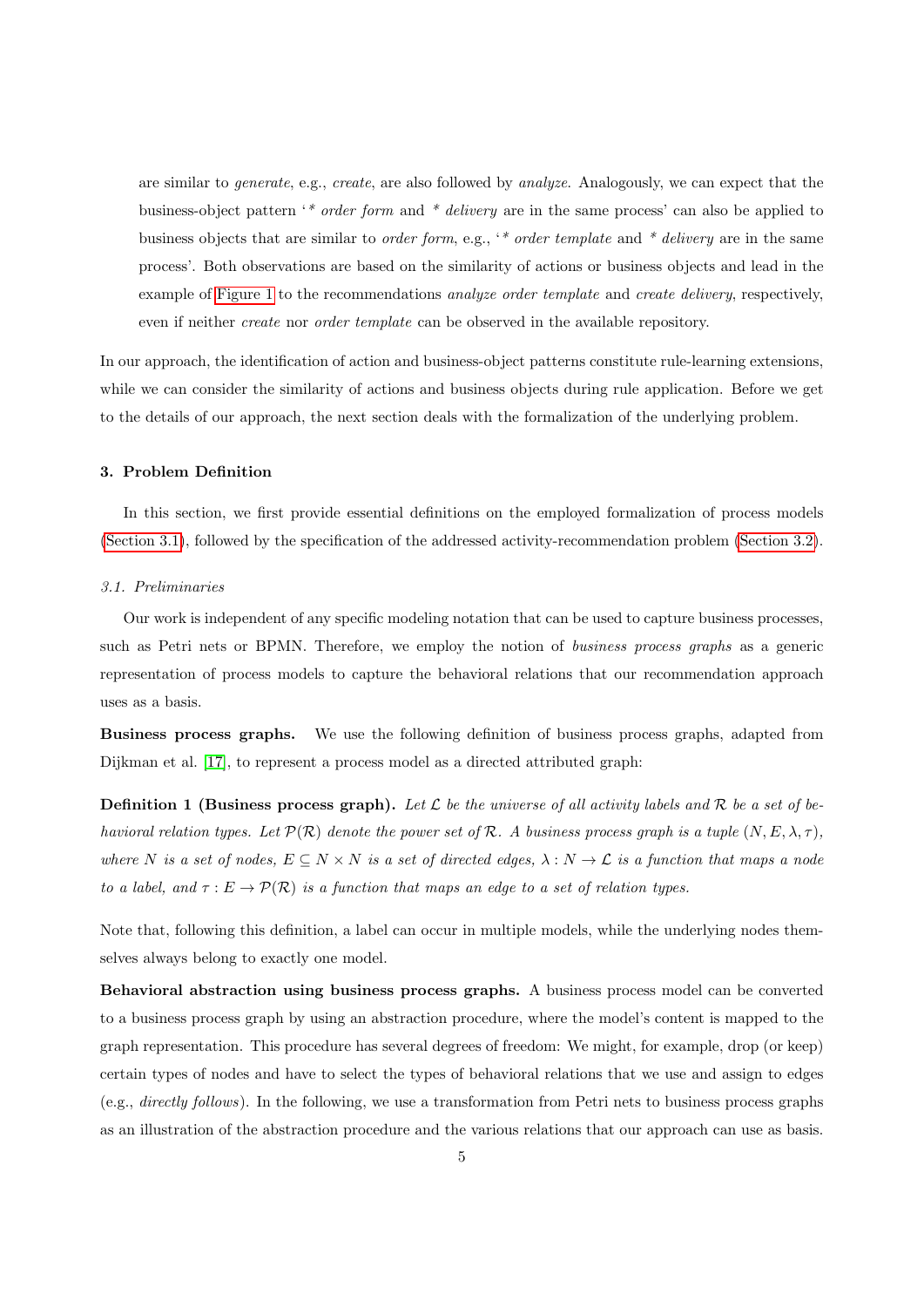However, similar abstraction procedures can be derived for other modeling notations. For instance, BPMN models can first be translated into Petri nets [\[18\]](#page-34-5) before applying the abstraction approach.

Given a Petri net, we consider transitions, which correspond to activities, as nodes in a business process graph and omit its places. Then, for any pair of nodes  $m$  and  $n$ , we have to decide if we create a directed edge  $e = (m, n) \in E$  and which relation types from a set R to assign to this directed edge. For this procedure, we follow Wang et al. [\[11\]](#page-33-10), who propose three abstraction strategies, based on different sets of behavioral relations. We refer to [\[11\]](#page-33-10) for details and here stick to an intuitive explanation.

- Directly-follows abstraction: This abstraction strategy only considers which activities may follow each other during process execution, captured in the *followedBy* relation. Formally, if a node  $m$  can be directly followed by a node n, we add an edge  $e = (m, n)$  with  $\tau(e) = \{followed By\}$ . Naturally, this strategy loses part of the semantics expressed in the original Petri net. For instance, it does not distinguish between transitions that exclude each other (XOR split) and those that can be executed concurrently (AND split).
- Causal abstraction: The second strategy reduces the abstraction loss by distinguishing between alwaysCausal and sometimesCausal relations, and their inverse counterparts. A pair of activities  $(m, n)$ is in the *alwaysCausal* relation if any occurrence of m is always followed by an occurrence of  $n$ , whereas the *sometimesCausal* relation applies if this is sometimes the case (due to an XOR-split in the process). Conversely, m and n are in the *inverseAlwaysCausal* relation if any occurrence of n is always preceded by an occurence of  $m$ , while the *inverseSometimesCausal* relation holds if this is sometimes the case (due to an XOR-join in the process). Since this distinction is assymetric, e.g., an alwaysCausal relation does not guarantee an inverseAlwaysCausal relation between two activities, we assign the forward and the inverse relation between m and n to the edge  $e = (m, n)$ , e.g.,  $\tau(e) = \{alwaysCausal, inverseSometimesCausal\}.$
- Causal and concurrent abstraction: Finally, the third strategy introduces additional relations that can be used to describe types of concurrency between activities, on top of the aforementioned causal ones. These relations are called alwaysConcurrent, sometimesConcurrent, and neverConcurrent, reflecting whether two activities can, must, or must not occur concurrently.

In the remainder, we use  $\mathcal{R}^X$  to denote a set of relation types that has been used in an abstraction strategy X. For instance, [Figure 2](#page-6-2) shows the business process graph obtained for the running example of [Figure 1,](#page-2-1) based on  $\mathcal{R}^{causal+concurrent}$ . Although the business process graph abstracts from some details, the overall structure and sequence of activities is preserved with respect to the original model. Note that a  $\mathcal{R}^{causal}$ -graph can be obtained by omitting all dashed edges from [Figure 2,](#page-6-2) while a  $\mathcal{R}^{followed By}$ -graph corresponds to the  $\mathcal{R}^{causal}$ graph in which all relation types are replaced by followedBy.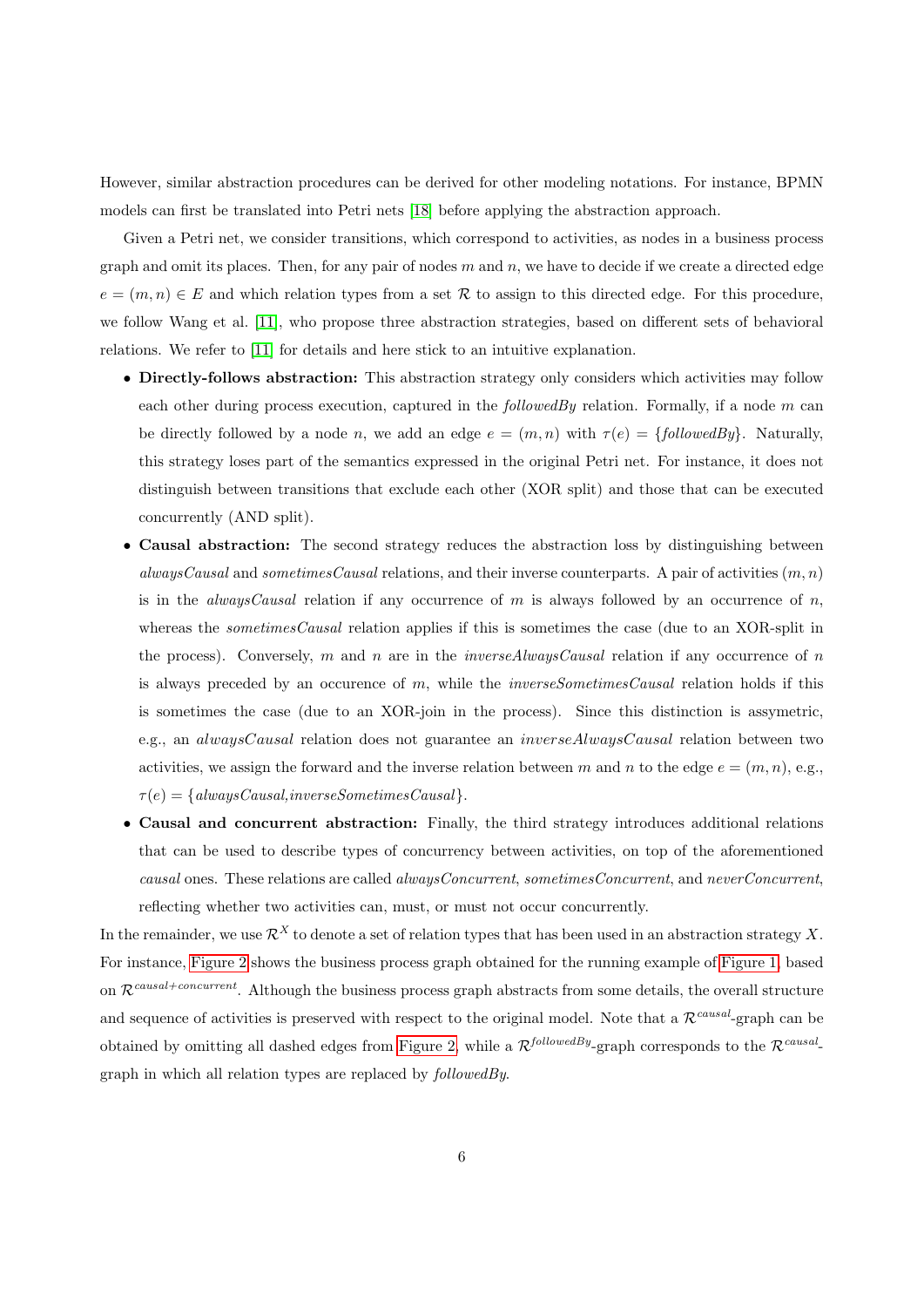<span id="page-6-2"></span>

Figure 2: A business process graph corresponding to the process model in [Figure 1](#page-2-1) using the relation types  $\mathcal{R}^{causal+concurrent}$ 

### <span id="page-6-1"></span>3.2. The activity-recommendation problem

Given a process model under development, captured as a business process graph B, the activityrecommendation problem is concerned with recommending a suitable label for a newly added activity  $\hat{n}$ :

**Definition 2 (Activity-recommendation problem).** Let  $\beta$  be a process model repository, i.e., set of business process graphs, and let  $B = (N, E, \lambda, \tau)$  be a business process graph under development with one unlabeled node  $\hat{n}$ , i.e.,  $\lambda(n)$  is given for all  $n \in N \setminus {\hat{n}}$ . Further, let  $\mathcal L$  denote the universe of all activity labels. Then, the activity-recommendation problem is to find a suitable label  $\lambda(\hat{n}) \in \mathcal{L}$  for  $\hat{n}$ .

In contrast to our previous work [\[14\]](#page-34-1), the choice of a suitable label is not limited to the activity labels used in the given repository  $\beta$  and can, rather, stem from any label in  $\mathcal{L}$ . Hence the consistent use of labels across the process models is now no longer anchored in the problem and has to be part of the solution instead. With this definition, the problem opens up and becomes more general.

### <span id="page-6-0"></span>4. Activity-recommendation Approach

As shown in [Figure 3,](#page-7-0) our rule-based activity-recommendation approach consists of the two main phases: rule learning and rule application. The rule-learning phase derives pattern-based inter-relations about activity labels, actions, and business objects from the process models in a provided repository, capturing them in the form of logical rules. These rules are then used in the rule-application phase to recommend suitable labels for a new activity in a process model under development. The rule-learning phase has to be performed only once, for a given repository of process models, whereas the rule-application phase is repeated throughout the process-modeling task to iteratively provide recommendations at each modeling step.

### <span id="page-6-3"></span>4.1. Rule Learning

In the rule-learning phase, we generate logical rules that capture regularities in the use of labels within a given repository of business process graphs  $\mathcal{B}$ . Our approach employs a set of rule patterns, i.e., templates,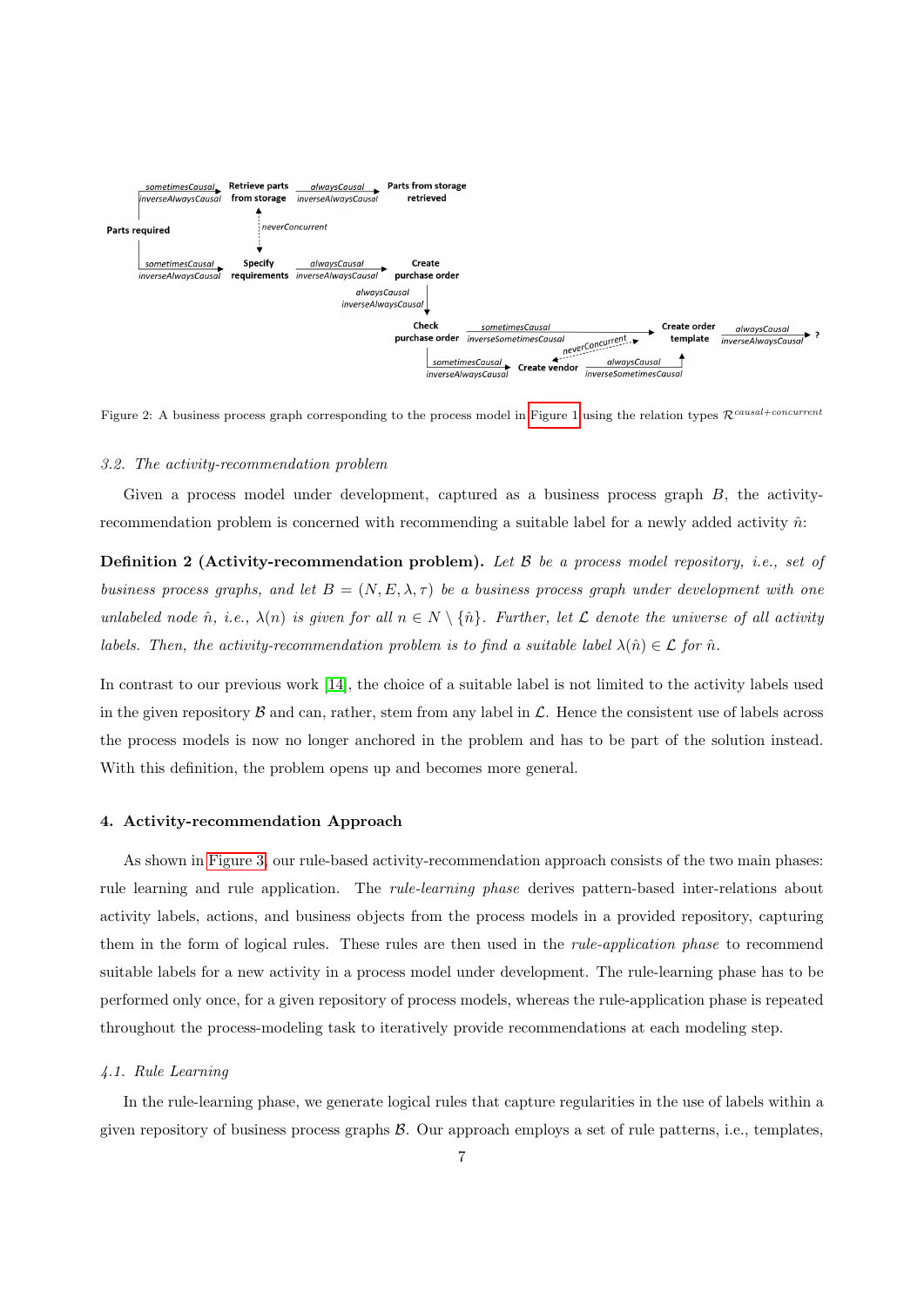<span id="page-7-0"></span>

Figure 3: Overview of the rule-based activity-recommendation approach

from which we derive a set of rules that hold in the repository  $\beta$ . The use of rule templates ensures that we focus on rules that are useful for activity recommendation in business process modeling, which makes the rule learning overall more targeted than the use of already available rule-learning systems.

Our approach includes both rigid and semantic rule templates. The rigid rule templates, covered in [Section 4.1.1,](#page-7-1) describe activity inter-relations in terms of complete activity labels. These rigid rules corre-spond to the once we employed in our earlier work [\[14\]](#page-34-1). They are complemented by novel *semantic rule* templates, described in [Section 4.1.2,](#page-10-0) which capture regularities in the use of specific actions and business objects throughout a model repository. After introducing both kinds of templates, [Section 4.1.3](#page-13-0) describes how instantiations of these templates are learned from the model repository  $\beta$ .

# <span id="page-7-1"></span>4.1.1. Rigid Rule Templates

This section describes the rigid rule templates, i.e., templates that capture regularities between entire activity labels, which our approach currently covers.

Rule predicates. For the definition of the rule templates, we first need to describe the given business process graphs in terms of logical formulas. For this, we translate each business process graph  $B = (N, E, \lambda, \tau) \in \mathcal{B}$ as follows:

• For each node  $n \in N$  we add a formula *label*(n,  $\lambda(n)$ ), e.g., *label*(n, check purchase order), to express that *n* has the label  $\lambda(n)$ .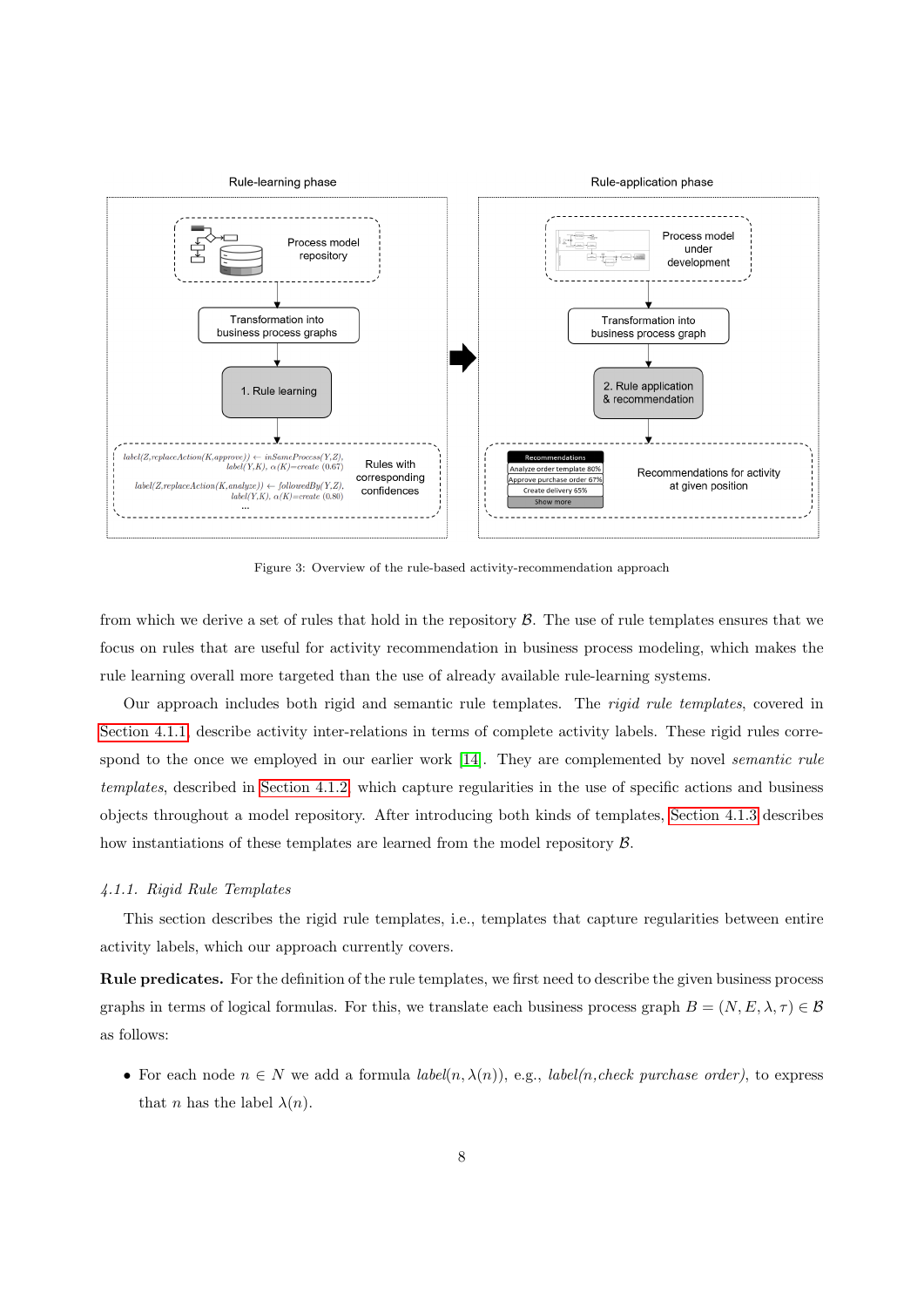- For each edge  $e = (m, n) \in E$  and each relation type  $r \in \tau(e)$  we add a formula  $r(m, n)$  that captures the type of relation between m and n, e.g., followed  $By(m, n)$  or always Causal $(m, n)$ .
- For each pair of nodes  $m \neq n \in N$  we add the formulas  $inSameProcess(m, n)$  and  $inSameProcess(n, m)$ to express that  $m$  and  $n$  appear in the same business process graph.

Given a set of relations  $\mathcal{R}^X$ , we thus use  $|\mathcal{R}^X| + 2$  (+2 for *inSameProcess* and *label*) binary predicates to capture the structure of the process graphs in the repository B.

**Templates and instantiations.** When defining our templates, we use h, j, k and  $l \in \mathcal{L}$  to refer to placeholders for labels of an activity, e.g.,  $l = check\ pure\ base\ order$ . An *instantiation* of a rule template is a rule in which those placeholders are all substituted by activity labels from  $\mathcal{L}$ . The variables  $W, X, Y$  and Z in the templates stand for concrete activity nodes. A rule is *grounded* if it is an instantiation of a rule template, where all variables are replaced by concrete values.

In our approach, we use a special form of *horn rules*. Particularly, we are interested in rules that have the form  $label(Z, l) \leftarrow \ldots$ , which are rules that capture the regularities of activity Z being labeled with l.

To capture inter-relations between activities, we define the following rule templates for a setting using the directly-follows abstraction, i.e., with *followedBy* as the only relation type in  $\mathcal{R}^{followedBy}$ :

- R.1  $label(Z, l) \leftarrow inSameProcess(Y, Z), label(Y, k)$
- R.2  $label(Z, l) \leftarrow followedBy(Y, Z), label(Y, k)$
- R.3  $label(Z, l) \leftarrow inSameProcess(X, Y), inSameProcess(Y, Z), label(X, j), label(Y, k)$
- $R.4$   $label(Z, l) \leftarrow inSameProcess(X, Y), followedBy(Y, Z), label(X, j), label(Y, k)$
- R.5  $label(Z, l) \leftarrow followedBy(X, Y), followedBy(Y, Z), label(X, j), label(Y, k)$
- R.6  $label(Z, l) \leftarrow followedBy(X, Y), followedBy(X, Y), followedBy(Y, Z), label(W, h), label(X, j), label(Y, k)$

An example for an instantiation of rule template R.1 is given by

 $label(Z,approx$  purchase order)  $\leftarrow$  followedBy(Y,Z), label(Y,parts required).

This rule captures that when an activity Z occurs in a process model that already contains an activity labeled parts required, a possible recommendation for a label for Z is approve purchase order.

In general, each of the defined templates captures a certain type of probabilistic regularity about activity inter-relations in process models. More specifically, the above rule templates describe which activities or combinations of activities with certain labels have to be in the same process or must appear before activity Z to predict l as the label of  $Z$ . We will later introduce confidence as a metric to estimate the probability that a rule makes correct predictions. The probability of a rule that instantiates template R.1, for example, expresses how likely it is that, if an activity (label) k is used in a process, activity l appears in that process as well, whereas the probability of a R.2-rule tells us how probable it is that an activity  $k$  is directly followed by an activity with label  $l$ .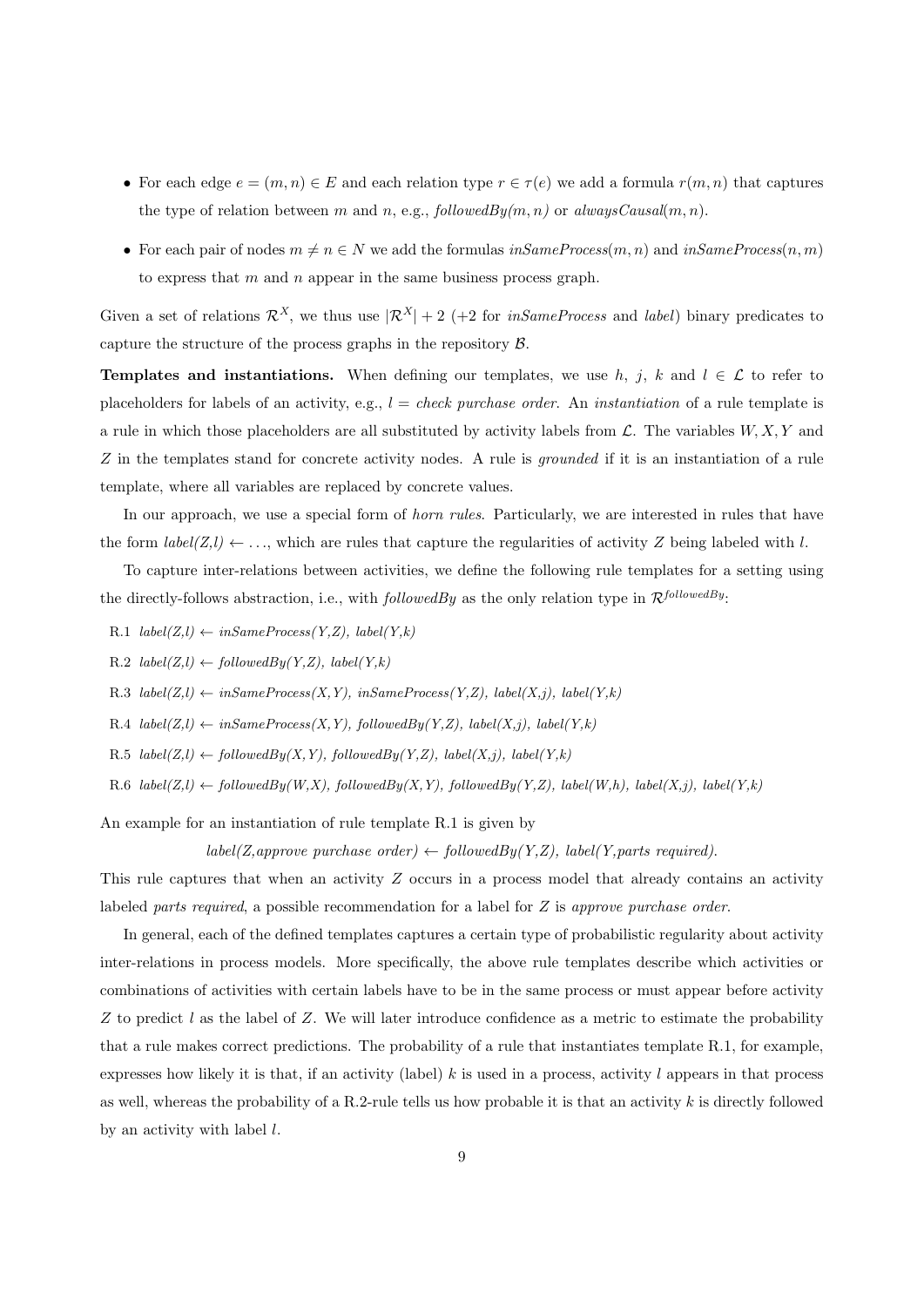<span id="page-9-0"></span>

Figure 4: Template specificity lattice

**Rule specificity.** Certain rules inherently relate to each other. For instance, any grounding  $Y = a_1$ and  $Z = a_2$  of a R.2-rule is a grounding of the corresponding R.1-rule as well. This is the case because  $inSameProcess(Y, Z)$  is true for  $Y = a_1$  and  $Z = a_2$  if  $followedBy(Y, Z)$  is true for  $Y = a_1$  and  $Z = a_2$ , i.e., if  $a_1$  is followed by  $a_2$ , then  $a_1$  and  $a_2$  are naturally also part of the same process model. Since the inverse is not true, i.e.,  $followedBy(Y, Z) \leftarrow inSameProcess(Y, Z)$  does not have to hold, we say that a R.2-rule is more specific than a R.1-rule.

Similar inter-relations also exist for the other rule templates. The black-colored part of [Figure 4](#page-9-0) shows a complete specificity lattice of the R templates (for now we ignore the grey-coloured parts of the figure). Most of the arcs in the specificity lattice can be explained by the simple rule shown above or the fact that the body of one rule is a subset of another rule's body. Rules that instantiate template R.6 are the most specific rules. Whenever a rule  $r$  is more specific than a rule  $r'$ , rule  $r$  tends to make fewer and more specific predictions compared to rule  $r'$ .

**Templates in other abstraction settings.** The rule templates in the  $\mathcal{R}^{causal}$  setting can be derived by replacing each occurrence of  $followedBy$  in the templates by each of the four types of causal relations in  $\mathcal{R}^{causal}$ . Due to repeated occurrences of *followedBy* in certain templates, this results in a total of 90 templates for the  $\mathcal{R}^{causal}$  setting, primarily due to  $4 \times 4 = 16$  different versions of template R.5 and  $4 \times 4 \times 4 = 64$ of template R.6. For brevity, we refer to the versions derived from one of the templates R.1-R.6 as a template group in the remainder. To additionally incorporate the three types of concurrent relations in the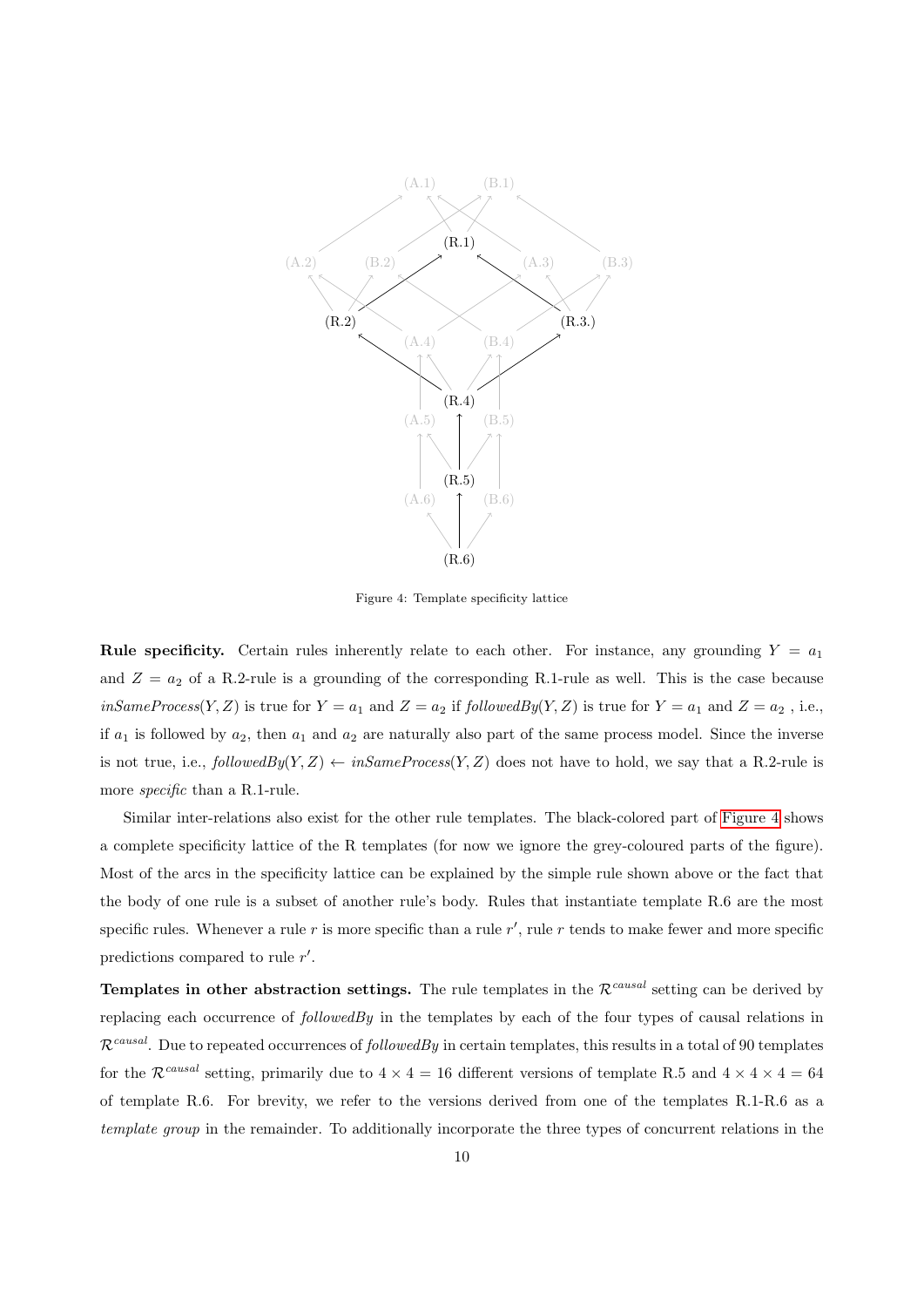$\mathcal{R}^{causal-concurrent}$  setting, we introduce a further template group R.7, which contains three templates that are similar to template R.2, but in which the  $followed By$  relation in R.2 is replaced by one of the three concurrent relations, e.g.,  $label(Z, l) \leftarrow alwaysConcurrent(Y, Z), label(Y, k).$ 

### <span id="page-10-0"></span>4.1.2. Semantic Rule Templates

In addition to activity inter-relations, we want to consider natural language-based semantics in the form of action and business-object patterns. Corresponding to established work on the semantic analysis of activity labels in process models [\[19\]](#page-34-6), we use the term business object to refer to an entity to which a label relates, e.g., requirements, order template or parts from stock. Actions of a label operate on business objects, e.g., specify (action) requirements (business object).

To formalize the semantic patterns that we want to detect in a set of business process graphs  $\mathcal{B}$ , we concentrate on separable activity labels for the semantic rule templates. We refer to an activity as separable if it allows for a clear separation between the actions and the business objects of its label, for example, as in the activities specify (action) requirements (business object), update and review (actions) requirements (business object) or match (action) goods receipt and purchase order (business objects). In particular, separable activities can involve multiple actions or business objects. For a separable label  $\lambda$ , we denote by  $\alpha(\lambda)$  the action part of the label while  $\beta(\lambda)$  denotes the business-object part such that  $\lambda = \alpha(\lambda)$   $\beta(\lambda)$  or  $\lambda = \beta(\lambda) \alpha(\lambda)$ . The functions  $\alpha$  and  $\beta$  can be instantiated using existing approaches for the analysis of activity and event labels, cf., [\[20,](#page-34-7) [21\]](#page-34-8). Since we do not distinguish between other semantic roles than actions and business objects, this means in practice that, given a label, we first identify the action(s) of the label and consider the rest of the label as business object(s).

Rule predicates. For the semantic rule templates, we add the following logical formulas to the translation of a business process graph  $B = (N, E, \lambda, \tau) \in \mathcal{B}$  in addition to the ones previously specified in [Section 4.1.1,](#page-7-1) where we denote by  $\mathcal{L}_{\mathcal{B}} \subset \mathcal{L}$  the labels that are used in repository  $\mathcal{B}$ :

- For each separable label  $\lambda \in \mathcal{L}_\mathcal{B}$  with action part a we add a formula  $\alpha(\lambda) = a$  to capture the actions of the labels that are used in the repository, e.g.,  $\alpha$  (create order template)=create or  $\alpha$  (update and review invoice)=update and review.
- Analogously, we add for each separable label  $\lambda \in \mathcal{L}_B$  with business object b a formula  $\beta(\lambda) = b$  to also add the business objects of the labels, e.g.,  $\beta$ (create order template)=order template or  $\beta$ (update and  $review \, \, invoice) = invoice.$

Moreover, we define the replace functions *replaceAction*, *replaceActionAndFlip, replaceBusinessObject* and replaceBusinessObjectAndFlip, which we apply on separable labels only. The function replaceAction :  $(\lambda, a) \rightarrow replacement(\lambda, a)$  copies label  $\lambda$  and replaces its action part  $\alpha(\lambda)$  by the action part a while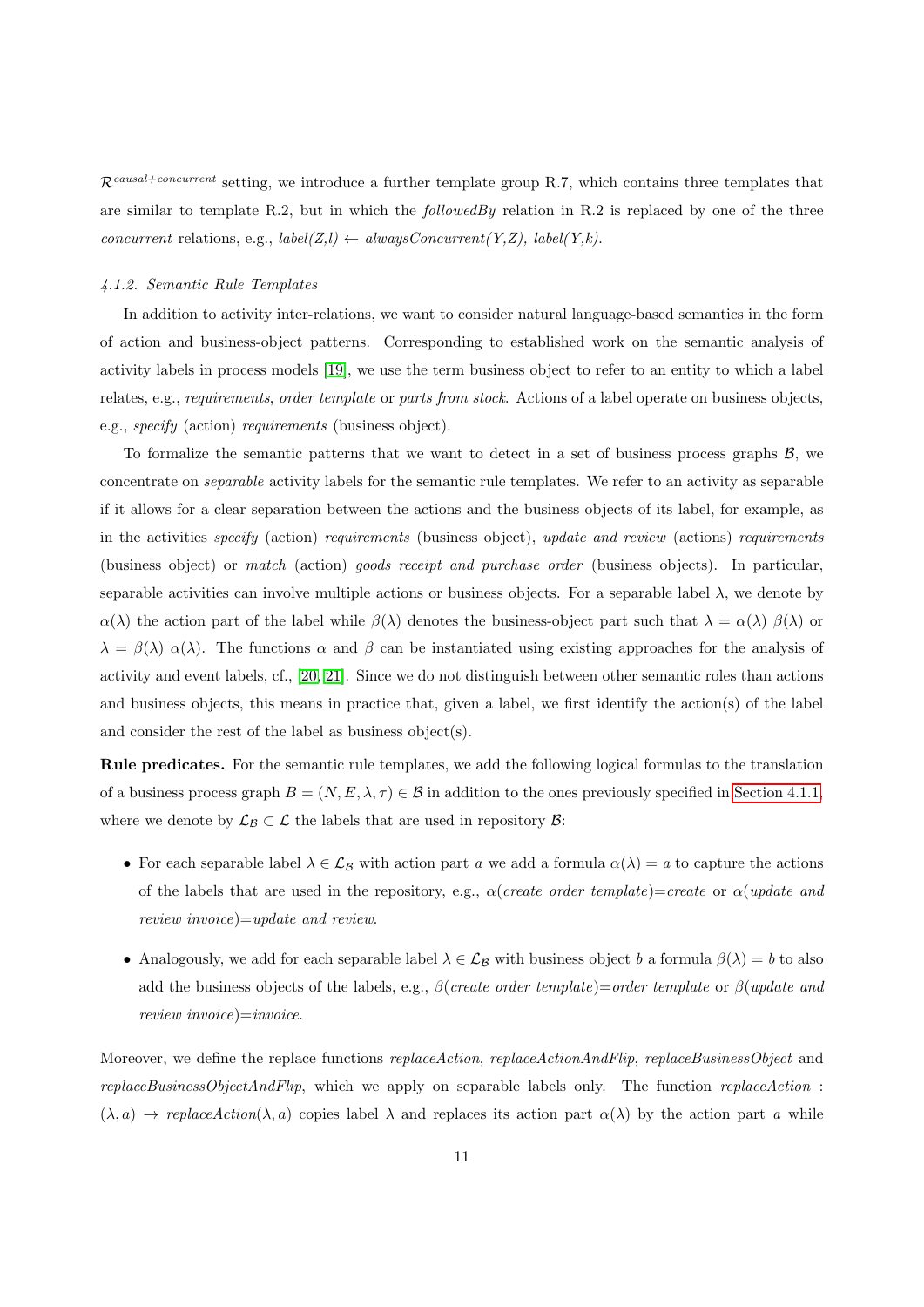the business-object part remains the same, e.g.,  $replaceAction(create \; request, \; analyze) = analyze \; request.$ The function *replaceActionAndFlip* has the same effect as the function *replaceAction* but additionally flips the order of action and business-object part of the generated label, e.g., *replaceActionAndFlip(analyze re*quest, approved)=request approved. The functions replaceBusinessObject and replaceBusinessObjectAndFlip can be explained analogously.

The aforementioned replace functions cover all possible combinations of action and business-object parts of separable labels in the repository. Since separable labels consist of two parts, they can occur in both orders, i.e., action part - business-object part and business-object part - action part. Since either might be used in practice, we support both orders. While the *replaceAction* and *replaceBusinessObject* functions combine different parts maintaining their positions in the labels, the *replaceActionAndFlip* and *replaceBusi*nessObjectAndFlip functions combine different parts flipping their order in the labels.

Templates and instantiations. We define four additional template sets, which adapt the R templates defined in [Section 4.1.1](#page-7-1) to capture patterns on actions and business objects, as well as their flipped forms. We here provide the A templates for action patterns (referred to as A.1 to A.6) in detail, whereas the other sets are described more briefly.

To capture action patterns, we define the following rule templates in the  $\mathcal{R}^{followedBy}$ -setting, where a and  $a'$  indicate action parts used in  $\mathcal{L}_{\mathcal{B}}$ :

- A.1  $label(Z, replaceAction(K, a')) \leftarrow inSameProcess(Y, Z), label(Y, K), \alpha(K)=a$
- A.2  $label(Z, replaceAction(K, a')) \leftarrow followedBy(Y, Z), label(Y, K), \alpha(K)=a$
- A.3 label(Z,replaceAction(K,a'))  $\leftarrow$  inSameProcess(X,Y), inSameProcess(Y,Z), label(X,j), label(Y,K),  $\alpha(K)=a$
- A.4 label(Z,replaceAction(K,a'))  $\leftarrow$  inSameProcess(X,Y), followedBy(Y,Z), label(X,j), label(Y,K),  $\alpha(K)=a$
- A.5 label(Z,replaceAction(K,a'))  $\leftarrow$  followedBy(X,Y), followedBy(Y,Z), label(X,j), label(Y,K),  $\alpha(K)=a$
- A.6 label(Z,replaceAction(K,a')) ← followedBy(W,X), followedBy(X,Y), followedBy(Y,Z), label(W,h), label(X,j),  $label(Y,K), \alpha(K)=a$

To yield rules that instantiate the templates, the placeholders h and j have to be replaced by concrete labels from  $\mathcal{L}_{\mathcal{B}}$ , whereas a and a' have to be replaced by concrete action parts used in  $\mathcal{L}_{\mathcal{B}}$ .

The A templates provide action-based counterparts for the R templates. For example, whereas R.1 captures patterns on the co-occurrence of entire labels, the corresponding A.1 template captures co-occurrence patterns between actions. An exemplary instantiation of this template is:

 $label(Z, replace Action(K, appropriate)) \leftarrow inSameProcess(Y, Z), label(Y, K), \alpha(K) = create$ 

This rule captures that when an activity Z occurs in a process model that already contains an activity with a label  $K = create\; someObject$ , a possible recommendation for a label for Z is approve some Object. This recommendation is defined by  $replaceAction(K, approve)$ , which replaces the action of label K with approve while preserving its business object (someObject).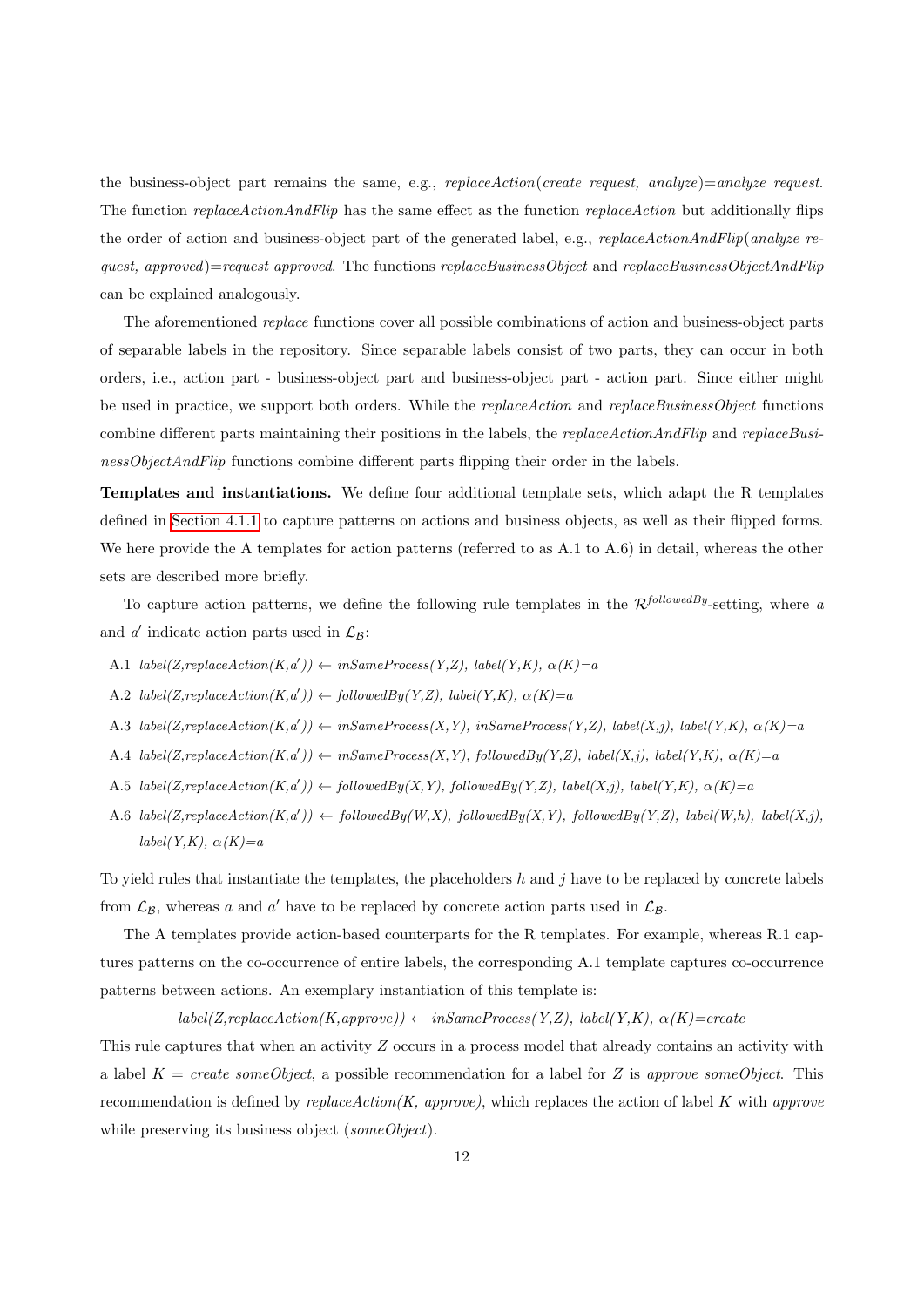Similarly, the following is an instantiation of the behavioral template A.2:

 $label(Z, replaceAction(K, analyze)) \leftarrow followedBy(Y,Z), label(Y,K), \alpha(K)=create$ 

This rule describes that an activity Y with action *create* is followed by an activity Z with action *analyze* while the business objects of Y and Z are the same.

The templates A.3-A.6 combine behavioral or co-occurrence action patterns with regularities that involve whole activity labels as in the R templates. For example, the probability of a rule that instantiates template A.3 tells us how likely it is that, if an activity X labeled  $j$  is used in the same process with an activity Y with label K, where K includes action part  $a$ , then the label of activity Z in the same process consists of action part a' and the business-object part of K.

Additional template sets. The function *replaceActionAndFlip* is used in another type of rule templates denoted by AF.1-AF.6, where we replace each occurence of replaceAction in the templates A.1-A.6 by replaceActionAndFlip. For example, an instantiation of rule template AF.2 is:

 $label(Z, replaceActionAndFlip(K,check)) \leftarrow followedBy(Y,Z), label(Y,K), \alpha(K)=create$ 

This rule captures that when an activity Z occurs in a process model that already contains an activity with a label  $K=create\;someObject$ , a possible recommendation for a label for Z is some Object check. This recommendation is defined by  $replaceActionAndFlip(K,check)$ , which replaces the action of label K with check while preserving its business object (someObject) and additionally flips the order of action part and business-object part in the label Z as compared to the order in label K.

The A and AF rule templates thus capture the regularities of two actions following each other and two actions co-occurring in one process, where the functions *replaceAction* and *replaceActionAndFlip* are instructions on how the label  $l$  of activity  $Z$  is composed.

Analogously, we receive another two types of rule templates B.1-B.6 and BF.1-BF.6 for capturing business-object patterns by replacing action and replaceAction in A.1-A.6 by businessObject and replace-BusinessObject or replaceBusinessObjectAndFlip, respectively. The rule templates in the  $\mathcal{R}^{causal}$ - and in the  $\mathcal{R}^{causal-concurrent-setting}$  can be derived as described in [Section 4.1.1](#page-7-1) for the rigid rule templates.

Template specificity. Turning back to the specificity lattice in [Figure 4,](#page-9-0) we see how the grey arcs show the specificity relations of the A and B rule templates, which are similar to those of the rigid templates. Also, [Figure 4](#page-9-0) illustrates the inter-relations between the rigid rule templates R.1-R.6 and the semantic rule templates A.1-A.6 and B.1-B.6. For instance, whenever the body of a R.1-rule is true, then the corresponding A.1 and B.1 rules are true as well. In general, the A and B rules are weaker forms of their R counterparts, which reflects that the semantic rule templates are more widely applicable than the rigid rule templates, i.e., the rules can be applied when labels just share an action or a business object, rather than be fully identical. Thus, the semantic rule templates make our approach as a whole more broadly applicable. For clarity, we did not include the AF and BF templates in [Figure 4,](#page-9-0) since the specificity of these templates is equivalent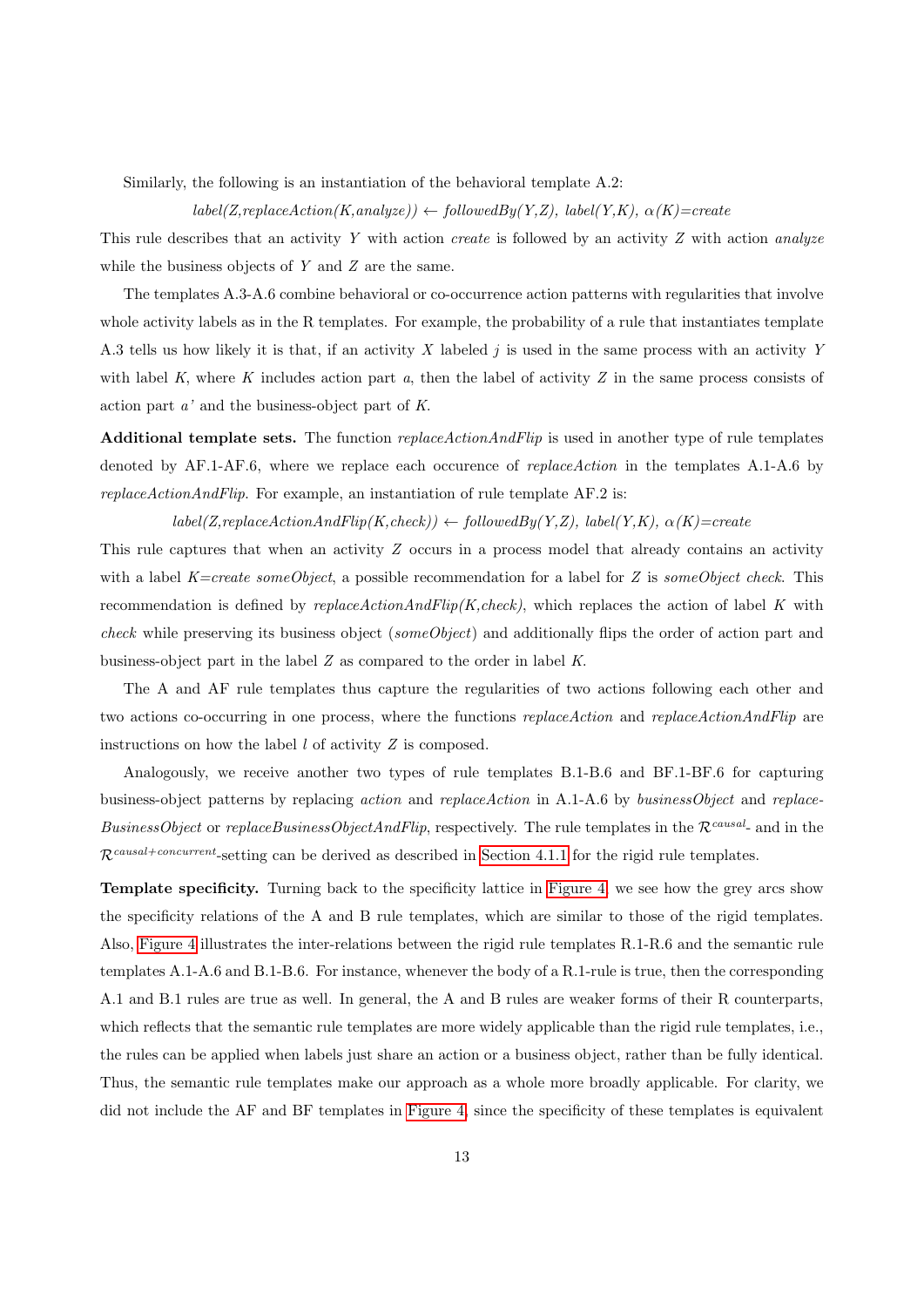to their non-flipped A and B counterparts.

Approach extensibility. Note that our approach is further extendable, since the rule templates can be modified or complemented with additional ones. It is also possible to support even more specific and longer rules templates. However, it should be taken into account that longer rule templates and a higher number of templates greatly expand the search space, which may limit the applicability of the approach on large datasets. Thus, it is always a trade-off between expressiveness and efficiency which guides the final selection. With rule template R.6, for example, we already added a rather specific rule template, which requires that three activities with certain labels appear in a sequence. This condition will usually result in highly accurate predictions, however, at the same time we know that this rule can only be applied if the model under development is very similar to models in the repository.

### <span id="page-13-0"></span>4.1.3. Rule Generation

To receive a set of rules from the given repository of process models, we instantiate the rule templates by replacing all placeholder variables with labels, actions, or business objects from the repository. In theory, this means that we, for example, have  $|\mathcal{L}_{\mathcal{B}}| * |\mathcal{L}_{\mathcal{B}}| = |\mathcal{L}_{\mathcal{B}}|^2$  possible instantiations of templates R.1 and R.2. However, when learning the rules, it would be infeasible to instantiate the rule templates with all possible combinations of labels, actions and business objects and to check then if the rules apply in the given repository. Instead, we generate only such rules for which the conjunction of rule body and rule head hold at least once in the repository.

Rule instantiation. For each rule template, we start with a relation atom between two activity nodes, for instance,  $inSameProcess(X, Y)$ , and limit the instantiations of the template to those activities X and Y that are indeed in this relation in the given repository, i.e., activities  $X$  and  $Y$  occur in the same model at least once. This specifies the values in the associated *label*,  $\alpha$  or  $\beta$  atoms. If we are looking for instantiations of rule template R.4, for example, and two activity nodes with the labels loan needed and determine needs are in the inSameProcess-relation in the repository, then we add this pair of labels to the set of actual instantiations of j and k in template R.4. Then, we repeat this procedure for the remaining relation atoms of the template on the narrowed set of actual instantiations. With every additional relation atom between two activity nodes in the rule template, the number of actual instantiations decreases. Once there are no relation atoms left, we instantiate the rule template with the determined combinations of labels. For the semantic rule templates, which involve the functions *replaceAction*, *replaceActionAndFlip*,  $replaceBusinessObject$  or  $replaceBusinessObjectAndFlip$ , we additionally limit the instantiations of the rule templates to those activities Y and Z that have separable labels (cf., [Section 4.1.2\)](#page-10-0) and that relate to the same business object (for action templates in A and AF) or to the same action (for business-object templates in B and BF). In the case of rule template A.6, for instance, the labels of the activities that replace Y and Z need to be separable and their business objects have to be equal.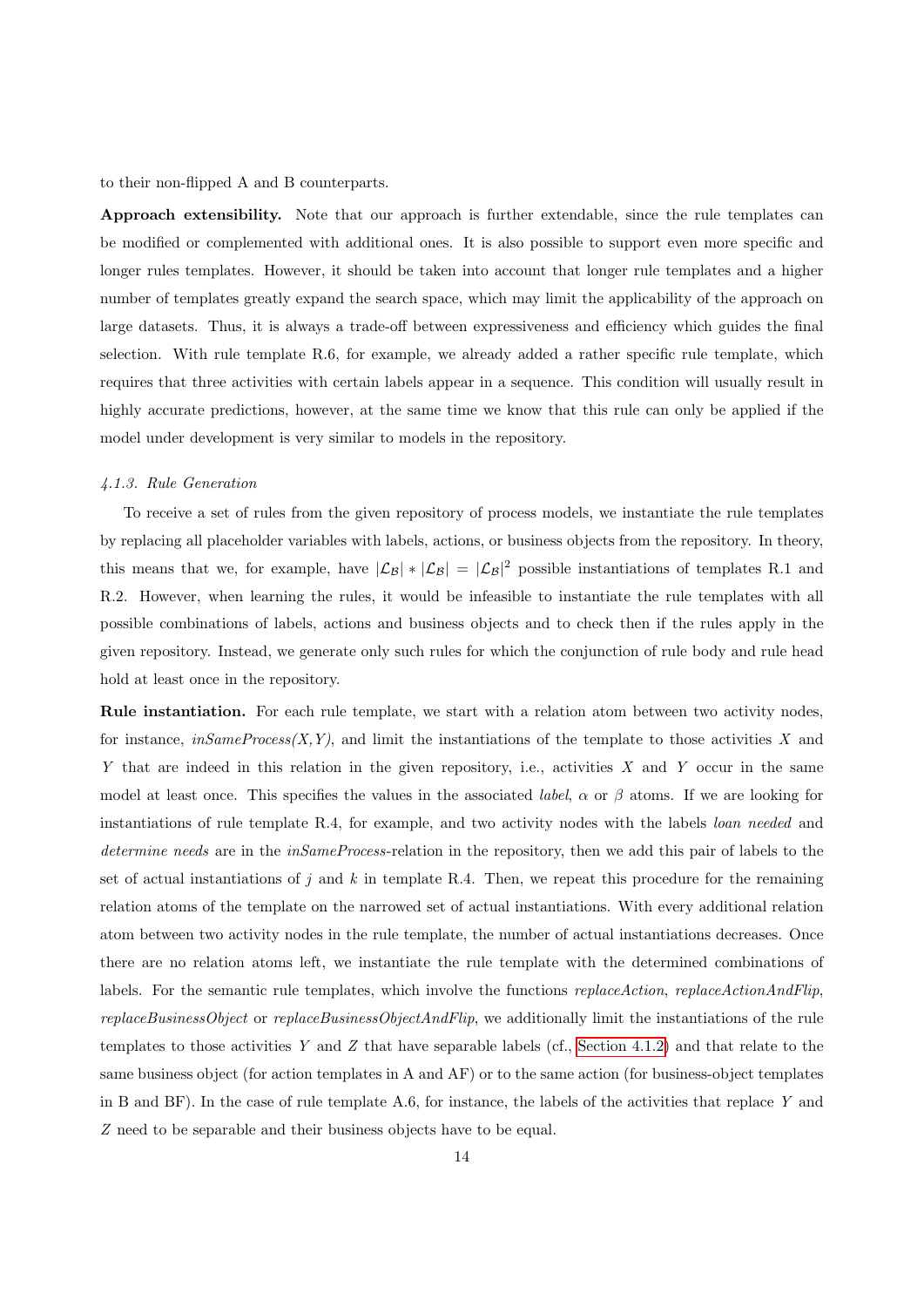Rule confidence. For each rule that is an instantiation of one of the rule templates, we compute its  $confidence$  as a measure of its quality. For this, we follow the definition by Galárraga et al. [\[22\]](#page-34-9), which states that the *support* of a horn rule head  $\leftarrow$  body shall be computed by counting all groundings for which both the head and body of the rule are true. Then, to compute a rule's confidence, we divide its support by the number of those groundings that make the body true. Thus, the confidence of the rule can be understood as the probability that the rule makes a correct prediction within the given repository of business process graphs B. For instance, the following two rules are related to activities that are in the same process with a parts required activity:

 $r_1 = \text{label}(Z,complete \text{ purchase order}) \leftarrow inSameProcess(Y, Z), \text{label}(Y, parts \text{ required})$ 

 $r_2 =$  label(Z, check purchase order)  $\leftarrow$  inSameProcess(Y,Z), label(Y, parts required)

The body of both rules is the same. Suppose that it holds 15 times over  $\mathcal{B}$ , i.e, the pattern described by the body appears 15 times in the process models from  $\beta$ . In the example at hand, this means that there are 15 activity nodes in the repository that are labeled parts required. Considering that the head is additionally true, assume that these numbers go down to 10 and 5, respectively. For example, in ten out of the 15 cases, a parts required activity appears in the same process model as a complete purchase order activity. Then, we have support( $r_1$ ) = 10, support( $r_2$ ) = 5, confidence( $r_1$ ) = 10/15 = 0.667, and confidence( $r_2$ ) = 5/15 = 0.333. Default rules. Finally, to ensure that our approach is always able to provide a sufficient number of recommendations, we also learn ten default rules [\[23\]](#page-34-10), which recommend the most common labels from a repository. Since these default rules simply predict the activities that occur most often in the repository, the confidences of these rules are low, such that they should only appear in the top ten recommendations list if no other recommendation can be made, i.e., if a prediction task is not covered by any of the actual rules. An example for a default rule is given by  $label(Z,send\ invoice) \leftarrow true$ . The confidence of this rule is computed by dividing the number of occurrences of the label *send invoice* by the number of all activity

# <span id="page-14-0"></span>4.2. Rule Application

nodes in the repository.

Given an unfinished business process graph B with its unlabeled node  $\hat{n}$ , we use the rules learned from  $\mathcal{B}$ , as described in [Section 4.1,](#page-6-3) and apply them on  $\hat{n}$ , while taking the current state of the process graph B into account. To do this, we set  $Z = \hat{n}$  for all rules that we have learned and check if the model under development contains activities that can ground the rules, such that the bodies of the rules are true for the model. An example for a rule that instantiates template R.4 in the  $\mathcal{R}^{causal}$  setting is given by (\*). It is also a rule that could lead to one of the recommendations for the model under development depicted in [Figure 1,](#page-2-1) where  $\hat{n}$  is the rightmost node.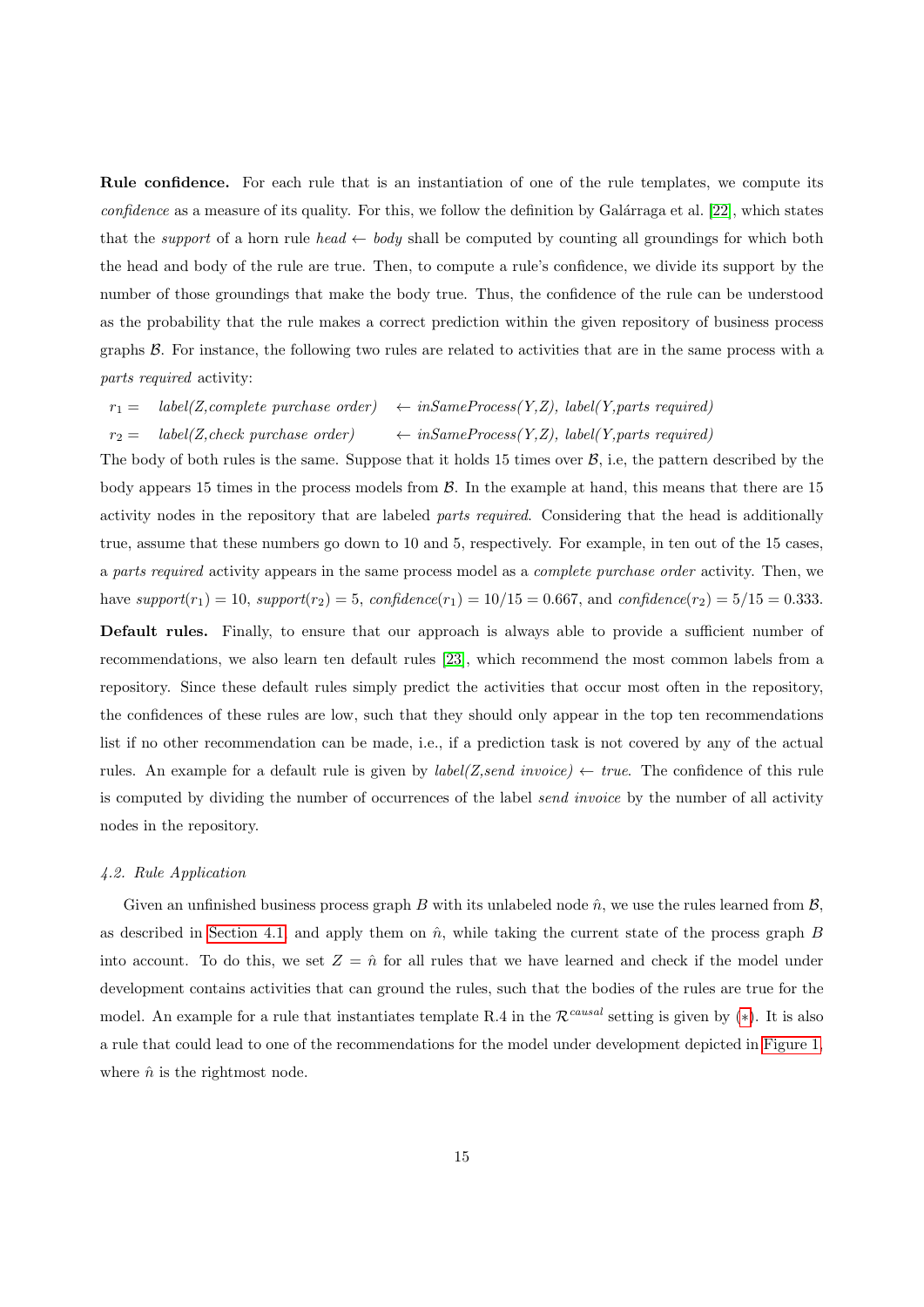$label(\hat{n},approve\ purchase\ order) \leftarrow inSameProcess(X, Y), always Causal(Y, \hat{n}),$  (\*)  $label(X, check purchase order), label(Y, create order template)$ 

If we compare this rule to Figure [1,](#page-2-1) we can see that the body of the rule is indeed true, as we can map  $X$ and Y to nodes that have the respective labels.

Recommendations. Once the body of a rule is true, an activity recommendation is given by its head. The recommendation of a default rule or a rule that instantiates the rigid rule templates R.1-R.6 is directly given by the second argument of the label-predicate. Rule ([∗](#page-14-0)), for example, recommends approve purchase order as the label for  $\hat{n}$ . To derive the recommendation of a rule that instantiates one of the semantic rule templates, we have to take an additional step and evaluate the function in the second argument of the head's *label* predicate. As an example, consider the rule given by  $(2*)$  $(2*)$ , which instantiates rule template A.2:

$$
label(\hat{n}, replaceAction(K, analyze)) \leftarrow alwaysCausal(Y, \hat{n}), label(Y, K), action(K, create)
$$
\n
$$
(2*)
$$

Comparing this rule to the process model in [Figure 1,](#page-2-1) we can map Y to the activity node with label  $K=create$ order template, such that the body of the rule is true. The rule thus provides the recommendation analyze order template, since we replace the create action of the label create order template with analyze.

Similarity-based recommendations. We equip our rule-application procedure with an optional extension so that it can also make recommendations if the bodies of rules are not exactly true for the given model, but for which the rule's action or business-object part is semantically similar to the actions or business objects in the process model at hand. Consider, for example, the case that rule  $(3*)$  $(3*)$  is given instead of  $(2*)$  $(2*)$ , i.e., instead of a rule related to a create action, it now captures a pattern for generate:

$$
label(\hat{n}, replaceAction(K, analyze)) \leftarrow alwaysCausal(Y, \hat{n}), label(Y, K), action(K, generate)
$$
\n(3\*)

Because of the semantic similarity of the *generate* and *create* actions, we can nonetheless map  $Y$  to the activ-ity node with label K=create order template in [Figure 1.](#page-2-1) In this way, rule  $(3*)$  $(3*)$  is fulfilled in a semantically similar sense. As before, this would then lead to the recommendation *analyze order template*.

This optional extension makes the rule application procedure more general: Instead of collecting only the recommendations of all rules, where the body is exactly true with respect to the unfinished process model B, we also consider the recommendations stemming from rules, where the bodies are true in a semantically similar sense. While such recommendations based on semantic similarity can be highly valuable, we still take into account that these stem from rules where the bodies are not exactly true. Therefore, we diminish the confidence scores of these recommendations by a factor that measures the similarity between the actions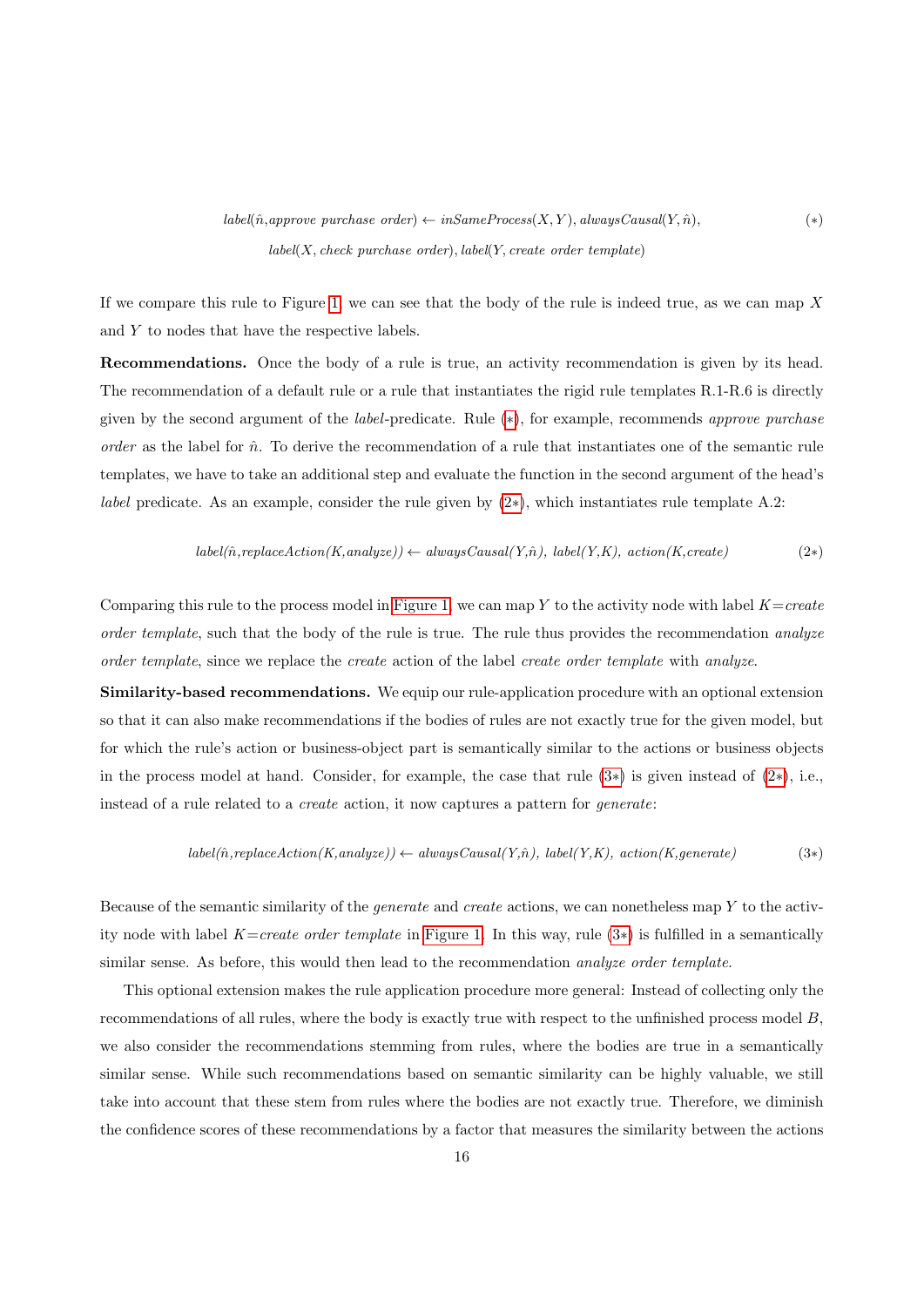or business objects used in the model under development and the one involved in the rule with a value between 0 and 1. If, for instance, rule [\(3](#page-14-0)∗) has the confidence 0.92 and the similarity score of the pair (generate, create) is given by 0.70, then the recommendation *analyze order template* receives the confidence score  $0.92 \cdot 0.70 = 0.644$ .

To obtain a score that measures the similarity between two action or business-object parts, we can employ any technique from natural language processing that measures the similarity between two terms. Such techniques typically use high-dimensional vector representations of words, so-called *embeddings*, which capture semantic information of words so that similar ones are closer in the vector space. Word embeddings can be generated using algorithms like word2vec [\[24\]](#page-34-11). The embedding for a term consisting of multiple words is typically obtained by taking the average of the individual word embeddings, e.g., the embedding of order template is the average of the embeddings of order and template. The similarity of two terms is then calculated as the similarity of the corresponding embeddings, which is often measured using the cosine similarity.

Confidence aggregation. During the rule-application phase, we gather the recommendations of all rules where the body is true with respect to the unfinished model  $B$ , as well as those stemming from the semantically similar rules, and weight the recommendations according to the confidence of their respective rules. If several rules lead to the same recommendation, i.e., predict the same label, we aggregate their confidence scores, such that we can assign the recommendation a single score and rank it accordingly. For this, we consider two aggregation methods, which we will compare in our experiments. With the max -aggregation method, we assign the maximum confidence of the applicable rules to the recommendation, while the *noisy*or method multiplies the complement to 1 of all confidence scores and assigns the complement to 1 of this product to the recommendation. This method is based on the noisy-or distribution, which represents a simplification of dependency relations in Bayesian networks [\[25\]](#page-34-12). After applying an aggregation method, we obtain a set of recommendations for the recommendation task at hand, each with its own confidence score.

Recommendation transparency. One of the advantages of our approach is that the rules that serve as a basis for recommendations allow to better understand them. For example, the rules can be used to explain the recommendations to the user. With respect to the recommendation that results from rule ([∗](#page-14-0)), such an explanation can be phrased like: Since the previous activity is create order template and the process also includes a check purchase order activity, there is a rather strong indication (confidence score of 0.67) that the activity should be labeled approve purchase order. The explanation for the top-ranked recommendation derived from rule [\(2](#page-14-0)∗) could be: In most cases (confidence score of 0.80) the action create is followed by the action analyze. Such an explanation might raise the confidence of the user in the given recommendation and might make it easier for her to make a choice between the presented alternatives. In addition, the recommender system could also provide links to the business process models in the repository that support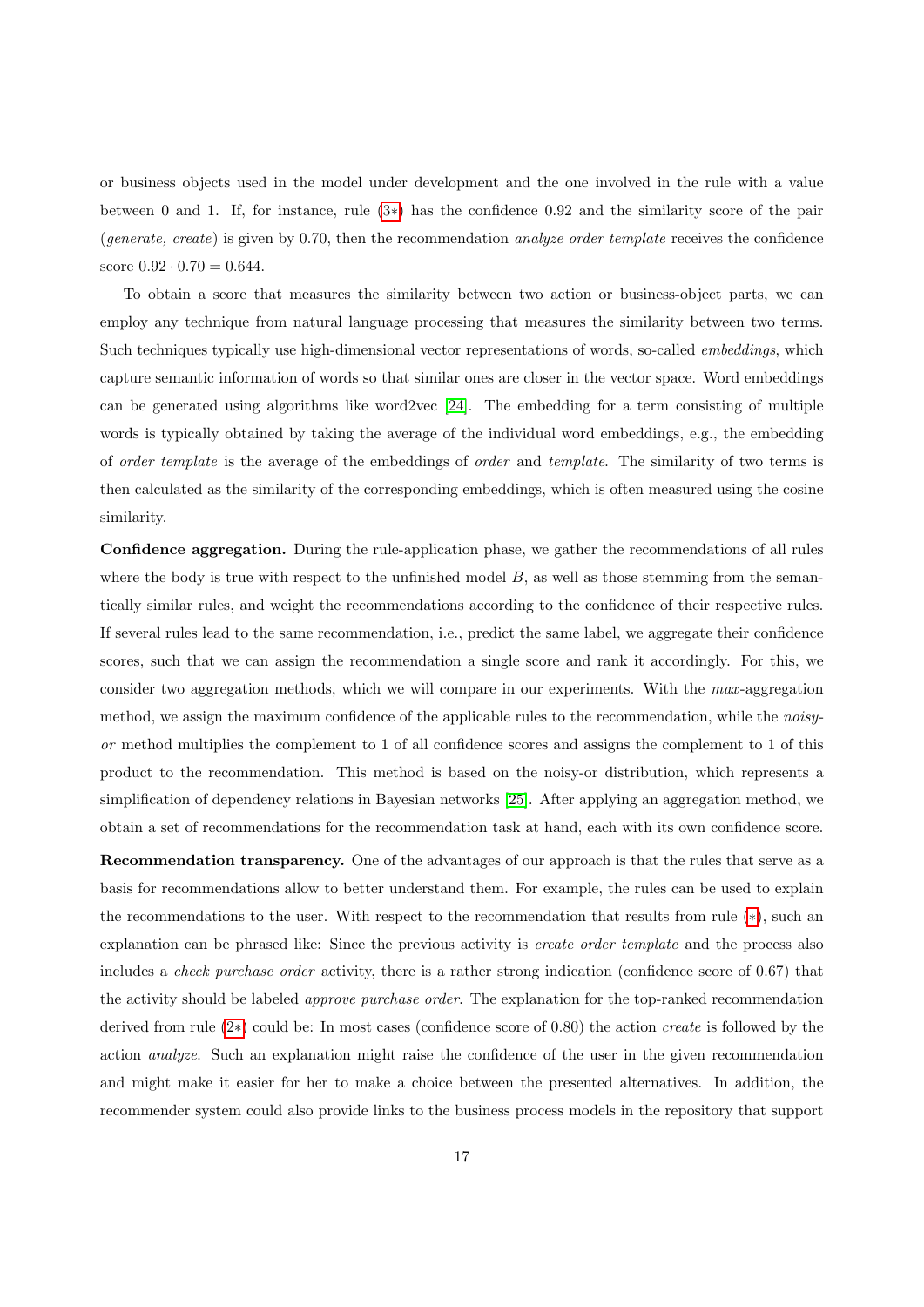this recommendation, i.e., where the corresponding rules that lead to the recommendation are true. Hence, the user could have a look at similar processes, which might further help her with the current modeling task.

Finally, should a user find that suggestions that they consider to be wrong have been learned from the available dataset, it is possible to identify the rules that resulted in this recommendation and to remove them from the rule base. In fact, this is considerably easier than it would have been to avoid such recommendations when using, e.g., embeddings-based or neural network approaches, which are more of a blackbox, for which it is harder to pinpoint and omit specific relations that were learned.

### <span id="page-17-0"></span>5. Experimental Evaluation

In this section, we present an extensive experimental study that we conducted to evaluate our semanticsaware activity-recommendation approach. Before we get to the experiments, we introduce the used dataset [\(Section 5.1\)](#page-17-1) and the evaluation setup [\(Section 5.2\)](#page-18-0). In the first part of the experiments [\(Section 5.3\)](#page-22-0), we compare our method to other activity-recommendation approaches in two scenarios with different evaluation procedures. The second part [\(Section 5.4\)](#page-26-0) represents an ablation study, in which we investigate the impact of the individual rule templates, as well as the added value of the semantic-aware patterns. Finally, we present a study in which we examine the extension with similarity-based recommendations [\(Section 5.5\)](#page-28-0). We conclude the experimental evaluation with a discussion on the limitations of our approach [\(Section 5.6\)](#page-30-1).

# <span id="page-17-1"></span>5.1. Dataset

To conduct our evaluation, we used models from the Business Process Model Academic Initiative (BPMAI) [\[26\]](#page-34-13) collection. From this collection, we selected all Petri nets and BPMN 2.0 models that are in English and contain between 3 and 50 activities. Given that the BPMAI collection contains multiple versions (i.e., revisions) of process models, we obtain a total of 4 128 process models and 18 908 model versions. On average, the process models have 14.5 activities, with a standard deviation of 8.1. The models cover a wide range of domains, resulting in a total of 29 223 distinct activity labels (out of a total of 311 007 activities).

We employ these models in two different application scenarios. In the first scenario, we use the entire set of 18 908 process model versions, i.e., including multiple revisions per process, which reflects the situation that the given repository can contain models that are similar to the one for which recommendations shall be provided. In the second scenario, we focus on the opposite case by only selecting the last revision of each of the 4 128 models. This scenario thus results in harder recommendation tasks, given that the repository used to train a recommendation approach will have fewer models (if any) that are similar to the process model for which recommendations shall be made.

As input for the semantic rule templates, we identified that 82.5% of the labels are separable, i.e., consist of an individual action and a business-object part (see [Section 5.2](#page-18-0) for details on the parsing procedure). The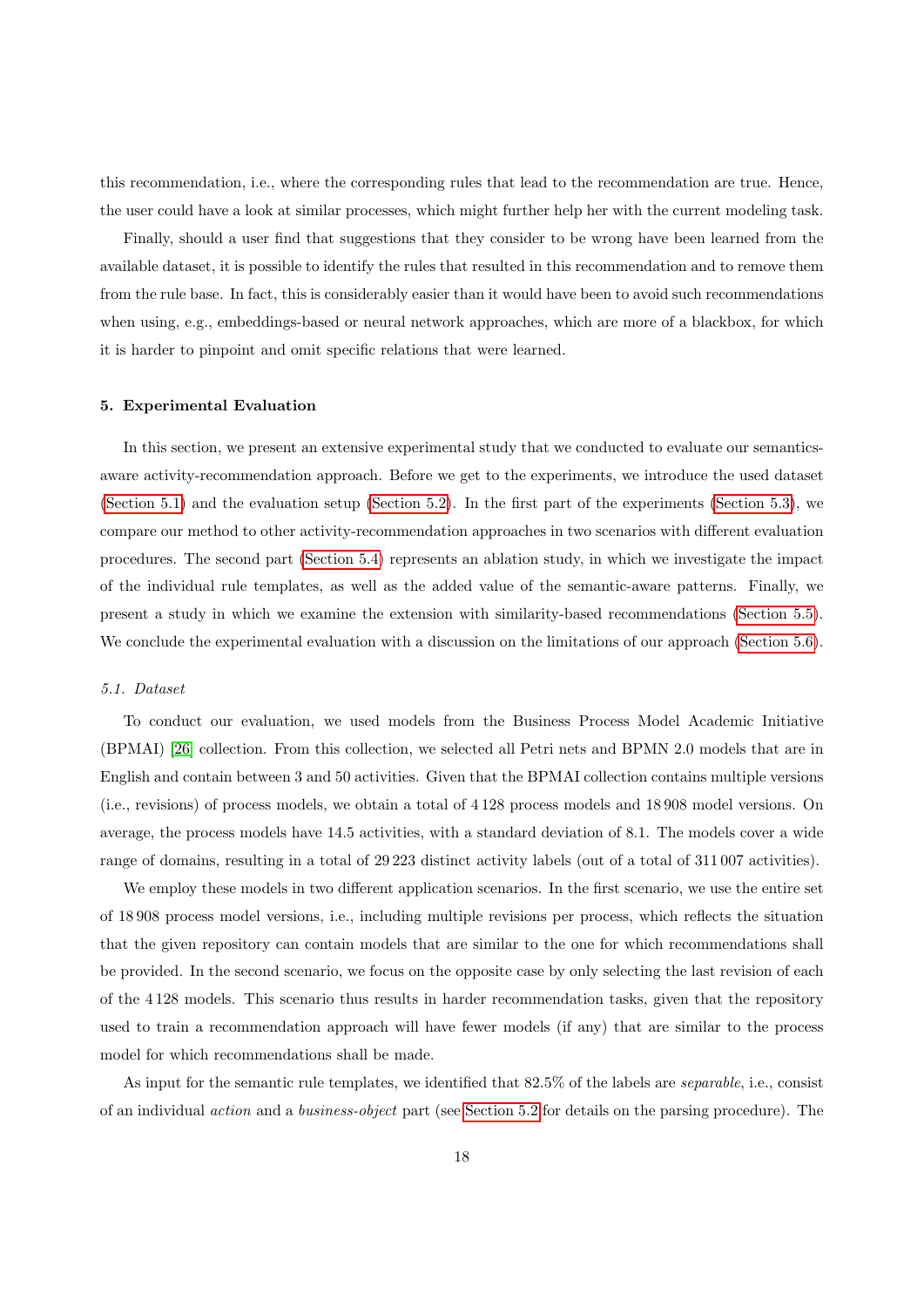remaining 17.5% includes labels that are truly non-separable, e.g., receive error report new bill or analyze field and identify processes, yet also includes ones that simply lack semantics, e.g., task or  $p$  t, turn out to actually not be in English, despite the model being marked as such, or consist of just an action or business object, rather than both, e.g., accept, shipping, or simple claim. Note that we purposefully do not filter out even the nonsensical or non-English labels, in order to avoid biasing the results in favor of our approach.

### <span id="page-18-0"></span>5.2. Evaluation Setup

Implementation and environment. We implemented our activity-recommendation approach as a Python prototype.<sup>[1](#page-18-1)</sup> To operationalize the semantic rule templates, the implementation uses the label-parsing ap-proach by Rebmann and Van der Aa [\[21\]](#page-34-8) to instantiate the  $\alpha$  and  $\beta$  functions that, respectively, determine the action and the business-object parts of activity labels. To improve the recognition of actions in ambiguous labels, such as offer immediate help, we post-process all labels for which the parser does not detect any action (and only business objects) using the  $spaCy$  library [\[27\]](#page-34-14). Specifically, we use spaCy's part-of-speech tagging feature to determine if any terms in the label are commonly recognized as verbs. If so, this term is then marked as an action, while the other words remain tagged as business objects. This results, e.g., in correctly recognizing offer as the action in the aforementioned label. As described in [Section 4.1.2,](#page-10-0) we only consider separable labels when identifying action and business-object patterns, i.e., labels that comprise one action part followed by a business-object part, or vice versa.

We also employ spaCy to compute the similarity between two action or business-object parts. spaCy determines the similarity of two terms as the cosine similarity of the corresponding embeddings. The similarity score lies between 0 and 1, where a higher value indicates a greater similarity. The employed spaCy large English model, en-core-web-lg, contains almost 700 thousand 300-d vectors generated from a large corpus of written text and is thus fully sufficient for our use.

All experiments are conducted on an Intel® Xeon® E5-2623 v3@16x3.00 GHz CPU computer with 256G RAM.

Cross-validation. For the evaluation we employ a 10-fold cross validation. Thus, we randomly split the data into ten folds and use nine of those to train a recommendation approach. The remaining fold is then used to establish recommendation tasks in the evaluation. We repeat this procedure, such that each of the folds is used once as the evaluation set. In the remainder, we report the mean results obtained over the 10 folds of the cross validation.

Evaluation procedures. Aside from evaluating our work on two different datasets (with and without model revisions), we also assess the accuracy in various modeling situations, as is common practice for

<span id="page-18-1"></span><sup>&</sup>lt;sup>1</sup>For proprietary reasons, requests for the source code of the implementation should be submitted to diana.sola@sap.com.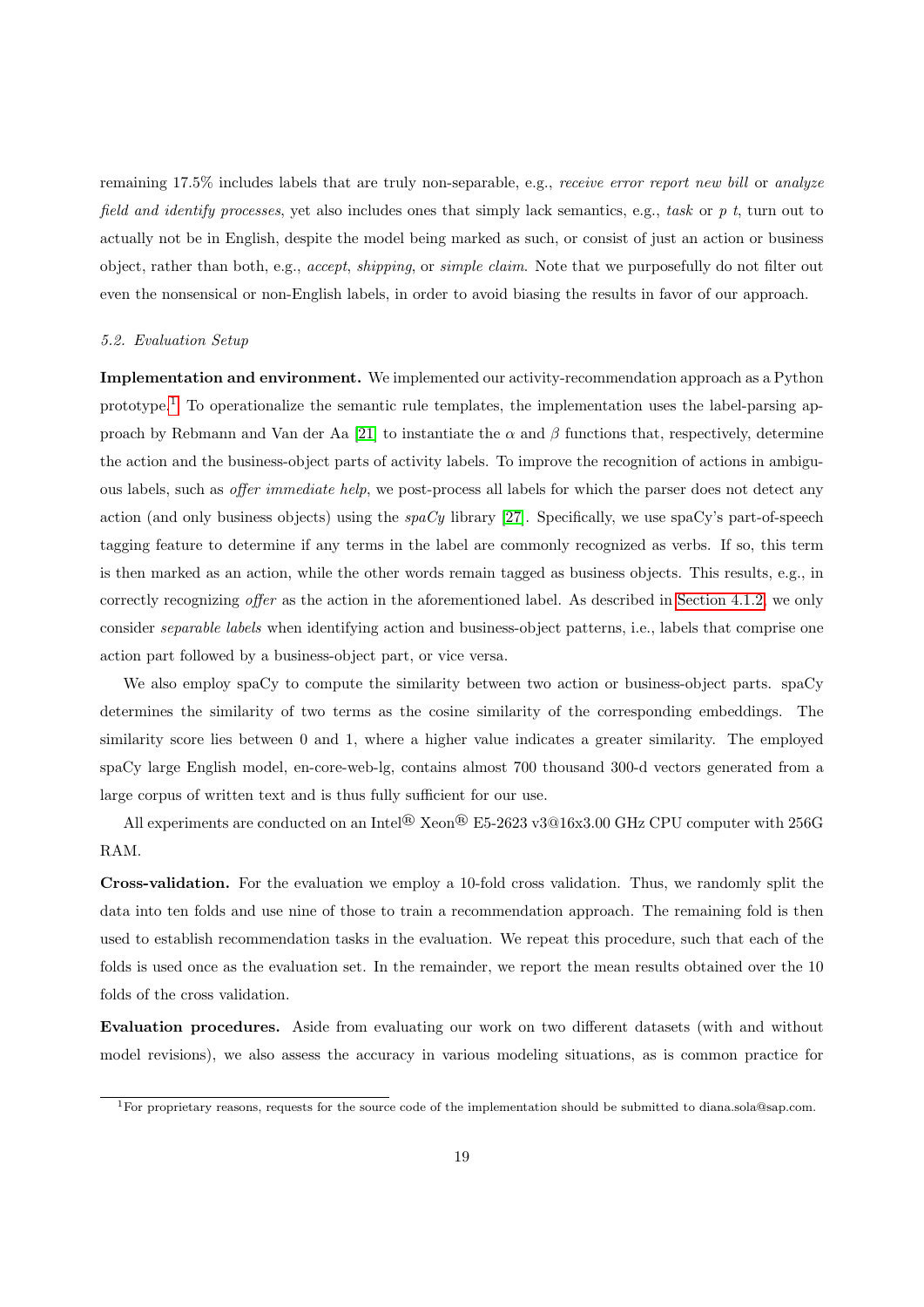activity-recommendation approaches [\[16\]](#page-34-3). Therefore, we use three evaluation procedures, reflecting varying states of process models under development, resulting in a variety of recommendation tasks.

The evaluation procedures work in two steps. First, given a business process graph  $B$ , one of its nodes is selected as the node  $\hat{n}$ , for which a label must be recommended. Then, as visualized in [Figure 5,](#page-19-0) we alter the state of the process model under development by removing some of the other nodes and their associated edges from the graph, according to one of the evaluation procedures. The remaining graph and the selected node  $\hat{n}$  then define a specific activity-recommendation task. The different procedures result in different degrees of information that is available as a basis for recommendations.

<span id="page-19-0"></span>

Figure 5: Illustration of the different evaluation procedures

- given-3. In the given-3 procedure, we pick a path of length 4 which is a longest path from a source node (node with no incoming edges) to the activity at position 4 and aim to predict the label of this activity. The given-3 procedure allows us to compare different recommendation approaches in a cold-start setting, in which only little information is given. Important here is that this setting only provides a single sequence of activities as information for a recommendation task.
- hide-last-two. The opposite to this is the hide-last-two procedure, which maintains a nearly complete process model. Particularly, one sink node  $n_s$  (node with no outgoing edges) is randomly chosen and hidden. Then, we randomly select a node that precedes  $n_s$  as the node  $\hat{n}$  for which a label shall be predicted, while taking all other (non-hidden) activities into account.
- full-breadth. Finally, we have implemented a full-breadth evaluation procedure, where one activity, which is neither a source nor sink node, is randomly chosen as the one to be predicted. Then, using  $s$ to denote the shortest path from a source node to the selected activity, activities that are on a path of length s starting from a source node are used as a context for the prediction, while all other activities are hidden.

Overall, as also seen in [Figure 5,](#page-19-0) the given-3 procedure thus provides the least information as a basis for recommendation, whereas hide-last-two maintains the given process graph almost completely. Finally, the amount of information given by the full-breadth procedure usually lies in between them.

When using the whole dataset (with revisions), we create one recommendation task for every business process graph in the evaluation set for every evaluation procedure, i.e., we select a single node per model as  $\hat{n}$  for each procedure. For the last-revision dataset, we compensate for the smaller amount of available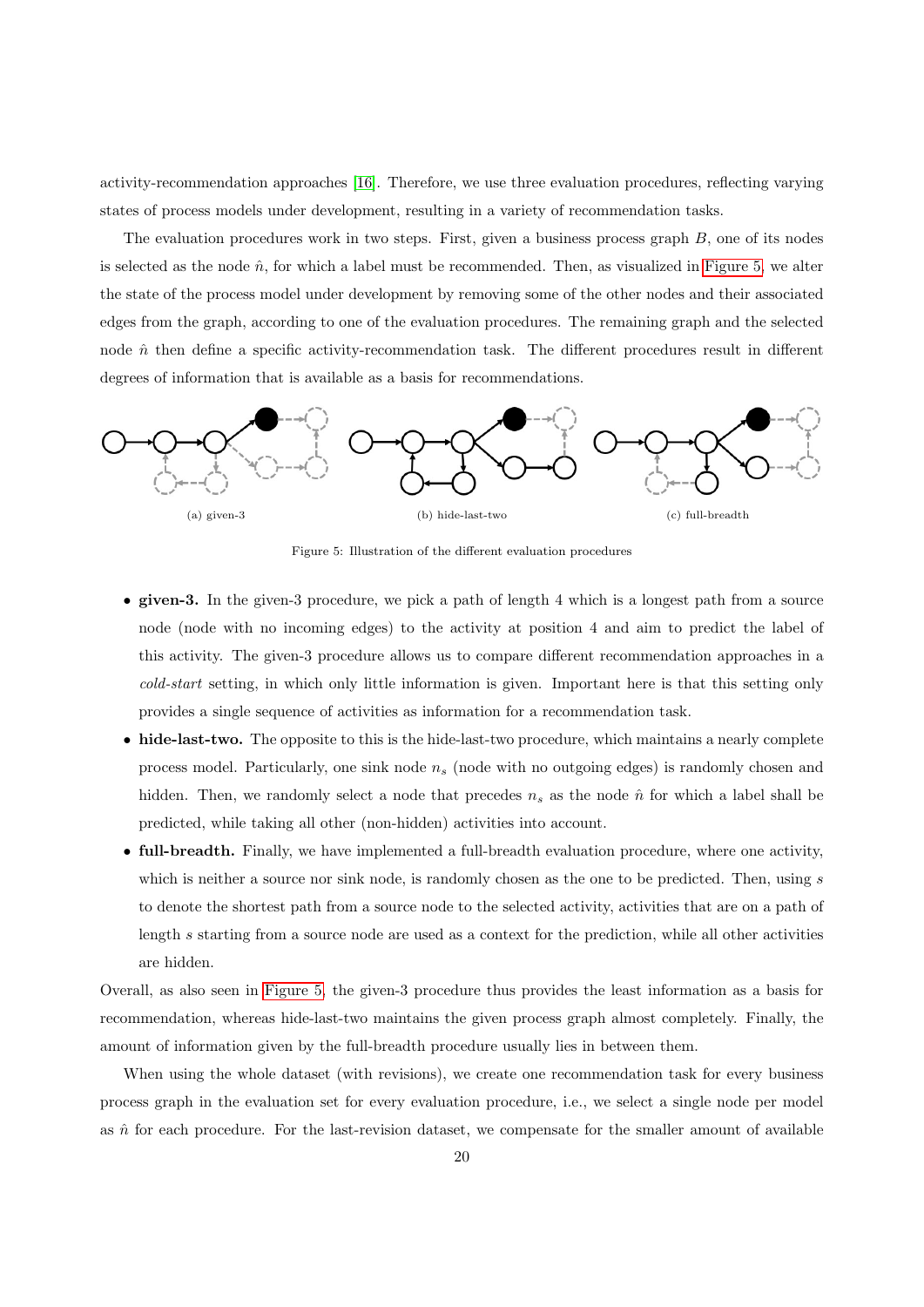models by instead evaluating all recommendation tasks per business process graph that the given evaluation procedure can provide, e.g., for the full-breadth case, any node in the graph that is neither source nor sink node is used as node  $\hat{n}$  in a recommendation task.

Evaluation metrics. To quantify the relevance of the provided recommendations, we employ two established evaluation metrics:

First, we use the *hit rate* Hits@10 to report on the fraction of hits in the top 10 recommendations, i.e., the fraction of cases where the activity label that was actually used in the process model is among the ten most likely recommendations provided by a recommendation approach.

Second, we report on the Mean Reciprocal Rank (MRR). The reciprocal rank of a recommendation list has the value 0 if the actually chosen activity is not in the provided list and  $1/p$  otherwise, where p denotes the position of the hit in the list. Then, the MRR is computed by taking the mean of the reciprocal ranks of all generated recommendation lists. Note that we also consider a recommendation list of length 10 for computing the MRR. This provides a close approximation of the MRR that is based on the full ranking, while at the same time being more realistic than assessing a ranking over all recommendations, as the list of recommendations shown to users will in practice have a limited length as well.

While the hit rate only captures if the recommendation list covers the actually used activity label, the MRR also takes the position of the correct prediction into account. The change of the MRR is much larger when an activity is ranked on position 2 instead of position 1 (0.5) compared to the difference between rank 9 and 10 (0.01). Higher positions are therefore weighted more heavily by the MRR.

Approach configurations. We evaluate our rule-based approach using the rigid as well as the semantic rule templates in all experiments, while the similarity-based recommendation extension is used in the last part of the experiments in [Section 5.5.](#page-28-0) Note that we assess the added value of the semantic rule templates in [Section 5.4](#page-26-0) as part of an ablation study, whereas the similarity-based extension is assessed in [Section 5.5.](#page-28-0) Further, we evaluate our rule-based approach in different configurations that vary in the applied confidenceaggregation method and the used set of behavioral relations. In particular, we combine the in [Section 4.2](#page-14-0) introduced max- and noisy-or-aggregation with each of the in [Section 3](#page-4-0) presented abstraction strategies, i.e., followedBy, causal and causal+concurrent. This leads to six different configurations, which we denote, for instance, by RULES followedBy<sup>max</sup>. Since the given-3 evaluation scenario always yields a sequence of successive activities, there is no point in considering concurrent or causal relations. Therefore, we only report on the  $\mathcal{R}^{followedBy}$  setting for the given-3 scenario.

Baselines and other approaches. To contextualize the results of our activity-recommendation approach, we compare them to results obtained against eight existing baselines and methods:

• MOSTFREQ [\[15\]](#page-34-2): This method always recommends the ten activities most frequently used in the available process repository.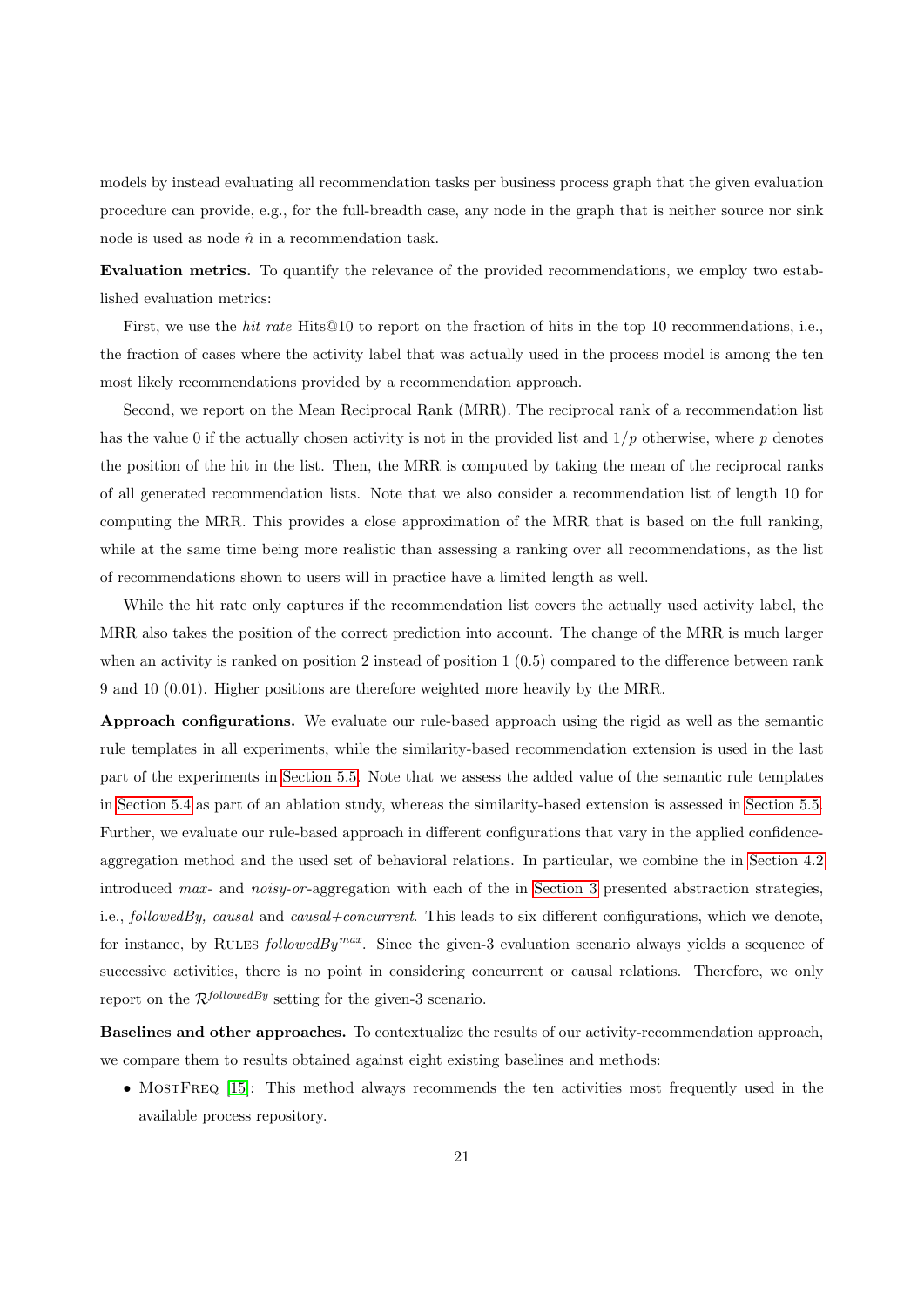- COOCCUR [\[15\]](#page-34-2): This technique is based on the conditional probabilities of the simultaneous occurrence of pairs of activities in a process. Hence, this strategy recommends activities that co-occur most often with the activities that are already present in the process model under development.
- kNN  $[15]$ : kNN is a weighted k-nearest-neighbors-based technique. It represents each process model as a vector containing Boolean values that capture whether or not the corresponding activity is present in a model. kNN recommends activities that appear in similar models in the repository, where the vectors of the processes are used to compute the similarity.

The following contextualized methods (CTX) consider the longest path to the unlabeled activity in the process model under development as the current modeling context for the recommendation.

- COOCCUR-CTX [\[16\]](#page-34-3): This contextualized version of COOCCUR only considers activities that are part of the current modeling context and recommends activities that co-occurred most often with them.
- kNN-CTX [\[16\]](#page-34-3): kNN-CTX is a contextualized version of kNN. Compared to kNN, kNN-CTX increases the weight of the neighbour processes that contain activities, which are also included in the current modeling context of the process under development.
- LINK-CTX [\[16\]](#page-34-3): Unlike the prior techniques, the link-based LINK-CTX technique takes the order of activities in process models into account. Specifically, it considers the current modeling context and counts in the given repository of processes which activities occurred directly after the last element in the process under development. The score of an activity is hence calculated as the number of times it is a successor to the context's last activity in the repository. LINK-CTX then recommends the activity with the highest score.
- CHAIN-CTX [\[16\]](#page-34-3): The chain-based method CHAIN-CTX generalizes LINK-CTX by considering not only activity chains of length two but also longer chains of activities. If longer chains in the modeling context are matched in the repository processes, then CHAIN-CTX gives higher scores to the corresponding recommended activities.
- HYBRID-CTX [\[16\]](#page-34-3): The HYBRID-CTX technique combines the contextualized  $kNN$  strategy,  $kNN$ -CTX, with LINK-CTX to incorporate two methods that focus on different patterns. HYBRID-CTX is a weighting strategy which gives more weight to the kNN technique for larger processes under development, while LINK-CTX receives a higher weight for smaller ones.

While the first three methods, MOSTFREQ, COOCCUR and kNN, can be understood as simple baselines, the other five are more sophisticated techniques that have been specifically designed to perform well in highly similar activity-recommendation scenarios.

Note that the above methods can be appropriately applied on the business process graph representations of the process models we also use as input for our approach, since they only consider which pairs of activities occur in the same process model and which directly follow each other. The graphs can losslessly capture this information in the *inSameProcess* and *followedBy* relations. However, the other methods are unable to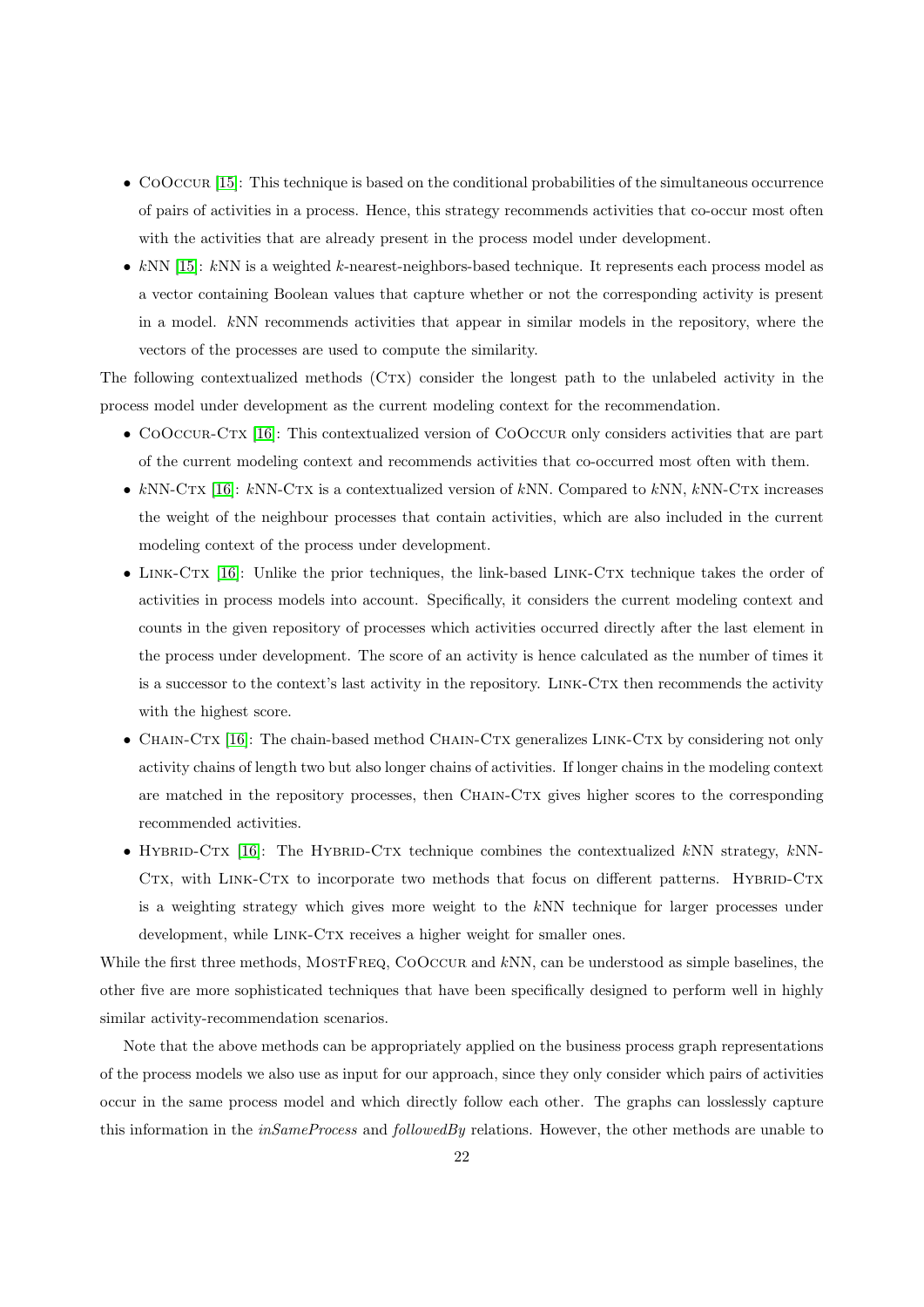incorporate the causal and concurrency relations that we additionally consider in our rule-based approach, which is why we only apply them in the  $\mathcal{R}^{followedBy}$  setting.

### <span id="page-22-0"></span>5.3. Evaluation Results

[Table 1](#page-22-1) shows the experimental results of the evaluated approaches and configurations on the whole dataset, i.e., in an evaluation situation where multiple similar process models can be found in the repository. As highlighted in bold, our rule-based recommendation approach achieves the best results in every evaluation procedure.

<span id="page-22-1"></span>

|                                        | given-3 |            | full-breadth |            | hide-last-two |            |
|----------------------------------------|---------|------------|--------------|------------|---------------|------------|
| Approach                               | H@10    | <b>MRR</b> | H@10         | <b>MRR</b> | H@10          | <b>MRR</b> |
| <b>MOSTFREQ</b>                        | 0.033   | 0.010      | 0.015        | 0.005      | 0.006         | 0.003      |
| COOCCUR                                | 0.312   | 0.104      | 0.231        | 0.076      | 0.212         | 0.067      |
| kNN                                    | 0.684   | 0.227      | 0.607        | 0.200      | 0.642         | 0.211      |
| COOCCUR-CTX                            | 0.312   | 0.104      | 0.271        | 0.087      | 0.263         | 0.082      |
| $kNN-CTX$                              | 0.817   | 0.633      | 0.768        | 0.570      | 0.833         | 0.651      |
| LINK-CTX                               | 0.852   | 0.669      | 0.725        | 0.556      | 0.766         | 0.598      |
| CHAIN-CTX                              | 0.934   | 0.820      | 0.774        | 0.643      | 0.827         | 0.713      |
| HYBRID-CTX                             | 0.892   | 0.730      | 0.807        | 0.627      | 0.861         | 0.695      |
| RULES $followed By^{max}$              | 0.938   | 0.824      | 0.889        | 0.798      | 0.930         | 0.857      |
| RULES $followed By noisy-or$           | 0.938   | 0.827      | 0.875        | 0.783      | 0.895         | 0.771      |
| RULES causal <sup>max</sup>            | n/a     |            | 0.887        | 0.803      | 0.931         | 0.872      |
| RULES $causalnoisy-or$                 | n/a     |            | 0.883        | 0.786      | 0.910         | 0.781      |
| RULES causal+conc. <sup>max</sup>      | n/a     |            | 0.889        | 0.811      | 0.933         | 0.876      |
| RULES causal+conc. <sup>noisy-or</sup> | n/a     |            | 0.884        | 0.791      | 0.911         | 0.784      |

Table 1: Experimental results for the different approaches on the whole dataset. Best results per procedure are in bold.

Baseline comparison. Before we get to the results that we measured for different configurations of our rule-based approach, we take a closer look at the baselines. As expected, the results of the simple baselines MOSTFREQ, COOCCUR and kNN are comparatively low. However, the kNN method achieves up to three times better results than CoOccur, which indicates that the sole consideration of pairwise co-occurrence patterns is less suited for activity recommendation than considering the processes and their similarities as a whole. The methods COOCCUR-CTX and kNN-CTX work better than their non-contextualized counterparts. This shows that the current modeling context as considered by Jannach et al. [\[16\]](#page-34-3) can be of importance, i.e., it can be useful to give greater consideration to certain parts of the process model under development. Methods that (additionally) consider structural patterns rather than co-occurrence patterns only avoid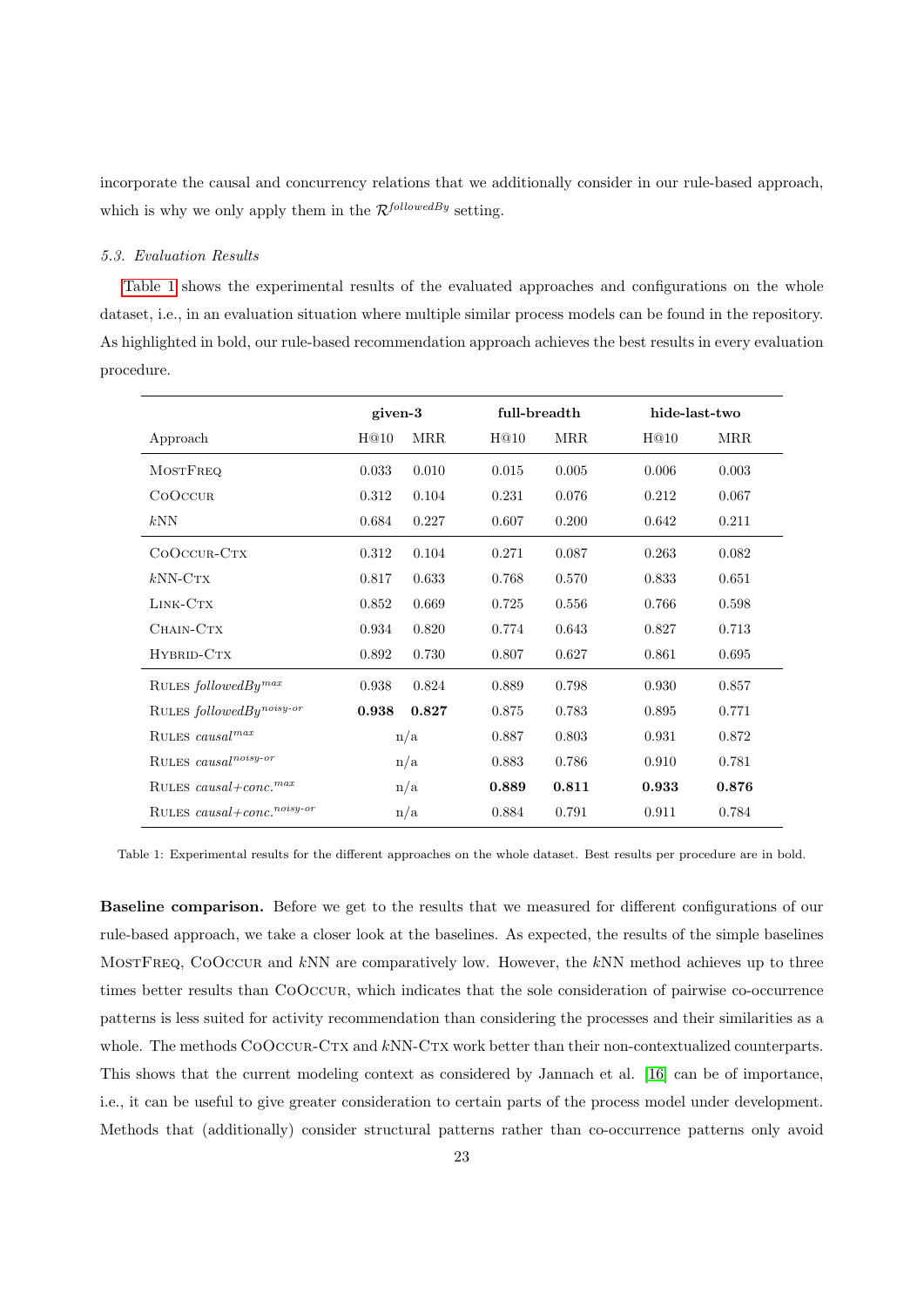recommending activities that could be useful in the model under development but not at the current modeling point. Therefore, LINK-CTX, CHAIN-CTX, HYBRID-CTX and RULES achieve better results than COOCCUR. CHAIN-CTX achieves better results than LINK-CTX, which proves that taking into account longer chains of activities is useful. By combining  $LINK-CTX$  and  $kNN-CTX$ , HYBRID-CTX can improve the results of the individual methods in every evaluation procedure. In the full-breadth and hide-last-two procedures, where more context is given, HYBRID-CTX works even better than CHAIN-CTX, which indicates that considering different patterns in the use of activities can be useful. All in all, the comparison of the baselines shows similar trends as the comparison in the work by Jannach et. al  $[16]$ : HYBRID-CTX and CHAIN-CTX achieve the best results, the performance of  $COOCUR-CTX$  is rather poor and  $kNN-CTX$  can keep up with the methods that take the order of activities into account.

Results per configuration. Overall, the use of the max-aggregation leads to better results of our approach. Only in the given-3 procedure, the noisy-or aggregation is the better choice, because of a slightly better MRR. The noisy-or aggregation multiplies the confidence scores of all rules that lead to one particular recommendation. Naturally, rules with  $inSameProcess$  predicates fire more often than those with followedBy predicates, thus, this aggregation method gives more weight to co-occurrence patterns than to structural patterns, which is generally unfavorable. This effect exists only to a limited degree in the given-3 procedure, because of the small context in this case.

In general, the more precise the abstraction of business process models to graphs, i.e., the more relations used in the abstraction strategy, the better the results of our rule-based approach. However, the hit rate H@10 of RULES causal<sup>max</sup> is slightly worse than the one of RULES followedBy<sup>max</sup> in the full-breadth case. This can be explained by the fact that we learn the rules on the whole processes of the training set while we apply them on the partial processes of the test set. When generating a partial process from a given process graph, some of the nodes and edges are removed, which can lead to a change of the relation types assigned to a remaining edge. If, for example, a node  $m$  can be followed by node  $n$  or node  $o$  in the complete process graph and node  $o$  is removed for the partial graph, then node  $m$  can only be followed by node n. This changes the corresponding relation type of edge  $(m,n)$  from sometimesCausal to alwaysCausal. Consequently, the rules learned from highly similar process models in the repository cannot be applied to the obtained partial process. Therefore, it could be better to learn the rules on partial processes rather than complete processes. In practice, this would necessitate information about the modeling behavior of the user, which is not available in the used dataset.

All in all, the variations in the results of the different configurations of our rule-based approach are small compared to the differences to the baseline approaches. Especially in the cases where more context is given, i.e., full-breadth and hide-last-two, our approach outperforms the other approaches by up to 10 % in H@10 and 15 % in MRR. This shows that our approach is much better at using the additional context for providing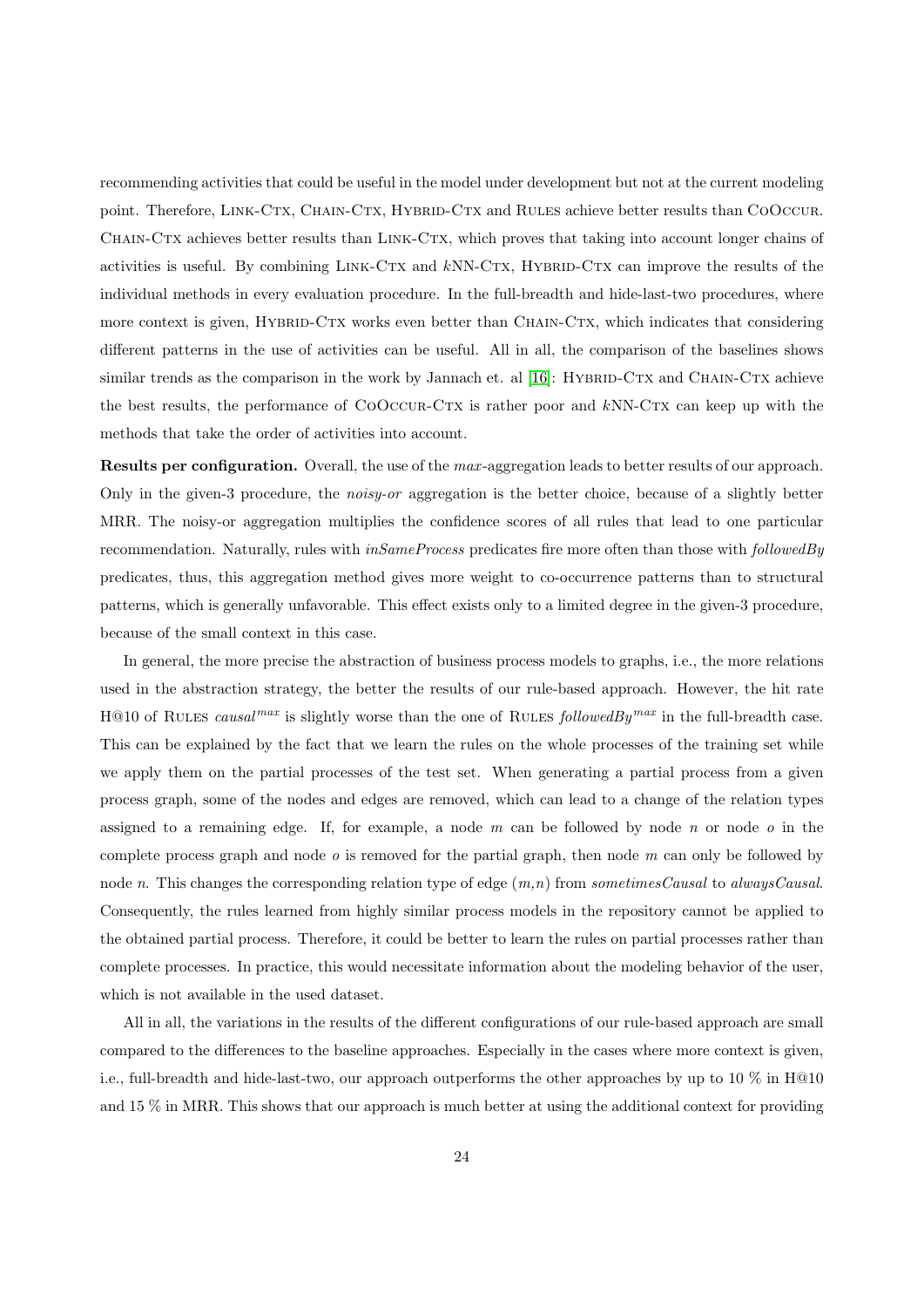<span id="page-24-0"></span>suitable activity recommendations.

|                                        | given-3 |            | full-breadth |            | hide-last-two |            |
|----------------------------------------|---------|------------|--------------|------------|---------------|------------|
| Approach                               | H@10    | <b>MRR</b> | H@10         | <b>MRR</b> | H@10          | <b>MRR</b> |
| <b>MOSTFREQ</b>                        | 0.044   | 0.017      | 0.025        | 0.009      | 0.013         | 0.006      |
| COOCCUR                                | 0.182   | 0.069      | 0.149        | 0.049      | 0.139         | 0.045      |
| kNN                                    | 0.304   | 0.101      | 0.300        | 0.090      | 0.331         | 0.101      |
| COOCCUR-CTX                            | 0.182   | 0.069      | 0.164        | 0.052      | 0.165         | 0.051      |
| $kNN-CTX$                              | 0.381   | 0.276      | 0.415        | 0.280      | 0.433         | 0.294      |
| LINK-CTX                               | 0.425   | 0.323      | 0.418        | 0.313      | 0.400         | 0.297      |
| CHAIN-CTX                              | 0.446   | 0.371      | 0.443        | 0.358      | 0.422         | 0.341      |
| HYBRID-CTX                             | 0.432   | 0.338      | 0.451        | 0.328      | 0.456         | 0.328      |
| RULES $followed By^{max}$              | 0.469   | 0.386      | 0.500        | 0.419      | 0.504         | 0.413      |
| RULES $followed By noisy-or$           | 0.473   | 0.389      | 0.497        | 0.409      | 0.488         | 0.369      |
| RULES $causal^{max}$                   | n/a     |            | 0.506        | 0.428      | 0.508         | 0.423      |
| RULES causal <sup>noisy-or</sup>       |         | n/a        |              | 0.419      | 0.495         | 0.374      |
| RULES causal+conc. <sup>max</sup>      | n/a     |            | 0.515        | 0.440      | 0.516         | 0.434      |
| RULES causal+conc. <sup>noisy-or</sup> | n/a     |            | 0.514        | 0.428      | 0.500         | 0.381      |

Table 2: Experimental results for the different approaches on the last-revision dataset. Best results per procedure are in bold.

Last-revision dataset. The experimental results of the evaluated approaches on the last-revision dataset, where only few or even no similar models are available for the recommendation of an activity, are shown in [Table 2.](#page-24-0) The absolute numbers go down significantly in comparison to the results obtained for the dataset with revisions. However, the general trends to be observed largely remain the same.

Even though the evaluation on the last-revision dataset reflects a challenging scenario, the hit rate Hits@10 is around 50%, which means that, in one out of two cases, the actual activity label is among the top 10 recommendations. Moreover, the comparably high MRR indicates that the actually used label can be found on the first positions of the recommendation list, in case it is indeed in the top-10 recommendations. This means for a concrete modeling task that our approach suggests the correct label in half of the cases within a short recommendation list, whenever a new activity is added to the model. Our approach is thus still beneficial in situations where the modeling domain is only sparsely represented in the given model repository.

Ranking. To better understand the ability of our rule-based approach to rank the right activity on the first positions of the recommendation list, we investigate the hit rates Hits@k for  $k \leq 10$ . [Figure 6](#page-25-0) shows these hit rates of our rule-based approach in the  $\mathcal{R}^{causal+concurrent}$  setting with max aggregation when evaluated in the full-breadth procedure on the whole (left) and on the last-revision (right) dataset. Note that the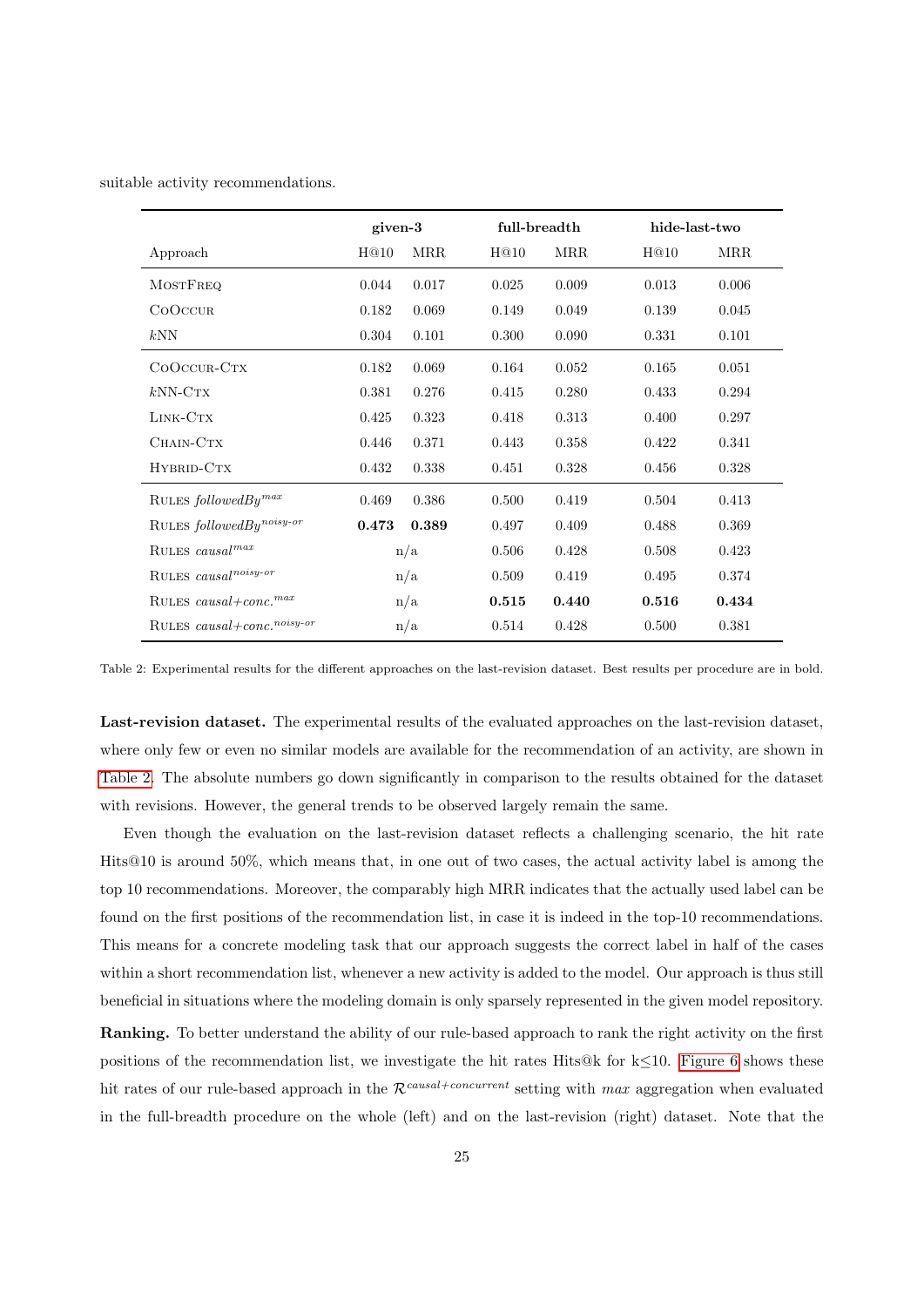<span id="page-25-0"></span>

Figure 6: Different hits rates for RULES causal+conc.<sup>max</sup> in the full-breadth evaluation procedure on the whole (left) and on the last-revision (right) dataset

scale of the two graphs differs for the purpose of the figure. When using other settings for our approach or the evaluation, the curves look similarly. If our approach would generate the ranking randomly, the curves would be a rather straight line from the Hits@1 value to the Hits@10 value. Instead, both curves in [Figure 6](#page-25-0) rise steeply at the beginning, while the slope already decreases considerably from Hits@3 onwards. This shows that our approach will in most cases still be able to give the correct recommendation even if only a shorter recommendation is considered.

Confidence scores. In our evaluation we have not yet considered the confidence scores, which come along with the recommendations of our rule-based approach. For the hit rate Hits@10 and the MRR we shortened the generated recommendation list to a top 10 list. However, it is also possible to further shorten the list based on the confidence scores. Then we only include the recommendations with a confidence score above a certain threshold. [Figure 7](#page-26-1) shows the length of the recommendation list (left) and the recall (right) depending on the chosen confidence score threshold when we use our approach in the  $\mathcal{R}^{causal+concurrent}$ setting with *max* aggregation and evaluate in the full-breadth procedure on the whole dataset. As before, the graphs look similarly when using other settings for our approach or the evaluation. The recall is similar to the hit rate, i.e., it is the fraction of cases where the activity label that was actually used in the process model can be found in the generated recommendation list. In contrast to the hit rate that we investigated previously, the length of the recommendation list depends on the confidence score for the recall.

The left curve in [Figure 7,](#page-26-1) which depicts the recommendation list length depending on the confidence score threshold, declines steeply until the confidence threshold 0.2, where the recommendation list length is about 3. Then it slowly further decreases with an exception at the confidence score 0.5, where the length again drops sharply. The right graph in [Figure 7](#page-26-1) has the same exception at the confidence score 0.5 and two other exceptions at 0.34 and 0.67. These exceptions result from a large portion of rules having the confidence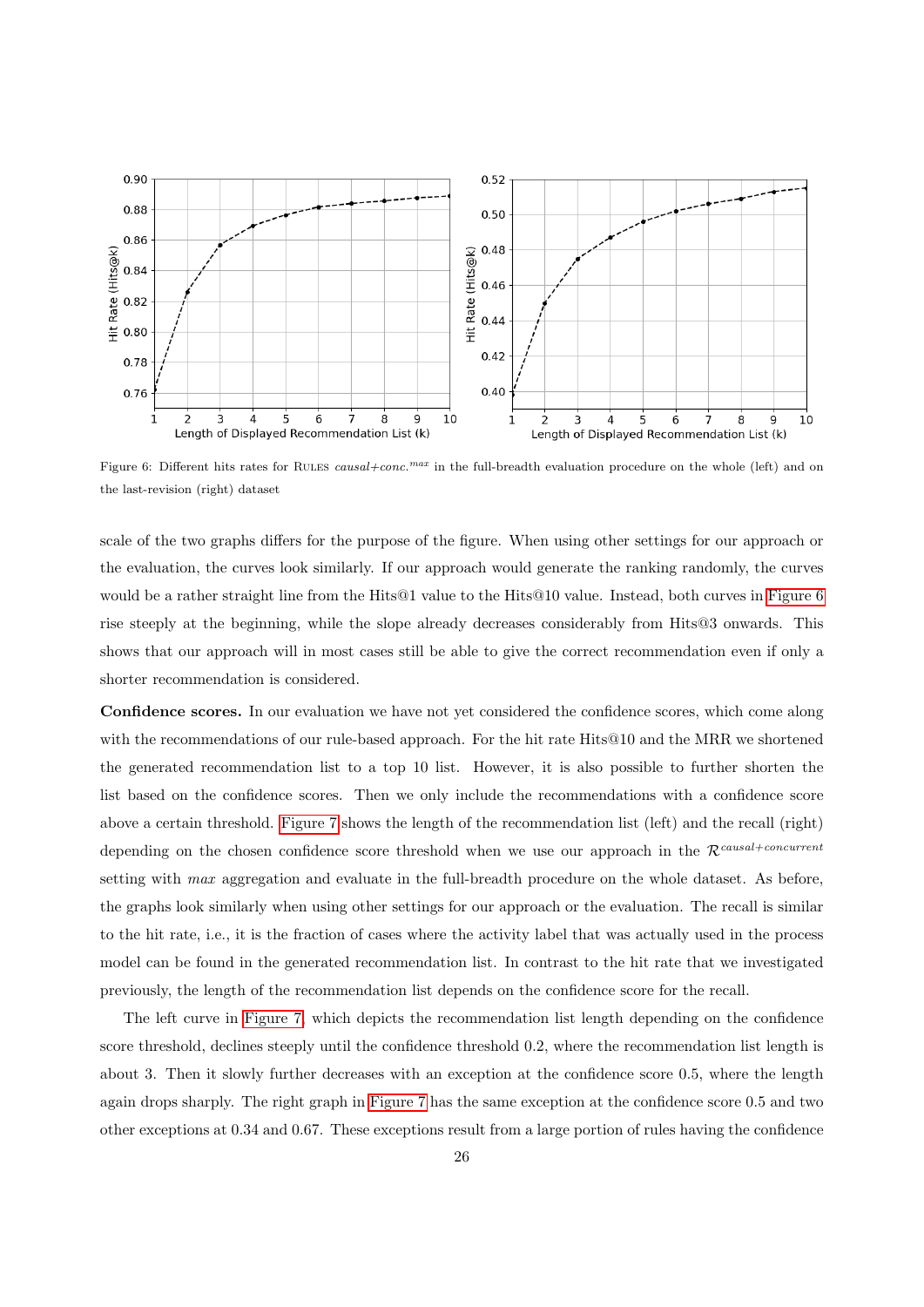<span id="page-26-1"></span>

Figure 7: Length of recommendation list (left) and recall (right) for different confidence score thresholds when using RULES  $causal+conc.^{max}$  in the full-breadth evaluation procedure on the whole dataset

scores  $\frac{1}{2}$ ,  $\frac{1}{3}$  or  $\frac{2}{3}$ , because there are often two or three options with the same likelihood. Apart from that, the recall decreases with increasing confidence score threshold relatively monotonously. Bringing these two graphs together, it could in our example be useful to have a confidence score threshold of 0.2 to make the recommendation lists considerably shorter without decreasing the recommendation quality too much.

Runtime. The average time required to provide a recommendation is generally below 0.74s in our execution environment. The hide-last-two scenario using max-aggregation is an exception to this, which requires 1.59s on average to provide recommendations. The rule learning, which has to be performed only once for a given repository of process models, takes a maximum of 2 086s (34.8 minutes) on the whole dataset and 383s (6.4 minutes) on the last-revision dataset. Since the implementation of our approach is prototypical, it can be assumed that these runtimes can be shortened considerably for an application of the work in practice.

### <span id="page-26-0"></span>5.4. Ablation Study

We investigate the impact of the different rule templates in an ablation study. More specifically, we evaluate the performance of our approach when learning and applying rules from different combinations of rule types and template groups. Note that the numbers in [Table 3](#page-27-0) result from the application of the  $\mathcal{R}^{followedBy}$  setting for the given-3 evaluation procedure and the  $\mathcal{R}^{causal-concurrent}$  setting for the full-breadth and hide-last-two procedures. Moreover, we employed the max aggregation for all procedures and the lastrevision dataset.

In the first part of the ablation study, we investigate the rigid rule templates. We start by employing just template R.1 and then add the other rule templates one after another. The first step from using template R.1 to using templates R.1 and R.2 shows that the use of the *followedBy* predicate and the associated consideration of structural patterns improves the results significantly. In the next step, we add template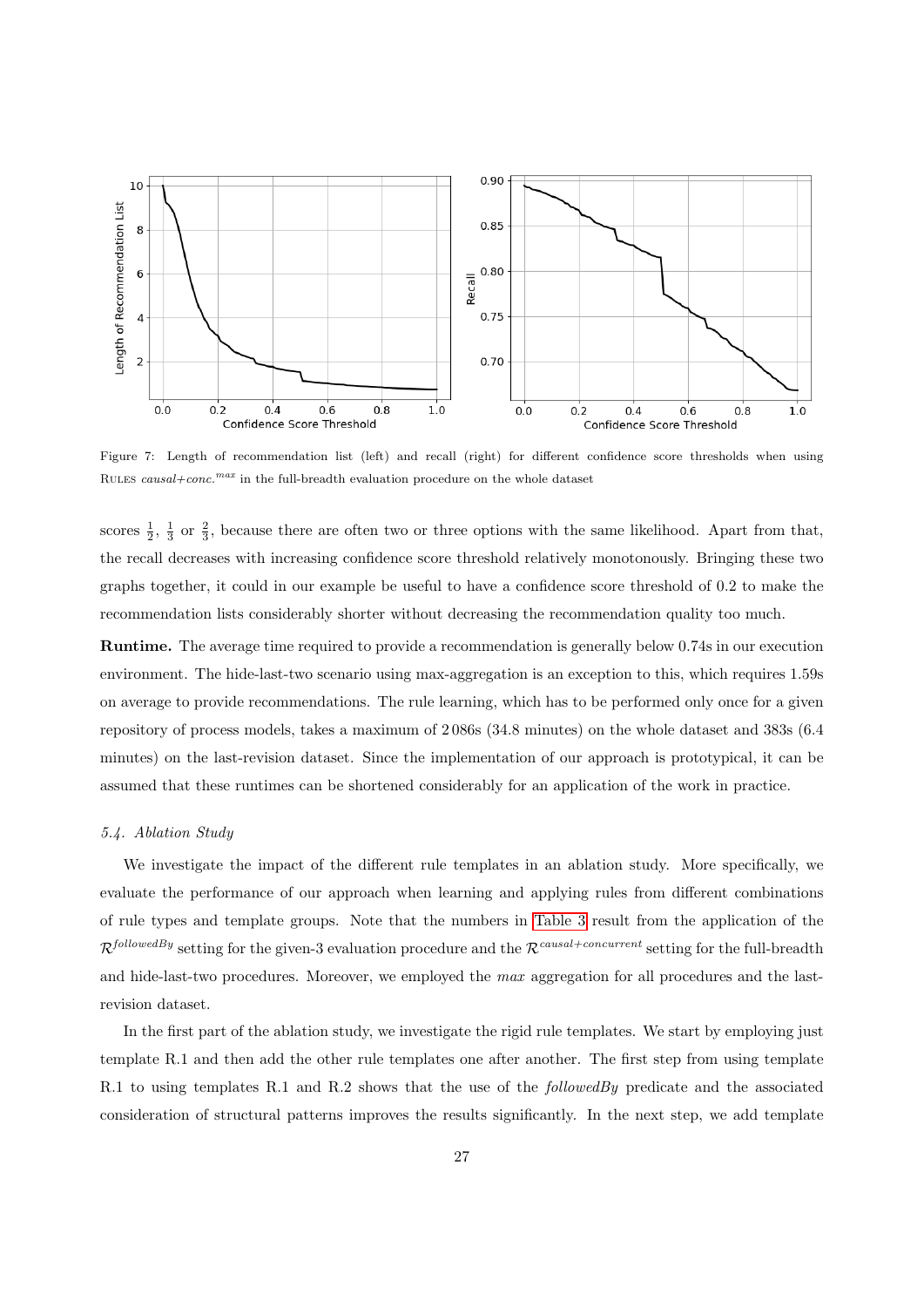<span id="page-27-0"></span>

|                       | given-3 |            | full-breadth |            | hide-last-two |            |
|-----------------------|---------|------------|--------------|------------|---------------|------------|
| Employed templates    | H@10    | <b>MRR</b> | H@10         | <b>MRR</b> | H@10          | <b>MRR</b> |
| R.1                   | 0.342   | 0.143      | 0.315        | 0.111      | 0.326         | 0.115      |
| R.1, R.2              | 0.444   | 0.335      | 0.467        | 0.349      | 0.462         | 0.345      |
| $R.1 - R.3$           | 0.447   | 0.337      | 0.464        | 0.348      | 0.457         | 0.343      |
| $R.1 - R.4$           | 0.456   | 0.367      | 0.488        | 0.414      | 0.483         | 0.404      |
| $R.1 - R.5$           | 0.456   | 0.373      | 0.489        | 0.416      | 0.483         | 0.408      |
| $R.1 - R.6$           | 0.457   | 0.376      | 0.489        | 0.417      | 0.483         | 0.409      |
| $R.1 - R.7$           | 0.457   | 0.376      | 0.499        | 0.430      | 0.492         | 0.421      |
| R and A templates     | 0.467   | 0.384      | 0.513        | 0.439      | 0.513         | 0.433      |
| R and AF templates    | 0.460   | 0.379      | 0.502        | 0.431      | 0.497         | 0.423      |
| R and B templates     | 0.457   | 0.376      | 0.500        | 0.430      | 0.493         | 0.421      |
| R and BF templates    | 0.457   | 0.376      | 0.499        | 0.430      | 0.492         | 0.421      |
| RULES (all templates) | 0.469   | 0.386      | 0.515        | 0.439      | 0.516         | 0.432      |

Table 3: Results of the ablation study with varying sets of rule templates

R.3, which leads to further improvement in the given-3 case while the results in the other procedures fullbreadth and hide-last-two decline. Rules with two *inSameProcess* predicates thus rather have a positive effect in the case that less context is given. Adding rule template R.4 with one  $followed By$  and one  $inSameProcess$ predicate again improves the results in every evaluation procedure. This emphasizes the importance of considering structural patterns and co-occurrence patterns simultaneously. In the next steps, we add R.5 and R.6, which still improves the results but only to a limited degree. Consequently, considering even longer templates, e.g., that depend on longer activity sequences, is likely unfruitful. On the contrary, adding the rules from template group R.7, which employ the concurrent relations, has a strong positive effect on the results again. This is as expected since the results of RULES causal+conc.<sup>max</sup> are better than the ones of RULES causal<sup>max</sup> in [Table 2.](#page-24-0) Note that in the given-3 case the results of R.1-R.6 and R.1-R.7 are the same as we employ the  $\mathcal{R}^{followedBy}$  setting there.

In the second part of the study, we analyze the added value of the semantic rule templates by adding each of the four different types, i.e., A, AF, B and BF templates, to the rigid rule templates. While the BF templates do not influence the results, the other semantic rule templates all contribute to better numbers. Especially the A templates lead to improvements. Given these results, we could use our semantic-aware rulebased approach without the BF templates since it is likely that they do not make a valuable contribution. Comparing the results of R.1-R.7, where we use the rigid rule templates only, to the results of Rules, we can conclude that the extension of our rule-based approach [\[14\]](#page-34-1) with the semantic rule templates leads to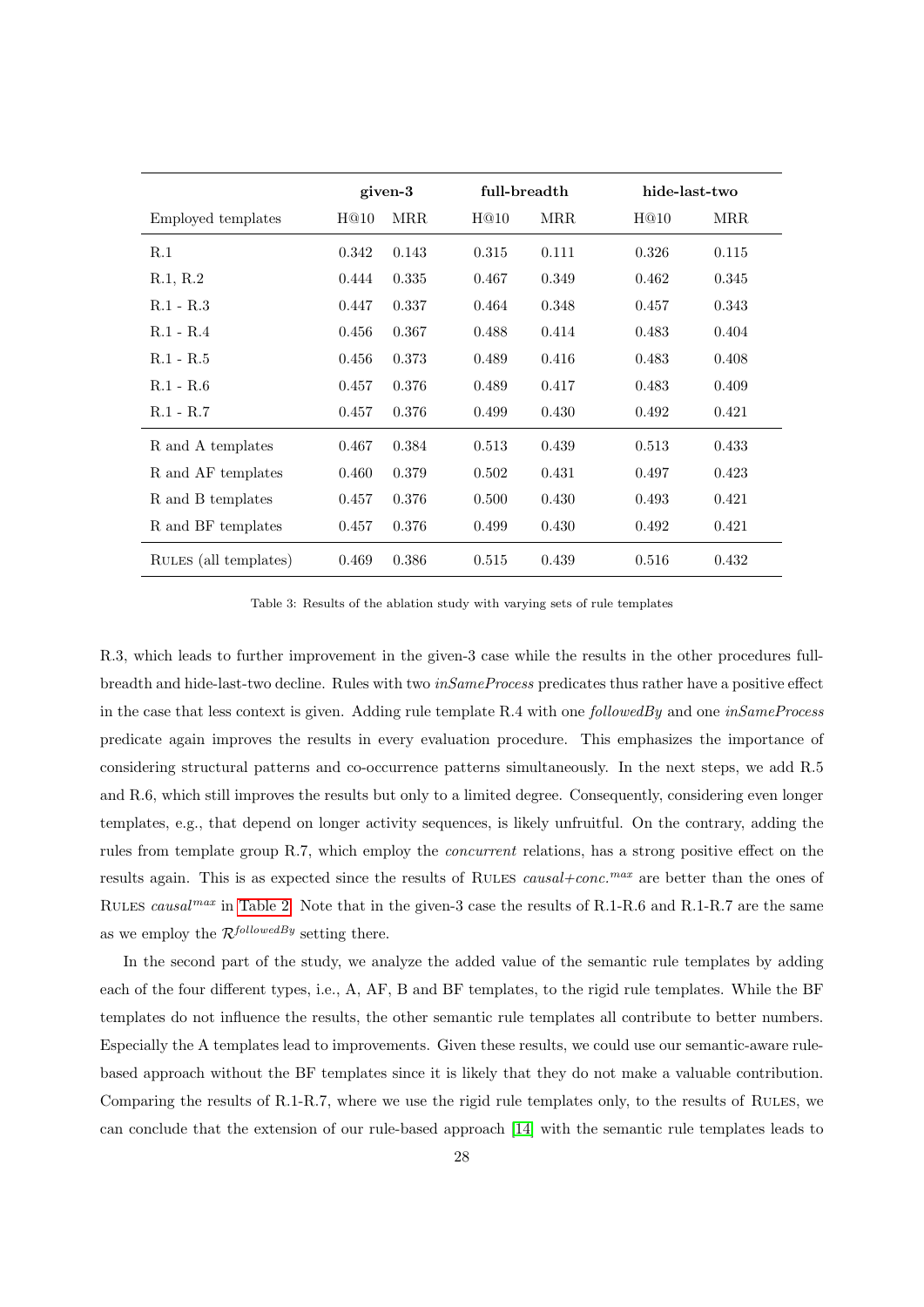consistent improvements.

Employing the semantic rule templates in addition to the rigid rule templates is naturally associated with higher runtimes. When using the rigid rule templates only, the average time required to provide a recommendation is generally below 0.70s, where the hide-last-two scenario using max-aggregation requiring 1.56s is an exception to this. These numbers are to be compared with the runtimes reported in [Section 5.3](#page-22-0) for our method with rigid and semantic rule templates, which are 0.74s and 1.59s, respectively. The rule learning time increases from 1 978s (33.0 minutes) to 2 086s (34.8 minutes) on the whole dataset and from 360s (6 minutes) to 383s (6.4 minutes) on the last-revision dataset.

#### <span id="page-28-0"></span>5.5. Experiments with Similarity-based Recommendations

In these last experiments, we want to investigate the performance of our approach when using the similarity-based extension of the rule-application phase, which provides additional recommendations based on the semantic similarity of terms.

Until now, we used the Hits@10 and MRR evaluation metrics, which are strict metrics in the sense that they count a hit only if the given recommendation and the actual activity label are an exact match. If, for instance, the recommendation is *create delivery*, but *create shipment* is used in the process model, then the recommendation would not count as a hit. The same holds for the pair of activity labels *analyse order* template and analyze order template. However, in both cases the given recommendation would arguably still be highly useful for the user, given their similarity from a semantic point of view. Therefore, when evaluating recommendations made using the semantic-similarity extension, we additionally consider relaxed versions of Hits@10 and MRR that consider the similarity of activity labels.

For the relaxed metrics, we compute the similarity of each of the top-10 recommendations to the activity label that was actually used and assign these similarity scores to the recommendations. If  $x$  denotes a similarity score threshold, then  $Hits@10<sub>x</sub>$  considers a recommendation to be a hit if its similarity score is equal or higher than x. Similarly,  $MRR_x$  determines the reciprocal rank of a recommendation list as  $1/p$ , where  $p$  denotes the position of the first recommendation with similarity score equal or higher than  $x$ . As for the regular MRR, we consider recommendation lists of length 10 for the  $MRR_x$ , thus, the reciprocal rank is 0 if none of the top-10 recommendations has a similarity score  $\geq x$ . The MRR<sub>x</sub> is then computed by taking the mean of the in this way determined reciprocal ranks of all recommendation lists.

[Table 4](#page-29-0) shows the results of our approach when using the similarity-based extension (RULES+sim) in comparison to the results of the approach with regular rule application (Rules), for varying similarity thresholds. As in the ablation study, we applied the  $\mathcal{R}^{followedBy}$  setting for the given-3 evaluation procedure, the  $\mathcal{R}^{causal+concurrent}$  setting for the full-breadth and hide-last-two procedures and the max aggregation for all procedures. Further, we employed the last-revision dataset.

In the given-3 procedure, where the least context for the recommendation is provided, RULES+sim leads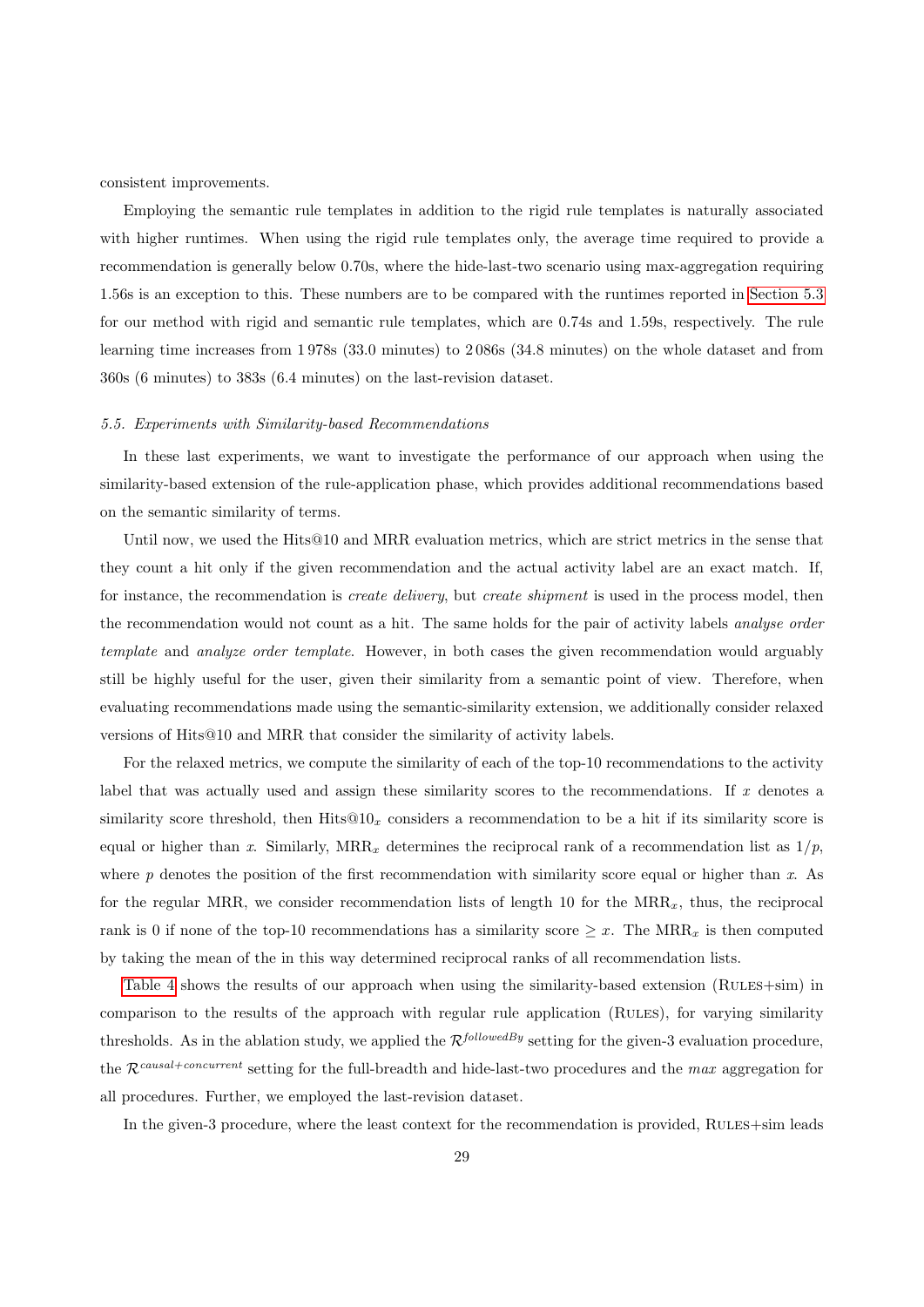<span id="page-29-0"></span>

|                        | given-3      |               |              | full-breadth  | hide-last-two |               |  |
|------------------------|--------------|---------------|--------------|---------------|---------------|---------------|--|
| Metric                 | <b>RULES</b> | $RULES + sim$ | <b>RULES</b> | $RULES + sim$ | <b>RULES</b>  | $RULES + sim$ |  |
| Hits $@10_07$          | 0.827        | 0.830         | 0.885        | 0.894         | 0.926         | 0.940         |  |
| $Hits@10_0s$           | 0.644        | 0.644         | 0.702        | 0.708         | 0.727         | 0.736         |  |
| Hits@10 <sub>0.9</sub> | 0.540        | 0.533         | 0.584        | 0.583         | 0.591         | 0.591         |  |
| Hits@10                | 0.469        | 0.461         | 0.515        | 0.509         | 0.516         | 0.507         |  |
| $MRR_0$ 7              | 0.589        | 0.592         | 0.652        | 0.655         | 0.680         | 0.684         |  |
| $MRR_0$ s              | 0.494        | 0.491         | 0.554        | 0.554         | 0.565         | 0.566         |  |
| $MRR_{0.9}$            | 0.432        | 0.426         | 0.485        | 0.482         | 0.484         | 0.481         |  |
| <b>MRR</b>             | 0.386        | 0.379         | 0.440        | 0.434         | 0.434         | 0.427         |  |
| Hits@100               | 0.514        | 0.517         | 0.564        | 0.569         | 0.565         | 0.572         |  |

Table 4: Results with and without similarity-based recommendations

to better results than RULES for the most relaxed threshold, i.e., when  $x = 0.7$ . For the full-breadth and hide-last-two procedures, RULES+sim performs better for both  $x = 0.7$  and  $x = 0.8$ . From this, we observe that the similarity-based extension can thus provide additional recommendations that are highly similar to the actual label used in a process model. Notably, the more context information is available, the higher the similarity of these recommendations to the actual label.

However, we also observe that the performance in terms of the strict Hits@10 and MRR metrics is better without the similarity-based extension. Because of this rather surprising result, we had a look at the Hits@100 rates, i.e., the fraction of hits in the top-100 recommendations found by the approach. Here, we found that the approach with the extension achieves better Hits@100 scores in every evaluation procedure. On the one hand, this shows that the similarity-based extension can more often recommend the actual activity label used in a process model. On the other hand, though, it also shows that the approach assigns relatively low likelihood to such recommendations, since they often only appear in the top-100 recommendations, as evidenced by the lower Hits@10 and MRR scores. Consequently, it seems that diminishing the confidence scores of the similarity-based recommendations, as described in [Section 4.2,](#page-14-0) does not achieve the desired result and needs to be improved in future work.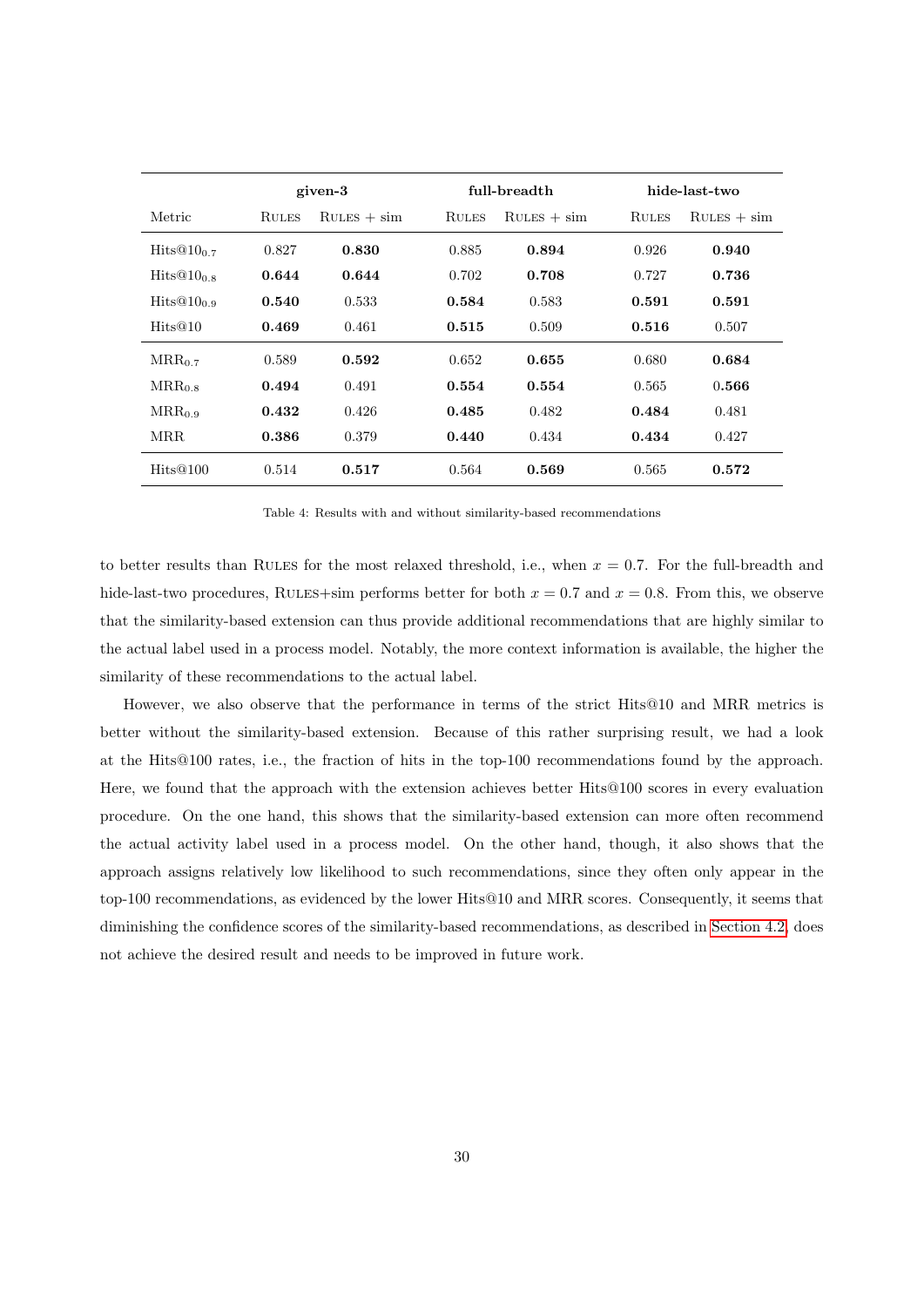### <span id="page-30-1"></span>5.6. Limitations

Our rule-based approach is subject to some limitations. First, our approach requires some similarities of the process model under development and the process models in the repository. For rules that instantiate rigid rule templates, this means that the process model under development and the available models need to share some labels. With the semantic extensions we were able to partially overcome this limitation such that the process model under development and the available models only need to share actions or business objects (for rules that instantiate semantic rule templates) or semantically similar labels (for similaritybased recommendation). Since our method is able to learn action and business-object patterns across different domains, companies with a small number of available process models or repositories with limited representativeness can additionally use other available datasets for learning the rules, e.g., the BPMAI dataset that we used in the experiments.

A second limitation relates to the labeling style of the process models. While the rigid rule templates work independently from the labeling style, the semantic rule templates and the semantic-based recommendation work on separable labels only. In the available dataset, this applied to more than 80% of the labels. However, even if none of the labels follow the labeling style needed for the semantic extensions, our approach will be able to make recommendations based on the rigid rule templates. Therefore, the use of the semantic extensions with their labeling style requirement will not reduce the number of models that can be leveraged for the recommendation approach. Rather, they offer the opportunity to leverage other patterns in the labels to make recommendations.

Another limitation is related to the extension with the similarity-based recommendations. In our experiments, this extension did not improve our approach in terms of Hits@10 and MRR. However, it led to an improvement in terms of the relaxed metrics, which means that the extension can generate recommendations that are similar to the actually chosen activity and can thus be very useful for the modeler. Also, the Hits@100 results showed that the approach with similarity-based extension can recommend the actual activity more often but not in the first positions. With a better method to integrate the recommendations stemming from the similarity-based extension, the approach could thus be improved even more.

### <span id="page-30-0"></span>6. Related Work

Our work primarily relates to other approaches for activity recommendation in process models, as well as to research streams on activity label analysis and rule learning.

Activity recommendation. Various existing works provide activity recommendations while modeling a process. A common approach is the abstraction of business process models to directed graphs, followed by the use of graph mining techniques to extract structural patterns from a process repository. The similarity between the extracted patterns and a process model under development can then be calculated using different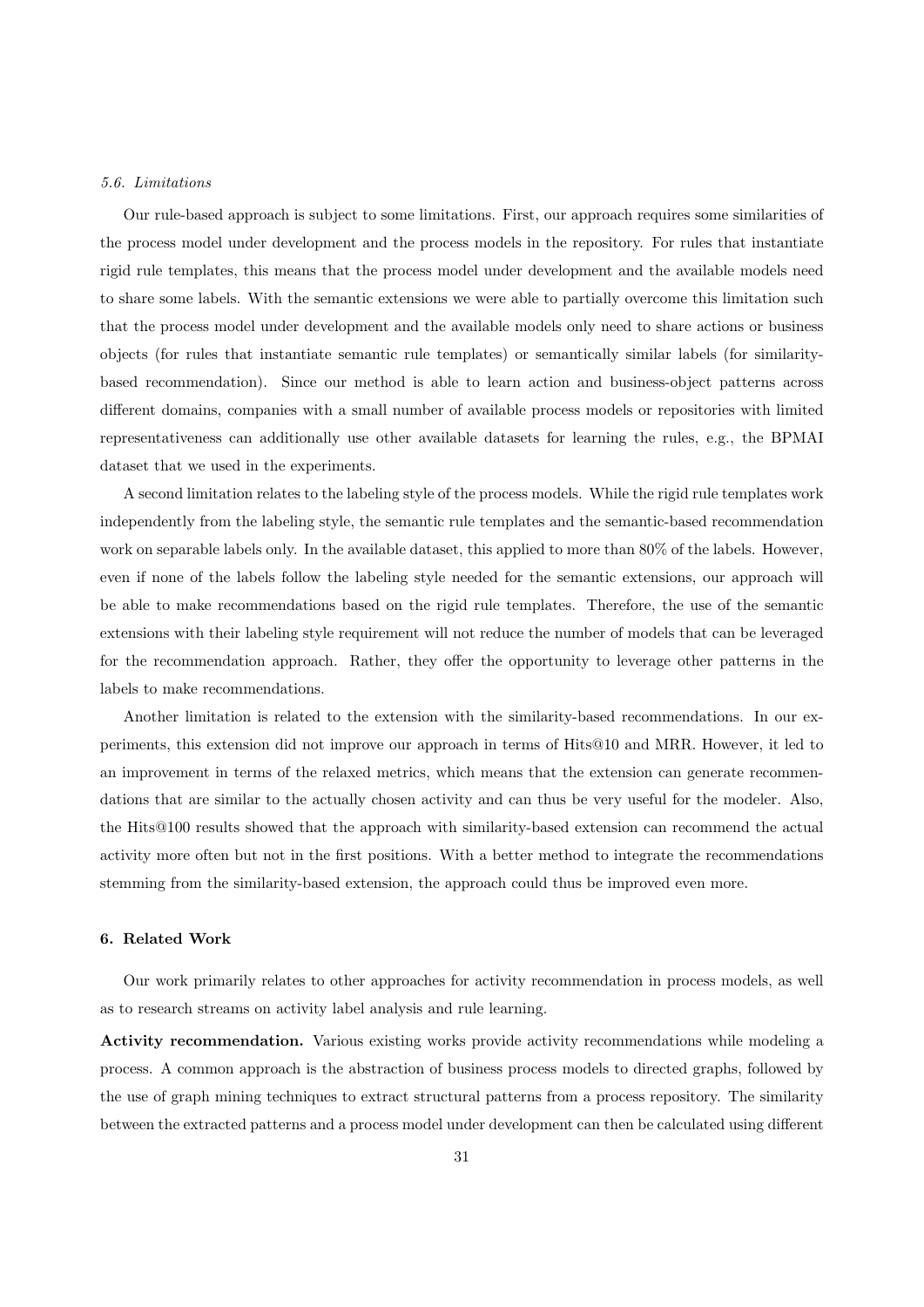distance measures, including common subgraph distance [\[28\]](#page-34-15) and edit distance [\[12,](#page-34-16) [13,](#page-34-0) [28\]](#page-34-15). However, graph mining methods reach their limits when applied to large datasets, e.g., containing thousands of process models. To overcome this, Wang et al. [\[11\]](#page-33-10) developed an embedding-based activity recommendation method, called RLRecommender. While this method is able to handle large datasets and outperforms the graph mining methods in the conducted experiments, it only considers one preceding activity in the process model under development and its inter-relation with the unlabeled activity as a context for the recommendation. As we have shown in previous work [\[14,](#page-34-1) [29\]](#page-34-17), the performance of RLRecommender is comparatively low for this reason.

The work by Jannach et al. [\[16\]](#page-34-3), in contrast, focuses on considering the modeling context for the provision of recommendations. Originally developed to provide modeling support for users in the specific area of data analysis workflows, the recommendation techniques by Jannach et al. can also be used to recommend activities for business process models [\[14\]](#page-34-1). They present a variety of methods that are based on different concepts, i.e., k-nearest neighbors, co-occurrence and frequently linked elements. In a laboratory study, the developed recommendation tool is shown to help users increasing the efficiency of the modeling process. However, as shown through our experiments, our rule-based recommendation approach outperforms the various methods they propose for the task at hand.

In previous work [\[29\]](#page-34-17), we presented different approaches to use embedding- and rule-based knowledge graph completion methods for activity recommendation. While we showed that standard knowledge graph completion methods can in principle be applied to the activity-recommendation problem, the experimental results revealed that they are not flexible enough to completely adapt to the problem.

Beyond the scope of activity recommendation, there are several other ways to support users with their process modeling task [\[30\]](#page-34-18), for example, by suggesting process fragments rather than single activities or by detecting naming conflicts during the labeling of process elements. In contrast to methods that suggest a set of process elements or even a whole process model, activity recommendation systems can be used iteratively to assist the user modeling a business process in an interactive way.

Activity label analysis. Similarly to our approach, Smirnov et al. [\[31\]](#page-34-19) introduce a formal framework for the identification of co-occurrence and behavioral action patterns in the activities of process models in a repository, based on association rule mining. While their works concentrates on action patterns, we combine them with patterns based on extracted business objects. The focus of their work thus results in the recommendations of actions rather than full activities. For the applicability of their action-pattern framework, the work also lacks a component that maps an activity label to an action. Existing techniques for the parsing of activity [\[32\]](#page-34-20) and event labels [\[21\]](#page-34-8) close this gap, by proposing methods that automatically extract components such as actions and business objects from labels, as used in our work. While here used to improve activity recommendations, recent work by Van der Aa et al. [\[33\]](#page-34-21) also uses these patterns to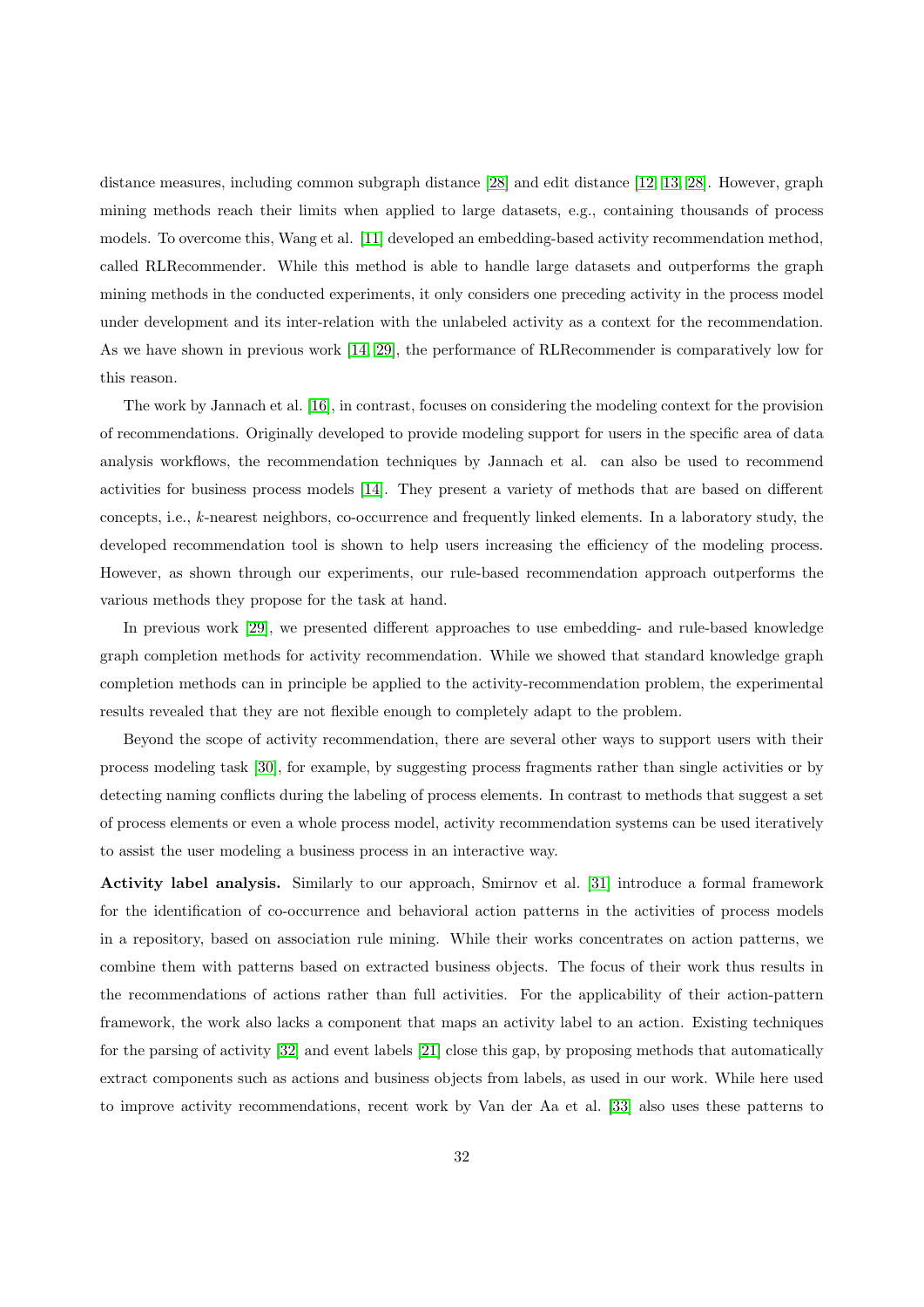detect behavioral anomalies in processes through common-sense analysis. This avenue may be explored in future work, to avoid recommending activity labels that do not make sense at a given position in a model.

Rule Learning. Activity recommendation is inherently based on the identification of patterns in a given model repository, which suggests the application of machine learning techniques. A process model can be seen as a specific type of labeled directed graphs. Since such a graph can be described via a set of first order formulas, symbolic methods such as association rule mining or multi-relational rule mining methods are applicable.

While association rule mining considers patters in terms of co-occurrence, multi-relational models can distinguish between different relations, which makes them ideally suited for describing the order of activities in addition to their co-occurrence. One of the early relational rule mining systems is WARMR [\[34\]](#page-34-22), which can (in principle) learn the types of rules that we are interested in but does not scale to the large process repositories that we are working with. More recently, systems as AMIE [\[22\]](#page-34-9) and AnyBURL [\[35\]](#page-35-0) have been proposed to learn rules that describe the regularities in a given knowledge base. However, such systems have a restricted language bias tailored to knowledge base problems and are thus not able to adjust to rule types that are important in a process context. For example, we showed in [\[29\]](#page-34-17) that AnyBURL performs on the activity-recommendation task clearly worse than the specialized approach we proposed in [\[14\]](#page-34-1).

Rule mining can be understood as a field that is highly related to or overlaps the research field Inductive Logic Programming (ILP). Classic ILP techniques such as FOIL [\[36\]](#page-35-1) and Tilde [\[37\]](#page-35-2) are usually based on a covering approach. Instead of mining all possibly relevant rules, they focus on finding a small rule set that covers all examples in the training set once. However, in a prediction scenario we might often encounter situations where the prediction must be based on a rather weak rule that covers only few examples and would be redundant in the set of all rules. Thus, a rule mining approach that aims to detect all relevant rules fits better to the activity-recommendation task. Another difference is the need for explicitly given negative examples, which are not available in the scenario we address. For these reasons, we do not apply ILP systems to the activity-recommendation problem.

# <span id="page-32-0"></span>7. Conclusion

In this paper, we presented a rule-based approach to support process modelers with activity recommendations, which makes additional use of label semantics. In particular, our approach considers not only activity inter-relations in terms of complete activity labels but also action and business-object patterns in the use of labels as well as their semantic similarity. The semantic components in both the rule-learning and rule-application phases make our approach better applicable in cases where the process model under development contains unseen activity labels. Our extensive experiments showed that considering the natural language-based semantics of the process models is a meaningful addition and can improve the quality of the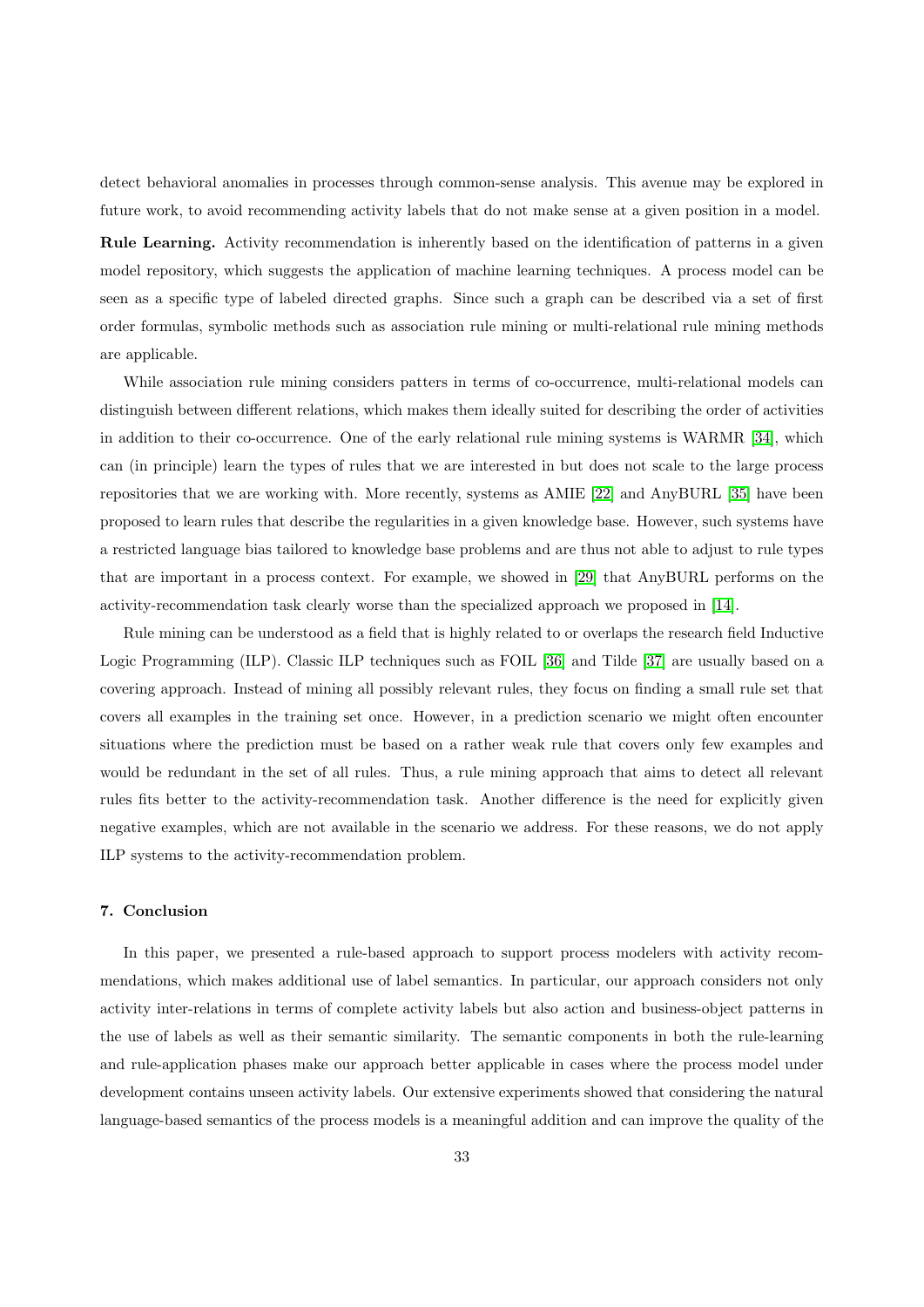provided recommendations.

In future work, we would like to use methods from natural language processing to further improve our approach. In case that the process model under development and the available process models have small or even no overlap, where our rule-based approach might generate recommendations with rather low confidence scores, it could be useful to apply a pre-trained language model to generate recommendations. We could then benefit from the large vocabulary of these pre-trained models. Further improvements may be possible by incorporating information beyond activity labels and their inter-relations into the recommendation procedure, when available. For example, resources associated with activities could be used to establish rules that also consider which activities are typically performed by which kinds of actors. Similarly, process model annotations could be used to discern patterns related to ontological concepts or categories [\[38,](#page-35-3) [39\]](#page-35-4), e.g., allowing a recommendation approach to learn what types of activities typically follow each other. Furthermore, we aim to improve the order of the provided recommendations, e.g., by finding other ways to aggregate the confidence scores of rules that lead to the same recommendation. This concerns in particular the integration of the recommendations stemming from our similarity-based extension. Moreover, we want to expand our approach such that it is able to also recommend larger process fragments, thus going beyond individual activity labels.

# References

- <span id="page-33-0"></span>[1] M. Dumas, M. La Rosa, J. Mendling, H. A. Reijers, Fundamentals of Business Process Management, Springer, Berlin, 2013.
- <span id="page-33-1"></span>[2] I. Davies, P. Green, M. Rosemann, M. Indulska, S. Gallo, How do practitioners use conceptual modeling in practice?, Data & Knowledge Engineering 58 (3) (2006) 358–380.
- <span id="page-33-2"></span>[3] P. J. Frederiks, T. P. Van der Weide, Information modeling: The process and the required competencies of its participants, DKE 58 (1) (2006) 4–20.
- <span id="page-33-3"></span>[4] F. Friedrich, J. Mendling, F. Puhlmann, Process model generation from natural language text, in: CAiSE, Springer, 2011, pp. 482–496.
- <span id="page-33-5"></span><span id="page-33-4"></span>[5] M. Rosemann, Potential pitfalls of process modeling: part a, Business Process Management Journal.
- [6] J. Mendling, Empirical studies in process model verification, in: Transactions on petri nets and other models of concurrency II, Springer, 2009, pp. 208–224.
- <span id="page-33-6"></span>[7] F. Pittke, H. Leopold, J. Mendling, Automatic detection and resolution of lexical ambiguity in process models, IEEE Transactions on Software Engineering 41 (6) (2015) 526–544.
- <span id="page-33-7"></span>[8] A. Abran, J. W. Moore, P. Bourque, R. Dupuis, L. Tripp, Software engineering body of knowledge, IEEE Computer Society, Angela Burgess.
- <span id="page-33-8"></span>[9] B. W. Boehm, P. N. Papaccio, Understanding and controlling software costs, IEEE transactions on software engineering 14 (10) (1988) 1462–1477.
- <span id="page-33-9"></span>[10] M. Fellmann, N. Zarvic, D. Metzger, A. Koschmider, Requirements catalog for business process modeling recommender systems, in: WI, 2015, pp. 393–407.
- <span id="page-33-10"></span>[11] H. Wang, L. Wen, L. Lin, J. Wang, RLRecommender: A representation-learning-based recommendation method for business process modeling, in: ICSOC, Springer, 2018, pp. 478–486.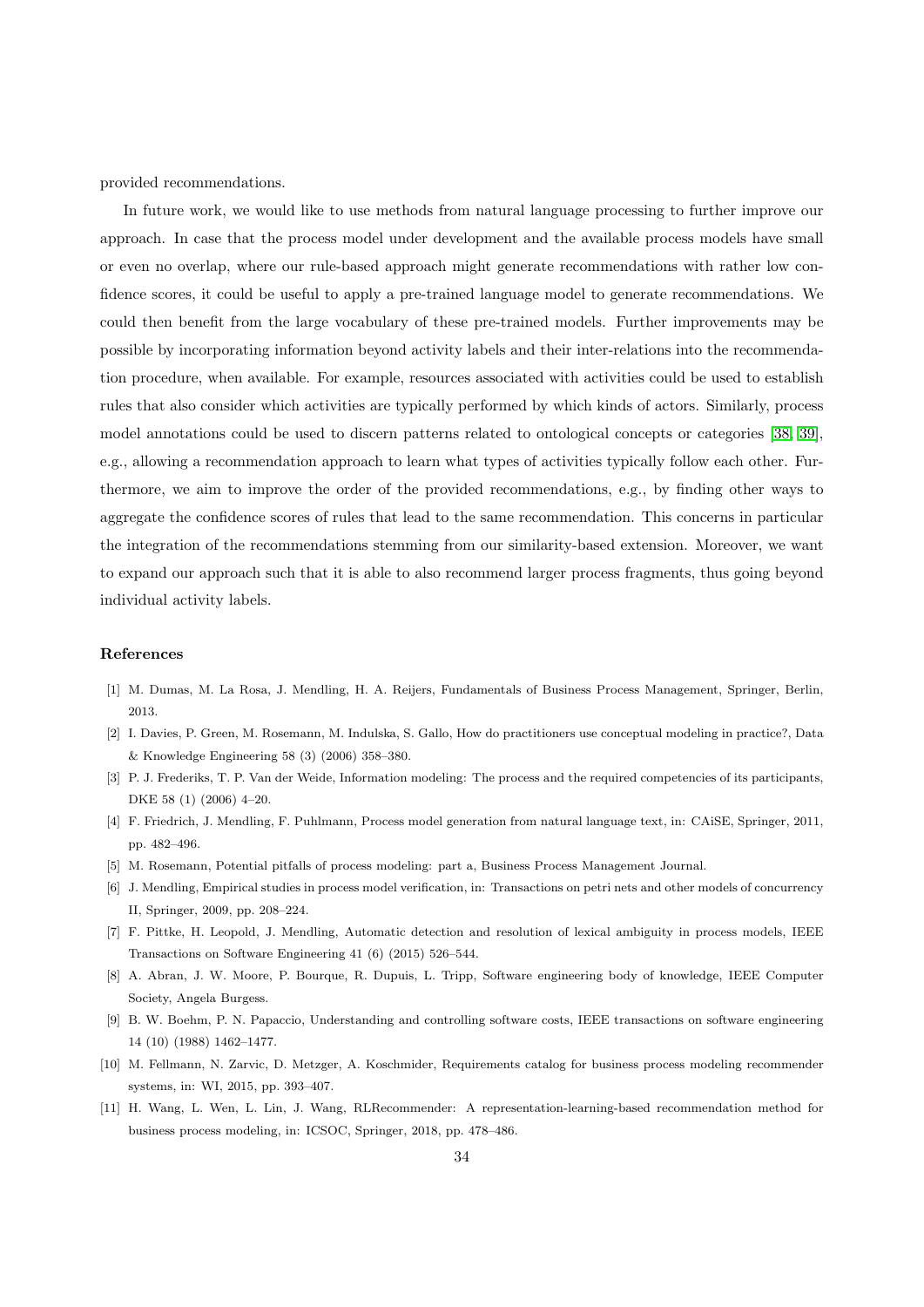- <span id="page-34-16"></span>[12] Y. Li, B. Cao, L. Xu, J. Yin, S. Deng, Y. Yin, Z. Wu, An efficient recommendation method for improving business process modeling, IEEE Transactions on Industrial Informatics 10 (1) (2014) 502–513.
- <span id="page-34-0"></span>[13] S. Deng, D. Wang, Y. Li, B. Cao, J. Yin, Z. Wu, M. Zhou, A recommendation system to facilitate business process modeling., IEEE Trans Cybern 47 (6) (2017) 1380–1394.
- <span id="page-34-1"></span>[14] D. Sola, C. Meilicke, H. Van der Aa, H. Stuckenschmidt, A rule-based recommendation approach for business process modeling, in: CAiSE, Springer, 2021.
- <span id="page-34-2"></span>[15] D. Jannach, S. Fischer, Recommendation-based modeling support for data mining processes, in: RecSys, 2014, pp. 337– 340.
- <span id="page-34-3"></span>[16] D. Jannach, M. Jugovac, L. Lerche, Supporting the design of machine learning workflows with a recommendation system, ACM TiiS 6 (1) (2016) 1–35.
- <span id="page-34-4"></span>[17] R. M. Dijkman, M. Dumas, L. García-Bañuelos, Graph matching algorithms for business process model similarity search., in: BPM, Vol. 5701, Springer, 2009, pp. 48–63.
- <span id="page-34-5"></span>[18] R. M. Dijkman, M. Dumas, C. Ouyang, Semantics and analysis of business process models in BPMN, Inf. Softw. Technol. 50 (12) (2008) 1281–1294.
- <span id="page-34-6"></span>[19] J. Mendling, H. A. Reijers, J. Recker, Activity labeling in process modeling: Empirical insights and recommendations, Inf. Syst. 35 (4) (2010) 467–482.
- <span id="page-34-7"></span>[20] H. Leopold, H. van der Aa, J. Offenberg, H. A. Reijers, Using hidden markov models for the accurate linguistic analysis of process model activity labels, Information Systems 83 (2019) 30–39.
- <span id="page-34-8"></span>[21] A. Rebmann, H. Van der Aa, Extracting semantic process information from the natural language in event logs, in: CAiSE, Springer, 2021.
- <span id="page-34-9"></span>[22] L. A. Galárraga, C. Teflioudi, K. Hose, F. Suchanek, AMIE: Association rule mining under incomplete evidence in ontological knowledge bases, in: WWW, 2013, pp. 413–422.
- <span id="page-34-10"></span>[23] J. Fürnkranz, D. Gamberger, N. Lavrac, Foundations of Rule Learning, Cognitive Technologies, Springer, 2012.
- <span id="page-34-11"></span>[24] T. Mikolov, K. Chen, G. Corrado, J. Dean, Efficient estimation of word representations in vector space, arXiv preprint arXiv:1301.3781.
- <span id="page-34-13"></span><span id="page-34-12"></span>[25] S. Russell, P. Norvig, Artificial Intelligence: A Modern Approach, 3rd Edition, Prentice Hall, 2010.
- <span id="page-34-14"></span>[26] Model collection of the Business Process Management Academic Initiative, [http://bpmai.org/.](http://bpmai.org/)
- [27] M. Honnibal, I. Montani, S. Van Landeghem, A. Boyd, [spaCy: Industrial-strength Natural Language Processing in Python](https://doi.org/10.5281/zenodo.1212303) (2020). [doi:10.5281/zenodo.1212303](http://dx.doi.org/10.5281/zenodo.1212303). URL <https://doi.org/10.5281/zenodo.1212303>
- <span id="page-34-15"></span>[28] B. Cao, J. Yin, S. Deng, D. Wang, Z. Wu, Graph-based workflow recommendation: on improving business process modeling., in: CIKM, ACM, 2012, pp. 1527–1531.
- <span id="page-34-17"></span>[29] D. Sola, C. Meilicke, H. Van der Aa, H. Stuckenschmidt, On the use of knowledge graph completion methods for activity recommendation in business process modeling, in: AI4BPM, Springer, 2021.
- <span id="page-34-18"></span>[30] M. Fellmann, P. Delfmann, A. Koschmider, R. Laue, H. Leopold, A. Schoknecht, Semantic technology in business process modeling and analysis. part 1: Matching, modeling support, correctness and compliance, EMISA Forum 35 (2015) 15–31.
- <span id="page-34-19"></span>[31] S. Smirnov, M. Weidlich, J. Mendling, M. Weske, Action patterns in business process model repositories., Comput. Ind. 63 (2) (2012) 98–111.
- <span id="page-34-20"></span>[32] H. Leopold, S. Smirnov, J. Mendling, On the refactoring of activity labels in business process models, Information Systems 37 (5) (2012) 443–459.
- <span id="page-34-21"></span>[33] H. van der Aa, A. Rebmann, H. Leopold, Natural language-based detection of semantic execution anomalies in event logs, Information Systems 102.
- <span id="page-34-22"></span>[34] L. Dehaspe, L. De Raedt, Mining association rules in multiple relations, in: International Conference on ILP, Springer,